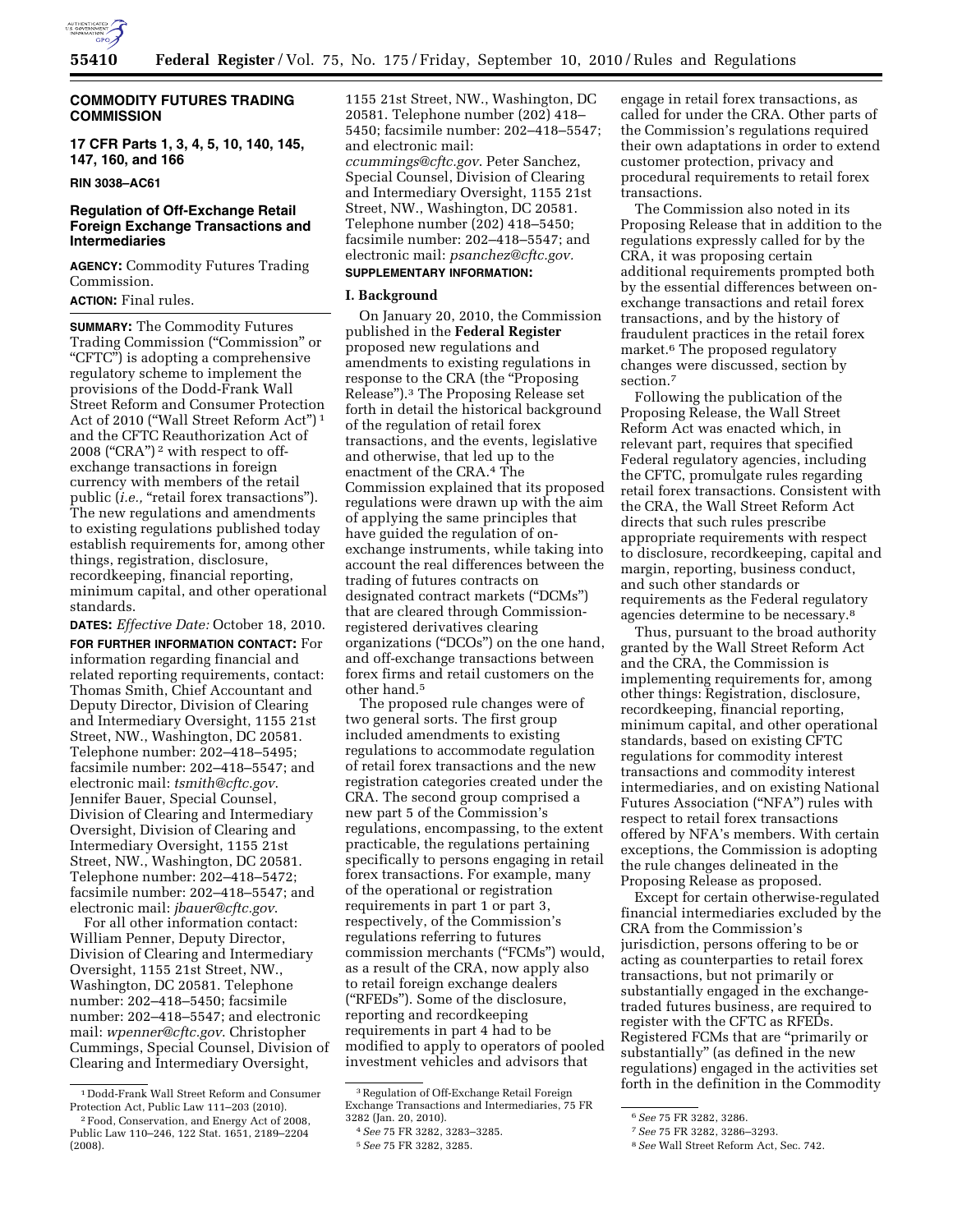Exchange Act (the "Act") of an  $FCM<sup>9</sup>$  are permitted to engage in retail forex transactions without also registering as RFEDs. Also, the \$20 million minimum net capital standard established in the CRA for registering as an RFED or offering retail forex transactions as an FCM is incorporated in the new regulations.

The new regulations also require certain entities other than RFEDs and FCMs that intermediate retail forex transactions to register with the Commission as introducing brokers (''IBs''), commodity trading advisors (''CTAs''), commodity pool operators (''CPOs'') or associated persons (''APs'') of such entities, as appropriate, and to be subject to the Act and regulations applicable to that registrant category.

Finally, pursuant to the authority conferred by the CRA,<sup>10</sup> and to address cases where the Commission's jurisdiction has been challenged, the Commission is adopting the proposed regulatory provisions applicable to certain leveraged, off-exchange retail forex transactions commonly known as ''Zelener contracts.'' 11

## **II. The Comments on the Proposing Release**

The Commission received in excess of 9,100 comments 12 from a range of commenters, including individuals who trade forex, intermediaries, registered FCMs currently serving as counterparties in retail forex transactions, trade associations or coalitions of industry participants, one committee of a county lawyers' association, a registered futures association, and numerous law firms representing institutional clients. Many commenters offered specific recommendations for clarification or modification of particular rules; other commenters objected generally to particular proposed rules. Overall, the bulk of the comments concerned four of the proposed rules:

• Proposed Regulation 5.9, which would impose a 10 to 1 leverage limitation on retail forex transactions. (''Security Deposit Proposal'' or ''Leverage Proposal'')

• Proposed Regulation 5.18(h), which would require each IB that solicits or accepts off-exchange retail forex orders to enter into a guarantee agreement with the FCM or RFED to which the IB

introduces the forex transactions. (''Guaranteed IB Proposal'')

• Proposed Regulation 5.18(j), which would require all retail forex counterparties to calculate, on a quarterly basis, the percentage of nondiscretionary accounts that were profitable, to include the results of this calculation for the preceding four quarters in required disclosures to customers, and to maintain and make available upon request records reflecting such calculations for five years. (''Disclosure Proposal'')

• Proposed Regulation 5.7, which would establish a minimum capital requirement for FCMs and RFEDs (''Capital Proposal'') The comments regarding these proposed rules and the Commission's response are discussed immediately below. The Commission's response to comments concerning other aspects of the proposed rules follows later.

Given the volume of comments received, the Commission cannot respond to each and every comment or objection. However, the Commission has carefully reviewed and considered each letter and, in the sections that follow, has endeavored to address both the primary themes running throughout multiple letters and significant points raised by individual commenters.

*Security Deposit Proposal.* In general terms, proposed Regulation 5.9 would have required FCMs and RFEDs engaging in retail forex transactions to collect from each retail forex customer a minimum security deposit equal to 10 percent of the notional value of each retail forex transaction. This proposal is often referred to in the comment letters as a 10% or 10:1 leverage requirement (*i.e.,* for every \$10 of notional value, \$1 is required as a security deposit).

The Commission received a significant number of comment letters regarding the Security Deposit Proposal with a substantial majority of the commenters objecting to the proposed level of 10%. Many of the letters submitted with regard to this issue appeared to be submitted by individual traders, were identical or nearly identical, and objected generally to the proposal. Within the large group of comments by such traders, whether in ''form'' letter objections or otherwise, the most common objections were that the leverage proposal would drive business off-shore, would lead to the loss of jobs in the U.S., was unnecessarily restrictive and would inhibit small traders' ability to trade profitably, or that the percentage required as a security deposit was arbitrary, capricious and anti-competitive.

Other commenters noted that by increasing the security deposit level, retail forex customers are exposed to greater levels of market and credit risk. Many of these commenters believe that the amplification that is provided by increased leverage is necessary for clients to earn a profit from their positions. Still other commenters urged that NFA's current levels be retained and asserted that the Commission had already approved these levels by allowing NFA's proposed rule regarding leverage to become effective.

Finally, one commenter encouraged the Commission to (1) recognize the different market risks and volatility posed by different currencies, (2) adopt requirements reflective of those differences just as contract markets do in establishing their margin levels, and (3) endorse or adopt some mechanism to allow for periodic review and adjustment of the requirements if necessary.

The Commission's proposed leverage restriction was conservative and was proposed in an effort to provide maximum customer protection. The Commission does not, however, believe it was arbitrary or contrary to previously approved NFA rules.13 Moreover, the Commission does not believe that most retail foreign exchange customers select a counterparty based solely on the maximum allowable leverage, otherwise these investors would have already migrated to foreign markets, some of which have no limitation on leverage. Nevertheless, after considering the concerns expressed and arguments made in the comments, the Commission has determined to adopt a revised security deposit requirement for FCMs engaging in retail forex transactions and for RFEDs.

In developing the revised Regulation 5.9, the Commission once again

<sup>9</sup> 7 U.S.C. 1a(20) (2006).

<sup>10</sup>*See* 7 U.S.C. 2(c)(2)(C)(iv).

<sup>11</sup>*See* 75 FR 3282, 3284–3285.

<sup>12</sup>The Comment letters referred to in this release are available through the Commission's Web site: *[http://www.cftc.gov/LawRegulation/](http://www.cftc.gov/LawRegulation/PublicComments/10-001.html) [PublicComments/10-001.html](http://www.cftc.gov/LawRegulation/PublicComments/10-001.html)*.

<sup>13</sup>As noted above, several commenters maintained that the proposed Regulation 5.9 was inconsistent with security deposit levels set by NFA and approved by the Commission. In February 2009, NFA proposed and the Commission approved amendments to Section 12 of NFA's Financial Requirements. (*See* Letter from Thomas W. Sexton to David A. Stawick, dated February 23, 2009, regarding Forex Security Deposits—Proposed Amendments to NFA Financial Requirements Section 12 and Interpretive Notice Regarding Forex Transactions, available on NFA's website at nfa.futures.org.) NFA's amendments left in place requirements of a 1% security deposit for major currencies and a 4% deposit for all other currencies, but eliminated an exemption from these requirements for well-capitalized firms. As NFA noted in its proposed amendments, exempted firms had offered leverage of 200:1, 400:1 and even 700:1. NFA's February 2009 amendments effectively reduced the amount of leverage available to retail forex customers. The Commission approved the amendments, in accordance with the standards set in Section 17(j) of the Act.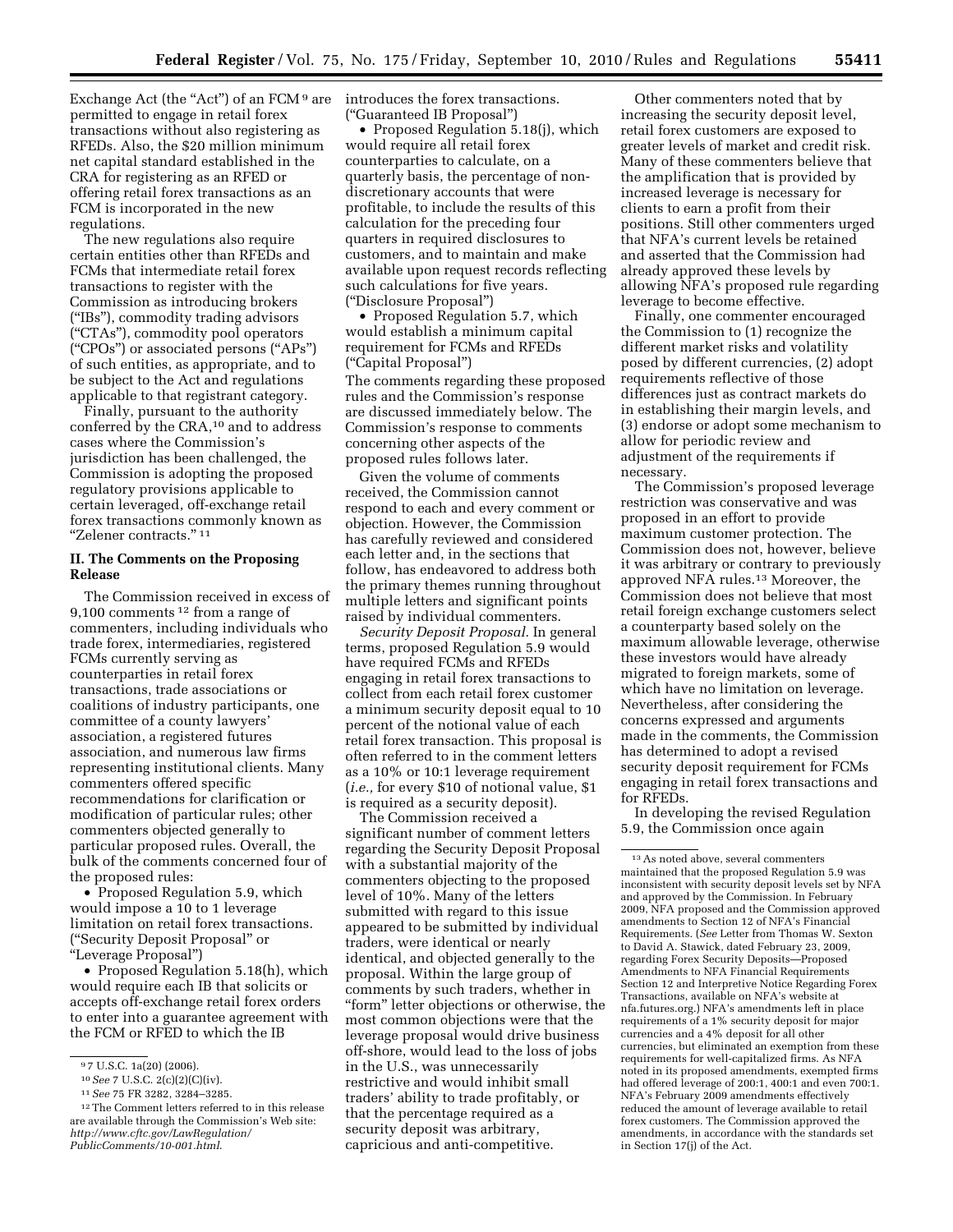reviewed futures exchange margin levels, NFA's current security deposit requirements, and comparable requirements found in other jurisdictions. Final Regulation 5.9 permits the registered futures association (''RFA'') of which the FCM or RFED is a member to determine specific security deposit levels within parameters set forth by the Commission in the regulation.14 The Commission has provided minimum security deposit amounts of 2 percent of the notional value for major currency pairs and 5 percent of the notional value for all other retail forex transactions. The Commission will periodically review the parameters it has set in light of market conditions and adjust them as necessary. Similarly, each RFA (*i.e.,*  NFA) will be required to designate which currencies are "major currencies," and must review, no less frequently than annually, major currency designations and security deposit requirements, and must adjust the designations and requirements as necessary in light of changes in the volatility of currencies and other economic and market factors. It is the Commission's view that revised Regulation 5.9 will provide a mechanism for setting security deposit levels that is both anchored in, and adaptable to, market conditions.

*Disclosure of Profitable* vs. *Non-Profitable Accounts*. As proposed, Regulation 5.5(e) required that the risk disclosure statement provided to every retail forex customer include disclosure of the number of non-discretionary accounts maintained by the FCM or RFED that were profitable and those that were not, during the four most recent calendar quarters. Commenters called the provision anti-competitive and doubted that measurement of profitable accounts could be done in a way that would permit comparison. Proposed Regulation 5.18(i) required that each retail forex counterparty prepare and maintain on a quarterly basis a calculation of the percentage of nondiscretionary retail forex accounts open for any period of time during the quarter that earned a profit, and the percentage of such accounts that experienced a loss.

Some commenters asserted that the Commission did not provide adequate guidance or a standard methodology for calculating ''winners'' and ''losers.'' Commenters stated that the proposal was ambiguous and that the reported percentages may not be comparable across the industry. In addition,

commenters thought that there was too much subjectivity in determining ''winners'' and ''losers'' and that, therefore, the resulting disclosure would not be helpful for customers. Other commenters stated that by requiring retail forex firms to disclose the percentage of profitable accounts quarterly, the Commission would be unfairly singling out retail forex dealers, as this information is not required on the futures side or for broker-dealers.

As noted in the Proposing Release, there are significant differences between trading futures contracts on an exchange and entering into off-exchange transactions between forex firms and retail customers.15 The Commission believes that as a result of the inherent conflicts embedded in the operations of the retail over-the-counter forex industry, such disclosure is necessary. To illustrate potential conflicts of interests in the off-exchange retail forex industry, the Commission in its Proposing Release pointed out that the retail forex counterparty: (i) Is the counterparty to the customer, which sets up a "zero-sum game" between the customer and the retail forex dealer; (ii) provides quotes to their customers, which may not be the best quote at the time and may not even be a competitive quote; and (iii) enters into a principalto-principal transaction with the nondiscretionary retail forex accountholder. At each stage of the transaction, the retail forex counterparty has an inherent conflict with its non-discretionary retail forex accountholders. By contrast, in exchange-traded futures markets, accountholders do not encounter the same level of conflicts that retail forex customers face, and, therefore, a requirement to disclose the percentage of non-discretionary retail accounts that were profitable and not profitable is appropriate in retail forex markets, while it may not be elsewhere. As a result of the industry structure and operational conflicts, the Commission believes that this disclosure is necessary to protect the non-discretionary retail forex accountholder.

So while the Commission continues to believe in the value and effectiveness of such disclosures, it is adopting Regulation 5.5(e) and Regulation 5.18(i) with certain amendments, in order to address concerns regarding the implementation of the rule. As proposed, the calculation for determining whether a retail forex account was profitable or not during a quarter would be net of fees, commissions, any other expenses, trading results, customer funds

deposited, and customer funds withdrawn. The regulation as adopted provides further guidance in response to commenters' concerns. The final rule clarifies that a retail forex account will be considered either ''profitable'' or ''not profitable,'' with ''not profitable'' including accounts that break-even.

The Commission is also clarifying the required time periods for which the required calculations in Regulation  $5.5(e)(1)$  and  $5.5(e)(2)$  must be made and records maintained and made available. Regulation 5.5(e)(1) requires that information regarding profitable and not profitable accounts for the four most recent quarters be included in disclosure documents; Regulation 5.5(e)(2) requires that similar quarterly information be maintained for five years and provided to requesting customers or potential customers. As to the 5.5(e)(1) information, once these regulations are effective, FCMs and RFEDs must provide the required information for the past four quarters. FCMs and RFEDs also must update this information going forward on a quarterly basis and disclose the most current four quarters in disclosure documents provided to potential customers.

Regulation 5.5(e)(2) requires an RFED or FCM to provide to a customer or potential customer the same account information as set out in Regulation 5.5(e)(1) for the most recent five-year period during which the RFED or FCM maintained non-discretionary retail forex customer accounts, but only at the request of the customer or potential customer. The Commission intends that this requirement to keep and make available five years worth of profitable and non-profitable account information be prospective; following the adoption of these rules, FCMs and RFEDs are required to keep and maintain such data going forward on a quarterly basis until such time as they have amassed five years worth of information, at which point they will have to keep and make available the information for the five most recent years. Furthermore, prior to amassing five years of performance information, an FCM or RFED is obligated to provide, upon request by a customer or prospective customer, the historical quarterly performance information for as many quarters as the FCM or RFED has available.

In addition, to provide clarity regarding the type of accounts that must be used in making the calculation of profitable and unprofitable accounts, FCMs and RFEDS must use those retail forex accounts, as defined in Regulation 5.1(i), that are non-discretionary accounts; *Provided,* that the retail forex account is not a proprietary account, as

<sup>14</sup>NFA is currently the only futures association registered with the Commission. 15*See* 75 FR 3282, 3285.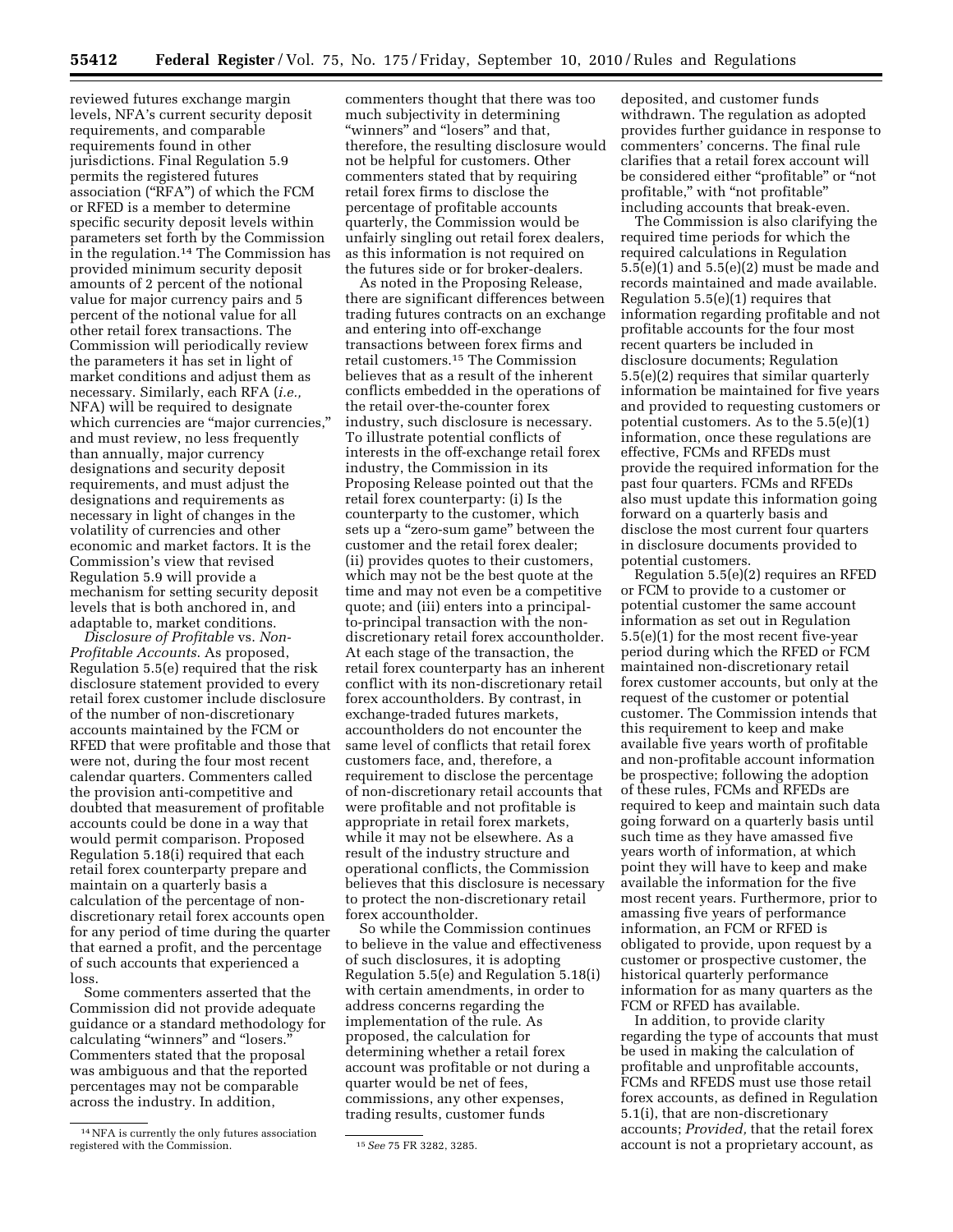defined in Regulation 5.18(i)(3). The Commission believes that excluding proprietary accounts will help minimize the possibility of skewed results stemming from differing methods of calculation. The Commission is also requiring that the data be calculated on a calendar year basis for all counterparties.

*Guarantee Requirement for IBs Who Introduce Retail Forex Business.* The Commission proposed in Regulation 5.18(h) to require that any person within the definition of an IB under Regulation 5.1(f)(1) (or applicant for registration as such, or successor to the business of such) enter into a guarantee agreement with an FCM or an RFED. The IB would be permitted to enter such an agreement with only one FCM or RFED. The rationale behind this requirement was to make FCMs and RFEDs exercise care with regard to entities with which they do business by making them jointly and severally liable for all obligations of the IB under the Act and Commission Regulations with respect to the solicitation of retail forex transactions. This would, in turn, discourage them from associating with IBs without regard to the sales practices employed by those IBs.

Commenters called the banning of independent IBs in the retail forex business harsh and said it could lead to less customer choice and poorer service. Others said that requiring a guarantee agreement was anticompetitive and unnecessary, as most enforcement activity concerns unregistered industry participants, and that guarantee agreements have been a substitute for minimum capital for as long as the IB registration category has existed.

After considering the comments, the Commission has determined to permit IBs who register in order to transact retail forex business (like IBs who register to transact futures and commodity options business), to choose between entering into a guarantee agreement with an FCM or RFED, and maintaining the existing IB minimum net capital requirement. Accordingly, IBs, whether they register to do retail forex business, futures business, or both, must comply with the provisions in the Commission's regulations that apply to IBs; *Provided,* that any IB that operates pursuant to a guarantee agreement meeting the requirements of Regulation 1.10(j) need not meet the minimum net capital requirements set forth in Regulations 1.10, 1.12 and 1.17.

*Net Capital Requirements for FCMs and RFEDs.* As proposed, Regulation 5.7 implements the \$20 million minimum net capital requirement for FCMs engaging in retail forex transactions and

for RFEDs (as set forth in the CRA), and to the extent that the FCM's or RFED's total retail forex obligation to its customers exceeds \$10 million, the regulation requires an additional five percent of that excess. Several comments urged the Commission to revise proposed Regulation 5.7 to include an exemption from the additional net capital requirement when the FCM or RFED uses ''straight-through processing.'' 16 Referring to the costs imposed by additional capital requirements, the commenters argued that such costs, in addition to the limits imposed by several of the other proposed regulatory requirements, would cause much of the retail forex business to be transferred to offshore jurisdictions without (or with substantially reduced) regulatory protections.17

The Commission considered but did not adopt NFA's straight-through processing exemption in its proposal, specifically because the proposed additional capital requirement was intended to provide a capital requirement that directly relates to the size of a firm's liability to retail forex customers. Some firms offering retail forex transactions have liabilities to their retail customers exceeding \$10 million. Straight-through processing, although mitigating market exposure for a firm, does not reduce in any way the total liability to retail forex customers who are direct counterparties to the firm and therefore exposed to the credit risk of such firm. Therefore, the Commission is adopting the capital provisions in Section 5.7 as originally proposed.

Separately, a comment letter was received significantly after the comment period was closed objecting to the net capital charges applicable to retail foreign currency options set forth in proposed Regulation 5.7(b)(2)(v)(B). The Commission has determined to adopt that provision as proposed, and to clarify that for both FCMs and RFEDs unlisted retail forex options are subject to the existing net capital charges that are applicable to an FCM for any other unlisted foreign currency option that is entered into with any eligible contract participant (which treatment is also consistent with the treatment of all unlisted options, including foreign

currency options, for securities brokerdealers).

*Requirement To Appoint a Chief Compliance Officer.* Proposed Regulation 5.18(j) calls for each retail forex counterparty (defined to include a retail foreign exchange dealer, an FCM or an affiliated person of an FCM) to designate a Chief Compliance Officer. In proposing this requirement, the Commission sought to promote customer protection by focusing responsibility for an entity's regulatory compliance. This requirement was criticized on the basis that potential personal liability for a Chief Compliance Office would discourage individuals from assuming that position, and because no comparable requirement exists for firms engaging in on-exchange transactions.

The Commission continues to believe that, given the history of fraudulent and improper behavior in the retail forex business, requiring a Chief Compliance Officer is a reasonable way to ensure that retail forex counterparties observe the highest professional standards and take their compliance obligations seriously. Accordingly, this requirement is retained in final Regulation 5.18.

*Prohibition of Guarantees Against Customer Loss.* Proposed Regulation 5.16 would prohibit, among other things, the making of guarantees against loss to retail foreign exchange customers by FCMs, RFEDs and IBs. One currently registered FCM commented that firms should be allowed to guarantee that clients will not lose more than their account balance because technology allows for automatic liquidation of positions if the account balance falls below margin requirements.

The Commission notes that not all retail forex counterparties have comparable capabilities to deal with events such as extremely volatile markets. Moreover, proposed regulation 5.16 is based on Commission Regulation 1.56, which prohibits FCMs and IBs engaged in futures and commodity option transactions from making similar guarantees. At the time the Commission proposed Regulation 1.56, it specifically noted that the use of limited-risk and guarantee-against-loss agreements had often been associated with patterns of allegedly unlawful conduct by FCMs or other registrants or with the financial instability of such persons.'' 18 The Commission does not view these dual concerns—rooted in consumer protection and the financial stability of firms—as any less compelling today and

<sup>16</sup>NFA's Financial Requirement Section 11 currently contains such an exemption from an additional capital requirement for member firms using straight-through-processing for all customer transactions.

<sup>&</sup>lt;sup>17</sup>This argument is diminished by the recent enactment of the Wall Street Reform Act, which clearly indicates the intent of Congress that retail forex transactions in the United States either be comprehensively regulated or be prohibited outright. *See* Wall Street Reform Act, Sec. 742. 18*See* 46 Fed. Reg. 62841 (Dec. 29, 1981).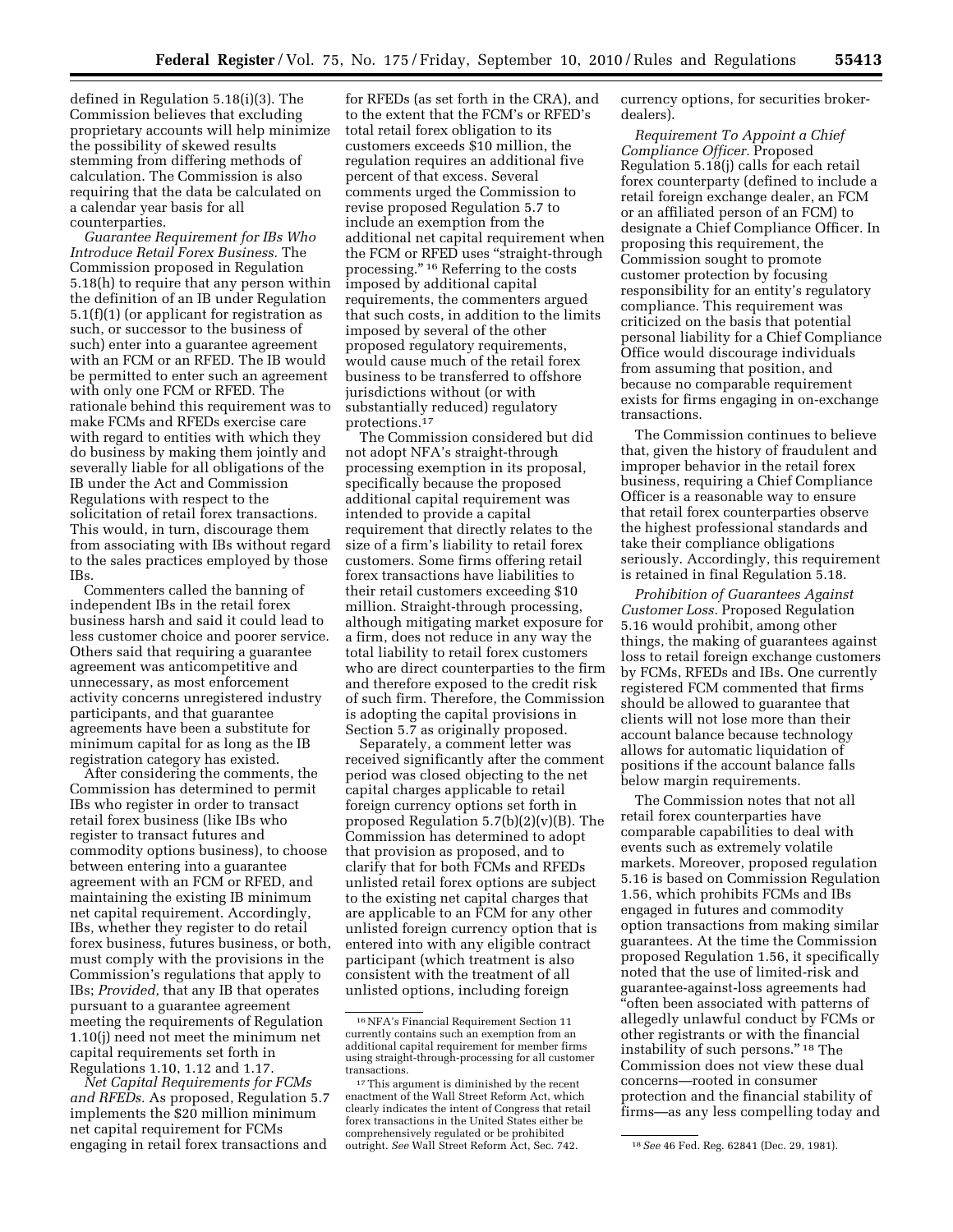has determined to issue the regulation as proposed.

*Specific Authorization for Trades.*  Two commenters expressed a concern regarding proposed Regulation 5.17, which requires RFEDs, FCMs, IBs, and their APs to have specific authorization by the customer before effecting a retail forex transaction. The concerns centered on the use of automated systems that generate orders based on the trader's specifications. According to the commenters, both IBs and forex counterparties may run such software on their servers for traders.

Neither commenter provided a great deal of detail regarding the mechanics of such automated trading programs, and the Commission cannot offer its view of any particular program. However, the Commission believes that if such programs are nothing more than automated order entry platforms, and all relevant trading parameters are set and controlled by the customer—including, for example, the designation of the currency pair to be traded, the amount of currency to be bought or sold, the price at which orders should be placed, and the amount of money to be committed to trading—then trades generated by such programs would originate from the customer and no additional authorization would be required. However, Commission staff will monitor the use of such programs. Any features that would appear to constitute discretion, strategy or advice on the behalf of the sponsoring entity would require a different analysis and, in addition to potentially triggering application of Regulation 5.17, may have additional registration implications.

*Requirement To Close Out Offsetting Positions.* One commenter objected to the Commission's proposed amendment to Regulation 1.46, which would require RFEDs and FCMs engaging in offexchange retail forex transactions to close out offsetting long and short positions in a retail forex customer's account, regardless of whether a customer instructs otherwise. Citing the prevalence of spread trades in futures trading, the commenter maintained that there is no economic distinction between commodity futures and forex transactions with respect to offsetting long and short positions.

The Commission continues to believe that maintaining open long and short positions in a retail forex customer's account removes the opportunity for the customer to profit on the transaction, increases the fees paid by the customer, and invites abuse. Nothing submitted by any commenter has demonstrated otherwise. Moreover, spread trades

executed on-exchange typically involve the purchase of one futures delivery month against the sale of another futures delivery month of the same commodity, or the purchase of one delivery month of one commodity against the sale of that same delivery month of a different commodity. Because retail forex contracts are not listed by delivery month, spread trades of this sort are not possible in retail forex accounts, and open long and short contracts in the same currency pair are truly offsetting. Accordingly, the Commission has determined to adopt Regulation 1.46 as proposed.

*Re-quoting.* Two comments were received regarding Regulation 5.18(f), which would, among other things, prohibit retail forex counterparties from providing a customer a new bid (or asked) price that is higher (or lower) than a previous price without providing a new asked (or bid) price that is higher (or lower) as well. One commenter maintained that the proposed rule would not take into account that in the forex market, spreads can increase dramatically, which might cause the new bid price to be higher and the new ask price to be lower.

While a fast-moving market may affect the spread, the Commission's proposed rule is intended to apply to those situations where a customer is quoted one bid/asked price, and rather than fill the order, the FCM or RFED provides a second quote. In this situation, the Commission believes that if the forex dealer re-quotes the price, then at a minimum, the spread should remain the same.

A second commenter suggested that the Commission clarify that all ''requote'' practices are required to be objective and evenhanded and that a counterparty that re-quotes a price must do so regardless of the direction the market moves. Further, the commenter suggested that the Commission require counterparties to disclose to customers how orders that reach the platform at a price no longer available are handled.

The Commission believes the intent of proposed Regulation 5.18 is clear. It requires that, when re-quoting prices, forex counterparties are obligated to do so in a symmetrical fashion, so that the re-quoted prices do not represent an increase in the spread from the initially quoted prices, regardless of the direction the market moves. As to the objectiveness of the re-quote, the Commission believes that the requirement that both bid and asked prices be re-quoted symmetrically will encourage objectivity. Moreover, proposed Regulations 5.18(b)(3) and 5.18(b)(iv) require, respectively, that

forex counterparties establish and enforce internal rules, procedures and controls to "[f]airly and objectively establish settlement prices for retail forex transactions'' and to maintain records reflecting ''any method or algorithm used to determine the bid or asked price for any retail forex transaction or the prices at which the customer orders are executed \* \* \*. The Commission believes that this should provide adequate incentive for firms to deal fairly and objectively with their customers with regard to requoting.

Finally, as to the suggested disclosure, as proposed, Regulation 5.5 would require FCMs, RFEDs and IBs engaged in retail forex transactions to distribute to retail forex customers a written disclosure statement containing, among other things, the following statement:

Your ability to close your transactions or offset positions is limited to what your dealer will offer to you, as there is no other market for these transactions. Your dealer may offer any prices it wishes, and it may offer prices derived from outside sources or not in its discretion. Your dealer may establish its prices by offering spreads from third party prices, but it is under no obligation to do so or to continue to do so. Your dealer may offer different prices to different customers at any point in time on its own terms. The terms of your account agreement alone govern the obligations your dealer has to you to offer prices and offer offset or liquidating transactions in your account and make any payments to you. The prices offered by your dealer may or may not reflect prices available elsewhere at any exchange, interbank, or other market for foreign currency.

While the proposed disclosure language does not require a statement regarding how re-quoted prices are handled, it does inform the customer that it is within the discretion of the forex dealer to set prices (provided they otherwise comply with the requirements of Regulation 5.18). For this reason, and those cited above, the Commission has determined to issue Regulation 5.18(f) as proposed.

*CFTC Authority To Regulate Zelener Contracts.* One commenter, a law firm, argued that the CRA did not grant the Commission the authority to regulate, other than for fraud, FCMs that are primarily or substantially engaged in trading futures contracts on registered exchanges to the extent they also offer off-exchange *Zelener*, or "futures lookalike'' forex, contracts.19 To the extent legislative history suggests that similarly situated RFEDs and FCMs should be subject to the same regulations, the

<sup>19</sup>*See* 7 U.S.C. 2(c)(2)(C)(ii) and 2(c)(2)(C)(iii) regarding the scope of the Commission's authority to write rules with regard to leveraged or margined foreign currency contracts offered to non-ECPs.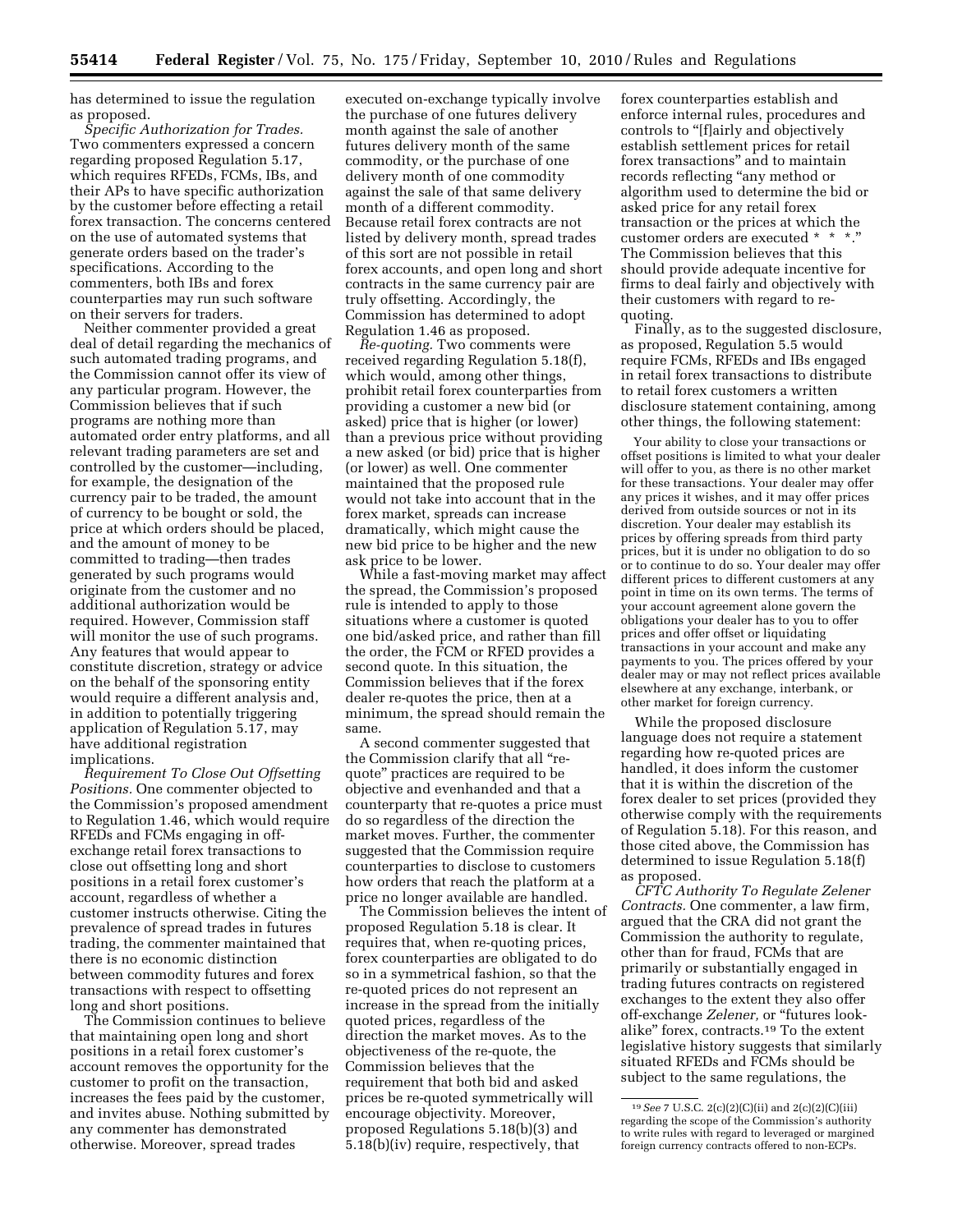commenter maintains that this language is restricted to requirements relating to the financial soundness of the forex dealer and nothing else.

The CRA contains several provisions that touch on the scope of the Commission's jurisdiction over retail off-exchange foreign currency contracts, whether futures or look-alike, leveraged contracts. Retail off-exchange forex futures and options transactions are subject to numerous provisions of the Act including sections 4(b), 4b, 4c(b), 4o, 6(c) and 6(d), 6c, 6d, 8(a), 13(a), 13(b), if they are offered or entered into by an FCM, an RFED, or an affiliate of an FCM that is not one of the otherwise regulated entities specified in the Act.20 The same provisions apply to look-alike forex transactions.21 The CRA clearly gives the Commission full rulemaking authority over the agreements, contracts or transactions in retail forex where ''reasonably necessary to effectuate any of the provisions or to accomplish any of the purposes of [the] Act."<sup>22</sup> On the other hand, however, while the CRA explicitly grants the Commission rulemaking authority over off-exchange retail futures and options transactions where such transactions are offered or entered into by FCMs, their affiliates or RFEDs,23 its rulemaking authority with regard to look-alike transactions does not explicitly include FCMs. Thus, the commenter concludes that language in Sections  $2(c)(2)(C)(ii)$  and  $2(c)(2)(C)(iii)$ limits the Commission's authority in this area where FCMs are concerned.

The Commission disagrees. Section 8a(5) of the Act gives the Commission the broadest possible authority to ''make and promulgate such rules and regulations as, in the judgment of the Commission, are reasonably necessary to effectuate any of the provisions or to accomplish any of the purposes of this Act[.]"<sup>24</sup> Under this authority, the Commission has promulgated rules covering the full scope of FCM activities generally. Furthermore, the recent Wall Street Reform and Consumer Protection Act of 2010 specifically defines FCMs as any ''individual, association, partnership, corporation, or trust \* \* \* that  $* * is * * * \text{ acting as a}$ counterparty in any agreement, contract or transaction described in Section  $2(c)(2)(c)(i)$ " of the Act,<sup>25</sup> making it clear that the offering of ''look-alike'' transactions falls within the scope of

regulated FCM activity. Accordingly, the Commission sees no deficiencies in its authority to fully regulate FCMs engaged in ''look-alike'' forex contracts.26

*Definition of Retail Forex Transactions.* One commenter pointed out that the definition of "retail forex transactions'' found in proposed Regulation 5.1(m) refers to ''any account, agreement, contract or transaction'' described in Section 2(c)(2)(B) or 2(c)(2)(C) of the Act and notes that the use of the word "account" in this context is confusing.

Broad language in Section 2(c)(2)(B)(i) of the Act provides the Commission with jurisdiction over "an agreement, contract or transaction in foreign currency'' that is a contract of sale of a commodity for future delivery (or an option on such a contract) or an option (other than one traded on a securities exchange). Elsewhere in Section 2(c), the statute states that certain of its provisions apply to "agreements, contracts or transactions \* \* \* and accounts or pooled investment vehicles \* \* \*." <sup>27</sup> In order to accurately reflect the full scope of authority granted it under the Act, the Commission included the word "accounts" within the definition of ''retail forex transactions.'' The Commission does not view this as in any way inconsistent with language in Section 2(c), as amended by the CRA, and has determined to adopt the regulation as proposed.

*Anticompetitiveness.* In addition to similar comments specifically referencing proposed Regulation 5.9 (security deposits) and 5.18(h) (guaranteed IBs)—which are addressed above—the Commission received numerous comments arguing that various other sections of the proposed rules were ''anticompetitive'' insofar as there is no comparable requirement relative to those engaged in futures transactions on designated contract markets. As the Commission pointed out in its Proposing Release, it has, whenever possible, drawn upon the principles that have guided it in the

27*See,* for example, 7 U.S.C. 2(c)(2)(B)(iii).

regulation of on-exchange instruments. However, the Commission also noted that there are essential differences between the trading futures contracts on designated contract markets that are cleared through designated clearing organizations, on the one hand, and offexchange transactions between forex firms and retail customers, on the other.28

Given the principal-to-principal nature of retail forex transactions and the inherent conflicts of interest in the relationship between the retail customer and the dealer/counterparty, the lack of transparency in the pricing and execution of such transactions, and the volume of fraud the Commission has seen arising from such transactions, the Commission has determined to promulgate some regulations that are unique to, and tailored to, retail forex transactions. By way of example, the Commission's proposed regulations included requirements that forex registrants maintain records of customer complaints; that counterparties disclose, with the Risk Disclosure Statement, the percentage of profitable nondiscretionary forex customer accounts; and that forex counterparties designate a chief compliance officer to be responsible for development and implementation of customer protection policies and procedures. To the extent the final rules published today do not track precisely with rules applicable to on-exchange futures trading, the Commission believes that the differences reflect meaningful differences in the market structure of retail forex transactions and that the rules issued today are no more restrictive or burdensome than necessary to address these differences.

*Scope of Commission's Authority and Application of Other Rules.* Several commenters lodged criticisms or made observations that go to the scope of the Commission's authority, as provided in the Act and CRA, or otherwise. For example, several commenters maintained that the Commission should require segregation of customer funds by counterparties in order to provide some protection in the event of a counterparty insolvency. The Commission's segregation requirements with regard to futures flow from Section 4d of the Act 29 which, generally speaking, requires that customer property for trading commodity contracts be kept apart, or segregated, from the FCM's own funds. However, as noted in the

<sup>20</sup>*See* 7 U.S.C. 2(c)(2)(B)(iii).

<sup>21</sup>*See* 7 U.S.C. 2(c)(2)(C)(ii)(I).

<sup>22</sup>*See* 7 U.S.C. 2(c)(2)(B)(iv)(III); 2(c)(2)(B)(v); 2(c)(2)(C)(ii)(III); 2(c)(2)(C)(iii)(III).

<sup>23</sup>*See* 7 U.S.C. 2(c)(2)(B)(v).

<sup>24</sup>*See* 7 U.S.C. 12a(5) (2006).

<sup>25</sup>*See* Wall Street Reform Act, Sec. 721(a)(13).

<sup>26</sup>The Commission also disagrees with the argument that CRA Conference Report language is inapposite. The Conference Report states that ''[t]o the extent their risk profiles are similar, the managers intend for FCMs and RFEDs to be *regulated substantially equivalently* in terms of their *off-exchange retail foreign currency business.*  The managers do not intend for the Commission to provide either FCMs or RFEDs with a more favorable *regulatory environment* over the other or to create two significantly different *regulatory regimes* for similar business models—to the extent the financial risks posed by such operations are similar.'' *See* H.R. Rep. No. 110–627 at 980 (Conf. Rep.) (emphasis added).

<sup>28</sup> 75 FR 3282, 3285–86.

<sup>29</sup> 7 U.S.C. 6(c) (2006).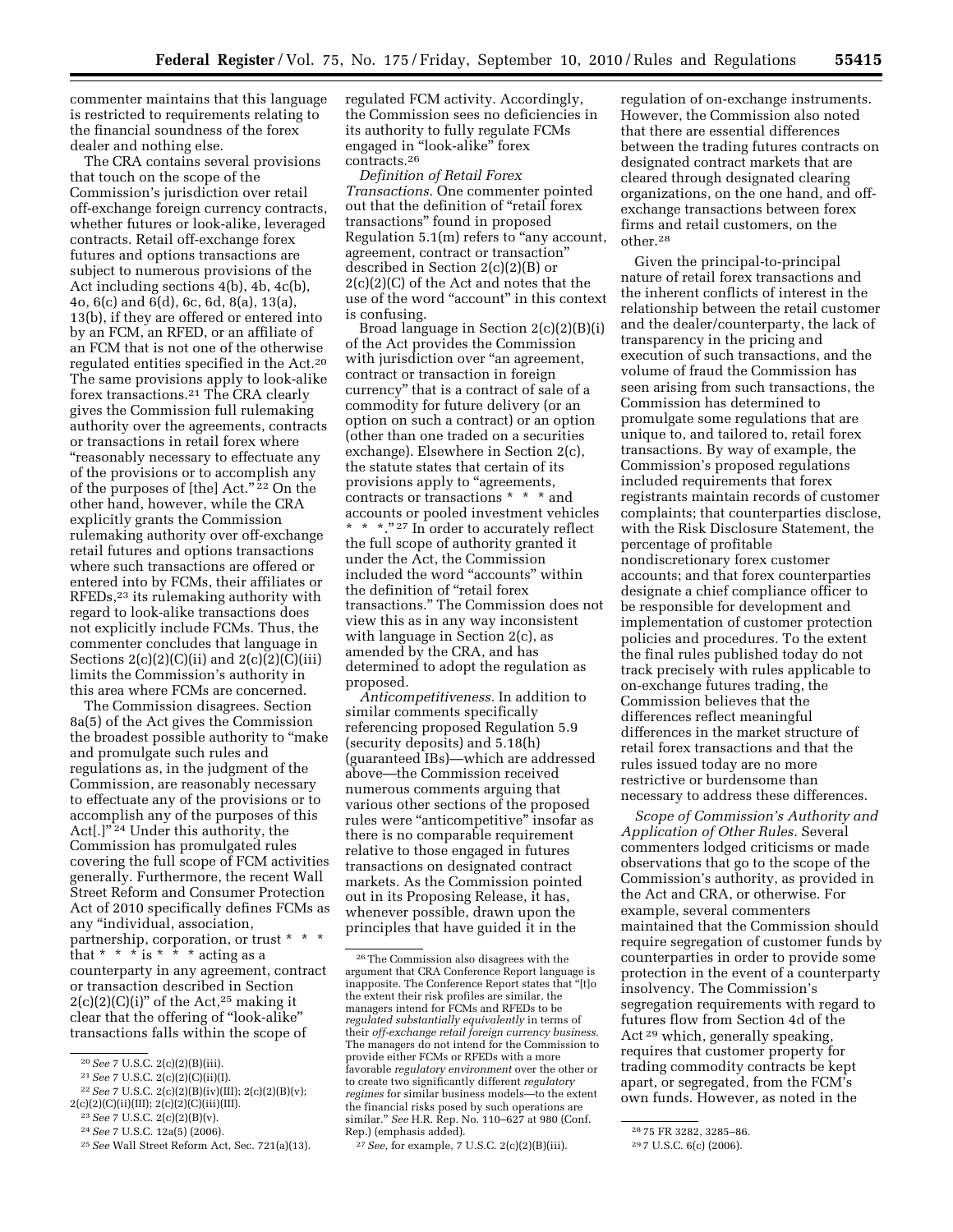Commission's proposing release,<sup>30</sup> a segregated funds regime cannot be replicated in the context of off-exchange retail forex trading. Unlike segregation of customer funds deposited for futures trading, under the relevant provisions of the Bankruptcy Code,<sup>31</sup> such amounts held in connection with retail forex trading would not receive any preferential treatment to unsecured creditors in bankruptcy.

Similarly, some commenters took issue with the definitions of certain intermediaries and the capital requirements, found in the Proposing Release. Here again, the Commission is bound by statutory language that defines the scope of its authority.32 While the Commission appreciates the concerns expressed by these commenters and the time they have taken to express them, it can do no more than its statutory authority permits.

## **III. Related Matters**

### *A. Regulatory Flexibility Act*

*FCMs and CPOs:* The Regulatory Flexibility Act ("RFA") <sup>33</sup> requires that agencies, in proposing rules, consider the impact of those rules on small businesses.34 The Commission has already established certain definitions of ''small entities'' to be used in evaluating the impact of its rules on such small entities in accordance with the RFA.35 In that statement, the Commission concluded that neither FCMs nor registered CPOs should be considered to be small entities for purposes of the RFA. With respect to FCMs, the Commission's determination was based in part upon their obligation to meet the capital requirement established by the Commission and the purposes of protecting financial integrity.36

As for CPOs, the Commission determined that registered CPOs are not small entities based upon its existing regulatory standard for exempting certain small CPOs from the

34By its terms, the RFA does not apply to ''individuals.'' See 48 FR 14933, n. 115 (April 6, 1983). Because associated persons must be individuals, (see Commission Regulation 1.3(aa) and proposed Regulations 5.1(c), (d)(2), (e)(2), (g)(2) and  $(i)(2)$ ), the RFA does not apply to APs and no analysis of the economic impact of this rule proposal on such persons is required.

requirement to register under the Act.37 (A CPO need not register with the Commission if the gross capital contributions for all pools under its management do not exceed \$400,000 and there are not more than fifteen participants in any one of those pools.38)

Thus, with respect to FCMs and registered CPOs, the Commission believes that these final rules will not have a significant economic impact on a substantial number of small entities.

*CTAs:* The Commission has previously decided to evaluate, within the context of a particular rule proposal, whether all or some CTAs should be considered to be small entities, and if so, to then analyze the economic impact on them of any such rule.39 CTAs wishing to advise retail forex customers may include both currently registered CTAs and previously unregistered persons who now will be required to register. As to the first group, there should be no significant new economic impact. As to the second group, registration will require the submission of application forms, fingerprinting of principals, and payment of registration fees. To the extent that CTAs can be considered to be small entities, the Commission does not consider either the proposed registration fee or the proposed fingerprinting requirement for newly registered CTAs to have significant economic impact.40

*IBs:* In 1983, the Commission proposed that for purposes of the RFA and future rulemakings, it would not consider introducing brokers to be "small entities" for essentially the same reasons that FCMs had previously been determined not to be small entities.<sup>41</sup> This was based, in part, on the fact that IBs, like FCMs, are required to maintain a specified level of adjusted net capital. In the Proposing Release, retail forex IBs would not have been subject to a capital requirement; rather, they would have had to operate pursuant to a guarantee agreement. Under the final rules, retail forex IBs will be treated no differently than futures IBs. Accordingly, and in keeping with past Commission determinations, the Commission believes that the final rules with respect to IBs will not have a significant impact on a substantial number of small entities.

*RFEDs:* RFEDs are a new category of registrant. The Commission does not

believe that there are regulatory alternatives to those being proposed which would be consistent with the statutory mandate to provide protection to the public against irresponsible or fraudulent business practices. In the Proposing Release, the Commission proposed that RFEDs not be considered to be ''small entities'' for essentially the same reasons that FCMs have previously been determined not to be small entities.42 As with FCMs, a requirement to maintain a specified level of adjusted net capital would be imposed upon RFEDs to ensure that they maintain sufficient capital resources to guarantee their financial accountability and to promote responsible and reliable business operations. Moreover, the Commission has sought to fashion its proposed regulatory program for RFEDs in a manner which is responsive to the function, purposes, and size of the entity being regulated consistent with the objective of the RFA. In particular, the minimum capital requirement required by the CRA effectuates the Congressional purpose that RFEDs maintain sufficient reserve of capital to remain economically viable. For the reasons stated above, the Commission will not define RFEDs as small entities for RFA purposes.

### *B. Paperwork Reduction Act*

Under the Paperwork Reduction Act of 1995 ("PRA") $43$  an agency may not conduct or sponsor, and a person is not required to respond to, a collection of information unless it displays a currently valid control number. The Commission's final rules regarding retail forex transactions result in information collection requirements within the meaning of the PRA. The Commission submitted the proposing release along with supporting documentation to the Office of Management and Budget (''OMB'') for review in accordance with 44 U.S.C. 3507(d) and 5 CFR 1320.11. The Commission requested that OMB approve, and with respect to the collections required under the new part 5 of the Commission's regulations, assign a new control number for, the collections of information required by the proposing release. The information collection burdens created by the Commission's proposed rules, which were discussed in detail in the proposing release, are identical to the collective information collection burdens of the final rules.

The Commission invited the public and other Federal agencies to comment on any aspect of the information

<sup>30</sup> 75 FR 3281, 3287 and 3290 (Jan. 20, 2010). 31 11 U.S.C. 761, *et seq.* 

<sup>32</sup>*See,* for example, Section 2(c)(2)(B)(iv)(I) of the Act, 7 U.S.C.  $2(c)(2)(B)(iv)(I)$ , which provides the Commission with the authority to register and promulgate rules regarding specifically defined persons or entities. *See also* Section 2(c)(2)(B)(ii) of the Act which explicitly provides for a \$20 million minimum capital requirement.

<sup>33</sup> 5 U.S.C. 601, *et seq.* 

<sup>35</sup> 47 FR 18618 (April 30, 1982).

<sup>36</sup> *Id.* at 18619.

<sup>37</sup> *Id.* at 18619–20.

<sup>38</sup> 17 CFR 4.13(a)(2) (2009).

<sup>39</sup> 47 FR 18618, 18620.

<sup>40</sup> 48 FR 35248, 35276 (August 3, 1983)

<sup>41</sup> 48 FR 14933, 14955 (Apr. 6, 1983). See also 47 FR 18618, 18619.

<sup>42</sup> *Id.* 

<sup>43</sup> 44 U.S.C. 3501, *et seq.*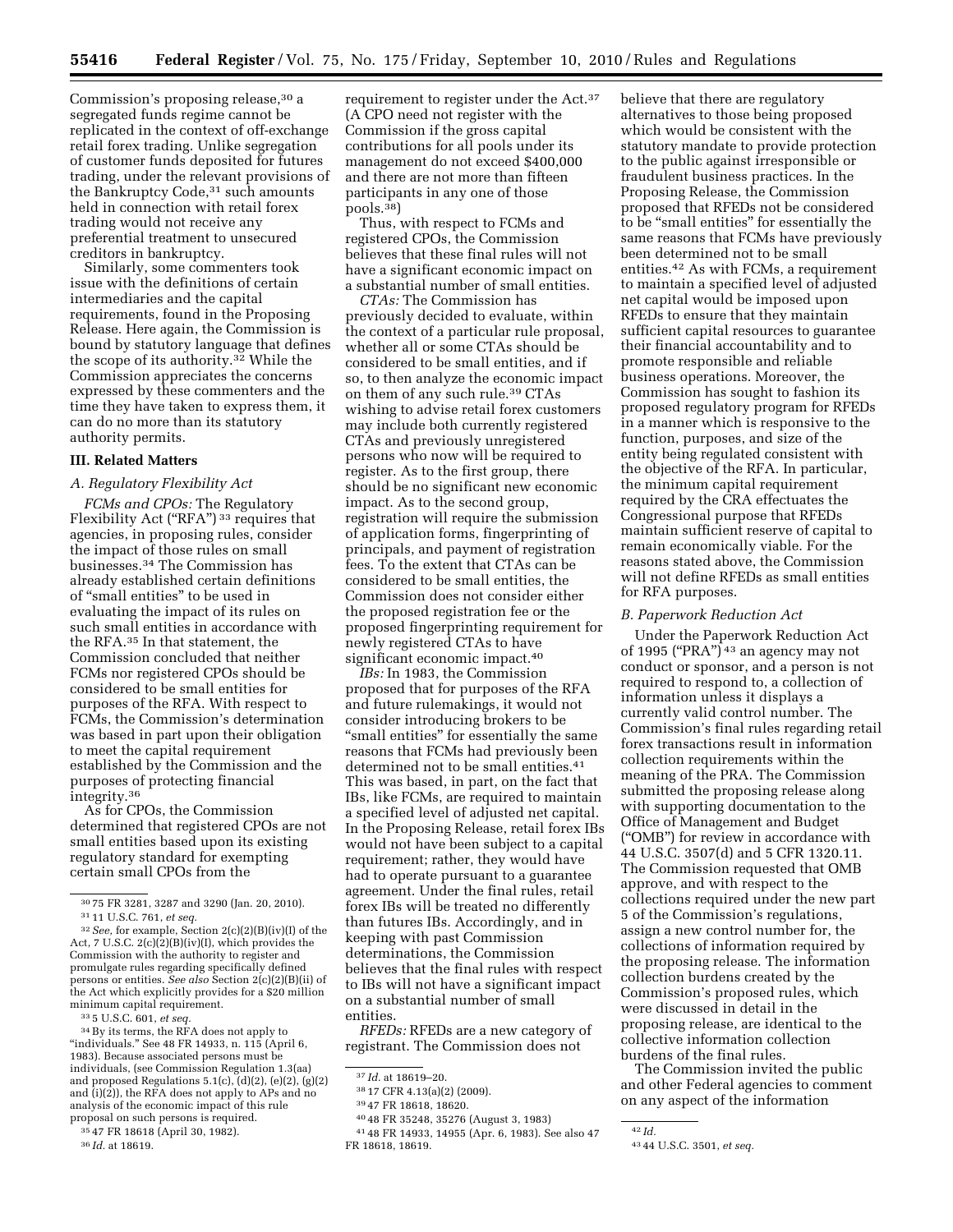collection requirements discussed above. The Commission received no comment on its burden estimates or on any other aspect of the information collection requirements contained in its proposing release. The affected collections are as follows:

• Existing Collection 3038–0024 (part 1 of the Commission's regulations);

• Existing Collection 3038–0023 (part 3 of the Commission's regulations);

• Existing Collection 3038–0005 (part 4 of the Commission's regulations);

• Existing Collection 3038–0055 (part 160 of the Commission's regulations); and

• New Collection 3038–0062 (part 5 of the Commission's regulations).

### *C. Cost-Benefit Analysis*

Section 15(a) of the Act<sup>44</sup> requires the Commission to consider the costs and benefits of its action before issuing new regulations under the Act. By its terms, section 15(a) does not require the Commission to quantify the costs and benefits of a new regulation or to determine whether the benefits of the regulation outweigh its costs. Rather, section 15(a) simply requires the Commission to ''consider the costs and benefits'' of its action.

Section 15(a) further specifies that costs and benefits shall be evaluated in light of five broad areas of market and public concern, enumerated below. Accordingly, the Commission could, in its discretion, give greater weight to any one of the five enumerated areas and could, in its discretion, determine that, notwithstanding its costs, a particular rule was necessary or appropriate to protect the public interest or to effectuate any of the provisions or to accomplish any of the purposes of the Act.

As discussed in more detail above, these amendments are intended to create a comprehensive scheme to implement the requirements of the CRA, and to put in place requirements including registration, disclosure, recordkeeping, financial reporting, minimum capital and other operational standards. This is to be achieved through both amendments to existing regulations and the creation of a new, free-standing part to the Commission's regulations. The Commission is considering the costs and benefits of the amendments in light of the specific provisions of section 15(a) as follows:

1. Protection of market participants and the public. The amendments should enhance considerably the protection of market participants and the public because they require, for the first time,

the registration of several categories of market participants and require adherence to operational standards that have not previously applied. The benefits that inhere in the imposition of these requirements to a sector of the offexchange market that has been largely unregulated to this point, and which is geared towards the retail public, are manifest.

2. Efficiency and competition. In its Conference Report, Congress indicated that the Commission should avoid creating two different regulatory regimes for similar business models with respect to FCMs or RFEDs engaging in offexchange retail forex transactions.45 Accordingly, the Commission has endeavored to ensure that these entities be treated in comparable fashion relative to one another. Moreover, the Commission has endeavored, wherever possible, to propose regulations in part 5 that are analogous to regulations imposed upon intermediaries engaged in on-exchange transactions. Accordingly, the Commission believes that it has provided an even handed regulatory scheme that will be familiar to industry participants.

3. Financial integrity of futures markets and price discovery. The amendments concern retail, offexchange markets. These markets serve primarily as a vehicle for members of the retail public to engage in speculative transactions. Accordingly, the Commission does not perceive a significant intersection between the operations of these markets and the financial integrity or price discovery functions of the markets generally.

4. Sound risk management practices. The amendments include requirements regarding capital, financial reporting, risk assessment recordkeeping, and risk assessment reporting that are comparable to those required of entities engaged in on-exchange trading. The Commission believes that the benefits of these risk management requirements which strive to ensure the financial soundness of firms—have been borne out on the exchange-traded side and will be of significant benefit with regard to its oversight of retail forex counterparties.

5. Other public interest considerations. The retail, off-exchange forex market has been largely unregulated until now. The Commission

believes that the amendments are beneficial in that they will provide needed protections for members of the public engaging in these transactions. The amendments will also bring much needed oversight to the forex counterparties and intermediaries that interact with the public.

After considering these factors, the Commission has determined to adopt the proposed rule changes. The Commission did not receive any comments relative to its analysis of the cost-benefit provision.

## **List of Subjects**

## *17 CFR Part 1*

Definitions, Minimum financial and reporting requirements. Recordkeeping requirements, Prohibited transactions in commodity options, Miscellaneous.

### *17 CFR Part 3*

Definitions, Customer protection, Licensing, Registration.

### *17 CFR Part 4*

Advertising, Brokers, Commodity futures, Commodity pool operators, Commodity trading advisors, Consumer protection, Exemption from registration, Reporting and recordkeeping requirements.

### *17 CFR Part 5*

Bulk transfers, Commodity pool operators, Commodity trading advisors, Consumer protection, Customer's money, securities and property, Definitions, Foreign exchange, Minimum financial and reporting requirements, Prohibited transactions in retail foreign exchange, Recordkeeping requirements, Retail foreign exchange dealers, Risk assessment, Special calls, Trading practices.

## *17 CFR Part 10*

Adjudicatory proceedings, Rules of practice.

### *17 CFR Part 140*

Authority delgations (Government agencies, Conflict of interests, Organization and functions (Government agencies).

## *17 CFR Part 145*

Confidential business information, Freedom of information.

### *17 CFR Part 147*

Sunshine Act.

#### *17 CFR Part 160*

Consumer financial information, Definitions, Nonpublic personal information, Privacy.

<sup>44</sup> 7 U.S.C. 19(a).

<sup>45</sup>As noted in the Conference Report that accompanied the CRA, ''To the extent their risk profiles are similar, the managers intend for FCMs and RFEDs to be regulated substantially equivalently in terms of their off-exchange retail foreign currency business.'' H.R. Rep. No. 110–627, at 980 (2008) (Conf. Rep.). The Conference Report is available via the Internet on the CFTC's Web site.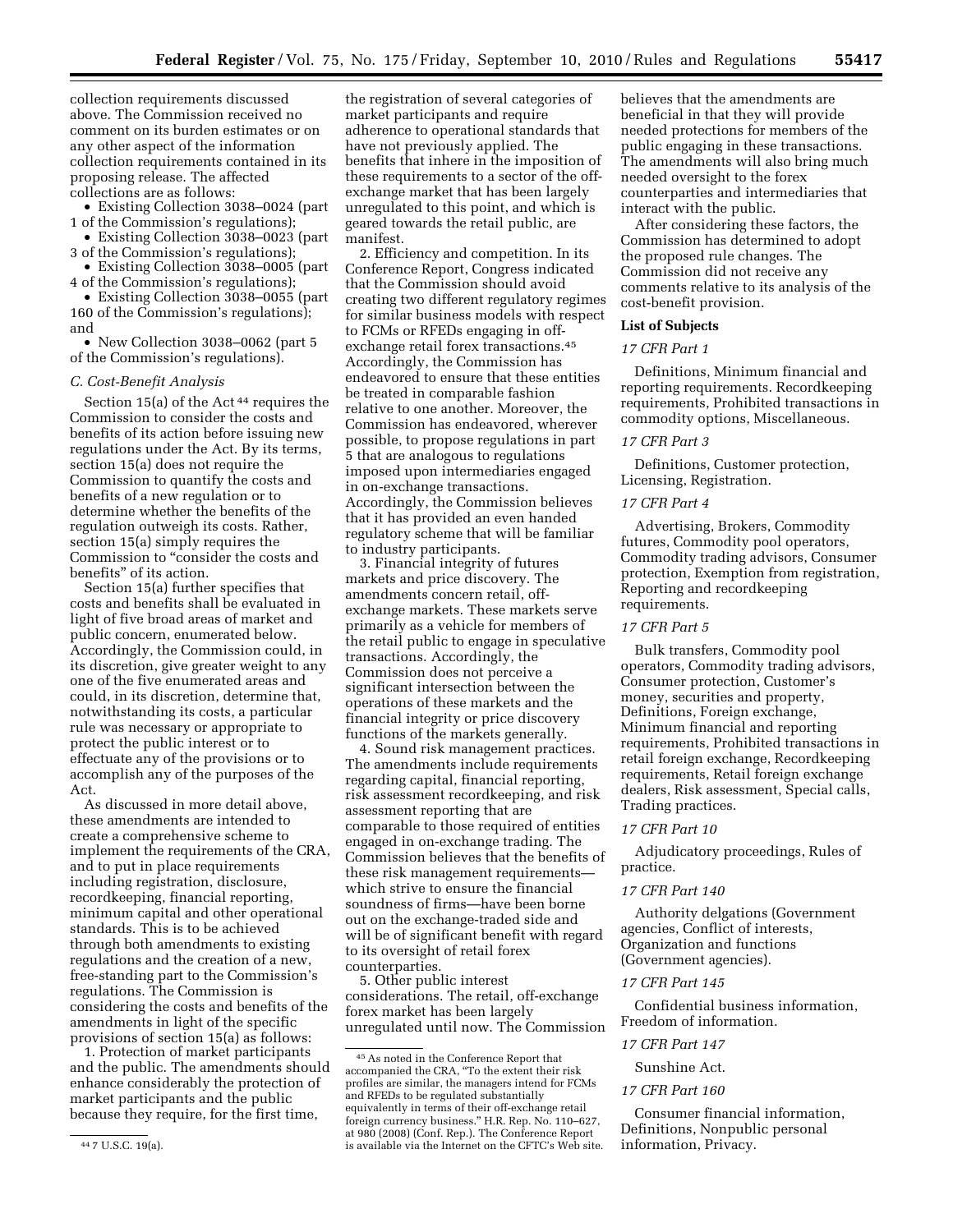### *17 CFR Part 166*

Arbitration, Authorization to trade, Customer protection, Definitions, Dispute settlement, Litigation, Reparations.

■ For the reasons presented above, the Commission hereby amends Chapter I of Title 17 of the Code of Federal Regulations as follows:

## **PART 1—GENERAL REGULATIONS UNDER THE COMMODITY EXCHANGE ACT**

■ 1. The authority citation for part 1 continues to read as follows:

**Authority:** 7 U.S.C. 1a, 2, 2a, 4, 4a, 6, 6a, 6b, 6c, 6d, 6e, 6f, 6h, 6i, 6j, 6k, 6*l,* 6m, 6n, 6*o,* 6p, 7, 7a, 7b, 8, 9, 12, 12c, 13a, 13a–1, 16, 16a, 19, 21, 23 and 24.

#### **§ 1.1 [Removed and Reserved]**

■ 2. Section 1.1 is removed and reserved.

■ 3. Section 1.3 is amended by revising paragraphs (nn) and (yy) to read as follows:

## **§ 1.3 Definitions.**

\* \* \* \* \*

(nn) *Guarantee agreement.* This term means an agreement of guaranty in the form set forth in part B or C of Form 1– FR, executed by a registered futures commission merchant or retail foreign exchange dealer, as appropriate, and by an introducing broker or applicant for registration as an introducing broker on behalf of an introducing broker or applicant for registration as an introducing broker in satisfaction of the alternative adjusted net capital requirement set forth in § 1.17(a)(1)(iii).

\* \* \* \* \* (yy) *Commodity interest.* This term means:

(1) Any contract for the purchase or sale of a commodity for future delivery;

(2) Any contract, agreement or transaction subject to Commission regulation under section 4c or 19 of the Act; and

(3) Any contract, agreement or transaction subject to Commission jurisdiction under section 2(c)(2) of the Act.

■ 4. Section 1.4 is revised to read as follows:

## **§ 1.4 Use of electronic signatures.**

For purposes of complying with any provision in the Commodity Exchange Act or the rules or regulations in this Chapter I that requires a document to be signed by a customer of a futures commission merchant or introducing broker, a retail forex customer of a retail foreign exchange dealer or futures

commission merchant, a pool participant or a client of a commodity trading advisor, an electronic signature executed by the customer, participant or client will be sufficient, if the futures commission merchant, retail foreign exchange dealer, introducing broker, commodity pool operator or commodity trading advisor elects generally to accept electronic signatures; *Provided, however,* That the electronic signature must comply with applicable Federal laws and other Commission rules; And, *Provided further,* That the futures commission merchant, retail foreign exchange dealer, introducing broker, commodity pool operator or commodity trading advisor must adopt and utilize reasonable safeguards regarding the use of electronic signatures, including at a minimum safeguards employed to prevent alteration of the electronic record with which the electronic signature is associated, after such record has been electronically signed.

■ 5. Section 1.10 is amended by revising paragraph (j) to read as follows:

### **§ 1.10 Financial reports of futures commission merchants and introducing brokers.**

\* \* \* \* \* (j) *Requirements for guarantee agreement.* (1) A guarantee agreement filed pursuant to this section must be signed in a manner sufficient to be a binding guarantee under local law by an appropriate person on behalf of the futures commission merchant or retail foreign exchange dealer and the introducing broker, and each signature must be accompanied by evidence that the signatory is authorized to enter the agreement on behalf of the futures commission merchant, retail foreign exchange dealer, or introducing broker and is such an appropriate person. For purposes of this paragraph (j), an appropriate person shall be the proprietor, if the firm is a sole proprietorship; a general partner, if the firm is a partnership; and either the chief executive officer or the chief financial officer, if the firm is a corporation; and, if the firm is a limited liability company or limited liability partnership, either the chief executive officer, the chief financial officer, the manager, the managing member, or those members vested with the management authority for the limited liability company or limited liability partnership.

(2) No futures commission merchant or retail foreign exchange dealer may enter into a guarantee agreement if:

(i) It knows or should have known that its adjusted net capital is less than the amount set forth in § 1.12(b) of this part or § 5.6(b) of this chapter, as applicable; or

(ii) There is filed against the futures commission merchant or retail foreign exchange dealer an adjudicatory proceeding brought by or before the Commission pursuant to the provisions of sections 6(c), 6(d), 6c, 6d, 8a or 9 of the Act or §§ 3.55, 3.56 or 3.60 of this chapter.

(3) A retail foreign exchange dealer may enter into a guarantee agreement only with an introducing broker as defined in § 5.1(f)(1) of this chapter. A retail foreign exchange dealer may not enter into a guarantee agreement with an introducing broker as defined in § 1.3(mm) of this part.

(4) A guarantee agreement filed in connection with an application for initial registration as an introducing broker in accordance with the provisions of § 3.10(a) of this chapter shall become effective upon the granting of registration or, if appropriate, a temporary license, to the introducing broker. A guarantee agreement filed other than in connection with an application for initial registration as an introducing broker shall become effective as of the date agreed to by the parties.

(5)(i) If the registration of the introducing broker is suspended, revoked, or withdrawn in accordance with the provisions of this chapter, the guarantee agreement shall expire as of the date of such suspension, revocation or withdrawal.

(ii) If the registration of the futures commission merchant or retail foreign exchange dealer is suspended or revoked, the guarantee agreement shall expire 30 days after such suspension or revocation, or at such earlier time as may be approved by the Commission, the introducing broker, and the introducing broker's designated selfregulatory organization.

(6) A guarantee agreement may be terminated at any time during the term thereof:

(i) By mutual written consent of the parties, signed by an appropriate person on behalf of each party, with prompt written notice thereof, signed by an appropriate person on behalf of each party, to the Commission and to the designated self-regulatory organizations of the futures commission merchant or retail foreign exchange dealer and the introducing broker;

(ii) For good cause shown, by either party giving written notice of its intention to terminate the agreement, signed by an appropriate person, to the other party to the agreement, to the Commission, and to the designated selfregulatory organizations of the futures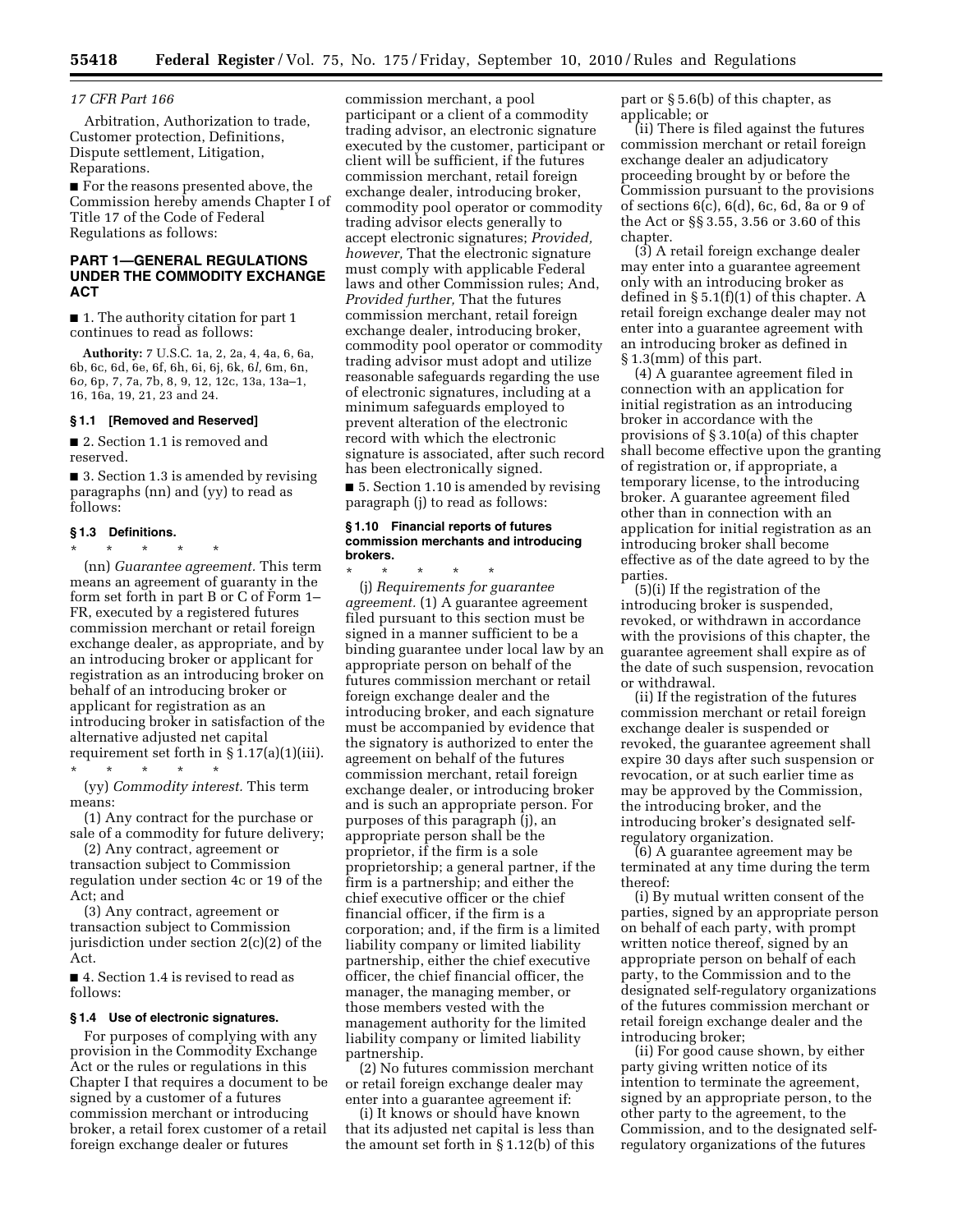commission merchant or retail foreign exchange dealer and the introducing broker; or

(iii) By either party giving written notice of its intention to terminate the agreement, signed by an appropriate person, at least 30 days prior to the proposed termination date, to the other party to the agreement, to the Commission, and to the designated selfregulatory organizations of the futures commission merchant or retail foreign exchange dealer and the introducing broker.

(7) The termination of a guarantee agreement by a futures commission merchant, retail foreign exchange dealer or an introducing broker, or the expiration of such an agreement, shall not relieve any party from any liability or obligation arising from acts or omissions which occurred during the term of the agreement.

(8) An introducing broker may not simultaneously be a party to more than one guarantee agreement: *Provided, however,* That the provisions of this paragraph (j)(8) shall not be deemed to preclude an introducing broker from entering into a guarantee agreement with another futures commission merchant or retail foreign exchange dealer if the introducing broker, futures commission merchant or retail foreign exchange dealer which is a party to the existing agreement has provided notice of termination of the existing agreement in accordance with the provisions of paragraph (j)(6) of this section, and the new guarantee agreement does not become effective until the day following the date of termination of the existing agreement: *And, provided further,* That the provisions of this paragraph (j)(8) shall not be deemed to preclude an introducing broker from entering into a guarantee agreement with another futures commission merchant or retail foreign exchange dealer if the futures commission merchant or retail foreign exchange dealer which is a party to the existing agreement ceases to remain registered and the existing agreement would therefore expire in accordance with the provisions of paragraph  $(i)(6)(ii)$  of this section.

(9)(i)(A) An introducing broker that is a party to a guarantee agreement that has been terminated in accordance with the provisions of paragraph (j)(6) of this section, or that is due to expire in accordance with the provisions of paragraph (j)(5)(ii) of this section, must cease doing business as an introducing broker on or before the effective date of such termination or expiration unless, on or before 10 days prior to the effective date of such termination or expiration or such other period of time

as the Commission or the designated self-regulatory organization may allow for good cause shown, the introducing broker files with its designated selfregulatory organization either a new guarantee agreement effective as of the day following the date of termination of the existing agreement, or, in the case of a guarantee agreement that is due to expire in accordance with the provisions of paragraph (j)(4)(ii) of this section, a new guarantee agreement effective on or before such expiration, or either:

(*1*) A Form 1–FR–IB certified by an independent public accountant in accordance with § 1.16 as of a date not more than 45 days prior to the date on which the report is filed; or

(*2*) A Form 1–FR–IB as of a date not more than 17 business days prior to the date on which the report is filed and a Form 1–FR–IB certified by an independent public accountant in accordance with § 1.16 as of a date not more than one year prior to the date on which the report is filed: *Provided, however,* that an introducing broker as defined in § 5.1(f)(1) of this chapter that is party to a guarantee agreement that has been terminated or that has expired must cease doing business as an introducing broker on or before the effective date of such termination or expiration unless, on or before 10 days prior to the effective date of such termination or expiration or such other period of time as the Commission or the designated self-regulatory organization may allow for good cause shown, the introducing broker files with its designated self-regulatory organization a new guarantee agreement effective on or before the termination or expiration date of the terminating or expiring guarantee agreement.

(B) Each person filing a Form 1–FR– IB in accordance with this section must include with the financial report a statement describing the source of his current assets and representing that his capital has been contributed for the purpose of operating his business and will continue to be used for such purpose.

(ii)(A) Notwithstanding the provisions of paragraph (j)(9)(i) of this section or of § 1.17(a), an introducing broker that is a party to a guarantee agreement that has been terminated in accordance with the provisions of paragraph (j)(6)(ii) of this section shall not be deemed to be in violation of the minimum adjusted net capital requirement of § 1.17(a)(1)(iii) or (a)(2) for 30 days following such termination. Such an introducing broker must cease doing business as an introducing broker on or after the effective date of such termination, and

may not resume doing business as an introducing broker unless and until it files a new agreement or either:

(*1*) A Form 1–FR–IB certified by an independent public accountant in accordance with § 1.16 as of a date not more than 45 days prior to the date on which the report is filed; or

(*2*) A Form 1–FR–IB as of a date not more than 17 business days prior to the date on which the report is filed and a Form 1–FR–IB certified by an independent public accountant in accordance with § 1.16 as of a date not more than one year prior to the date on which the report is filed: *Provided, however,* that an introducing broker as defined in § 5.1(f)(1) of this chapter that is party to a guarantee agreement that has been terminated must cease doing business as an introducing broker from and after the effective date of such termination, and may not resume doing business as an introducing broker as defined in § 5.1(f)(1) of this chapter unless and until it files a new guarantee agreement.

(B) Each person filing a Form 1–FR– IB in accordance with this section must include with the financial report a statement describing the source of his current assets and representing that his capital has been contributed for the purpose of operating his business and will continue to be used for such purpose.

\* \* \* \* \* ■ 6. Section 1.35 is amended by revising paragraphs (a), (a–1) and (b) to read as follows:

### **§ 1.35 Records of cash commodity, futures, and option transactions.**

(a) *Futures commission merchants, retail foreign exchange dealers, introducing brokers, and members of contract markets.* Each futures commission merchant, retail foreign exchange dealer, introducing broker, and member of a contract market shall keep full, complete, and systematic records, together with all pertinent data and memoranda, of all transactions relating to its business of dealing in commodity futures, retail forex transactions, commodity options, and cash commodities (including currencies). Each futures commission merchant, retail foreign exchange dealer, introducing broker, and member of a contract market shall retain the required records, data, and memoranda in accordance with the requirements of § 1.31, and produce them for inspection and furnish true and correct information and reports as to the contents or the meaning thereof, when and as requested by an authorized representative of the Commission or the United States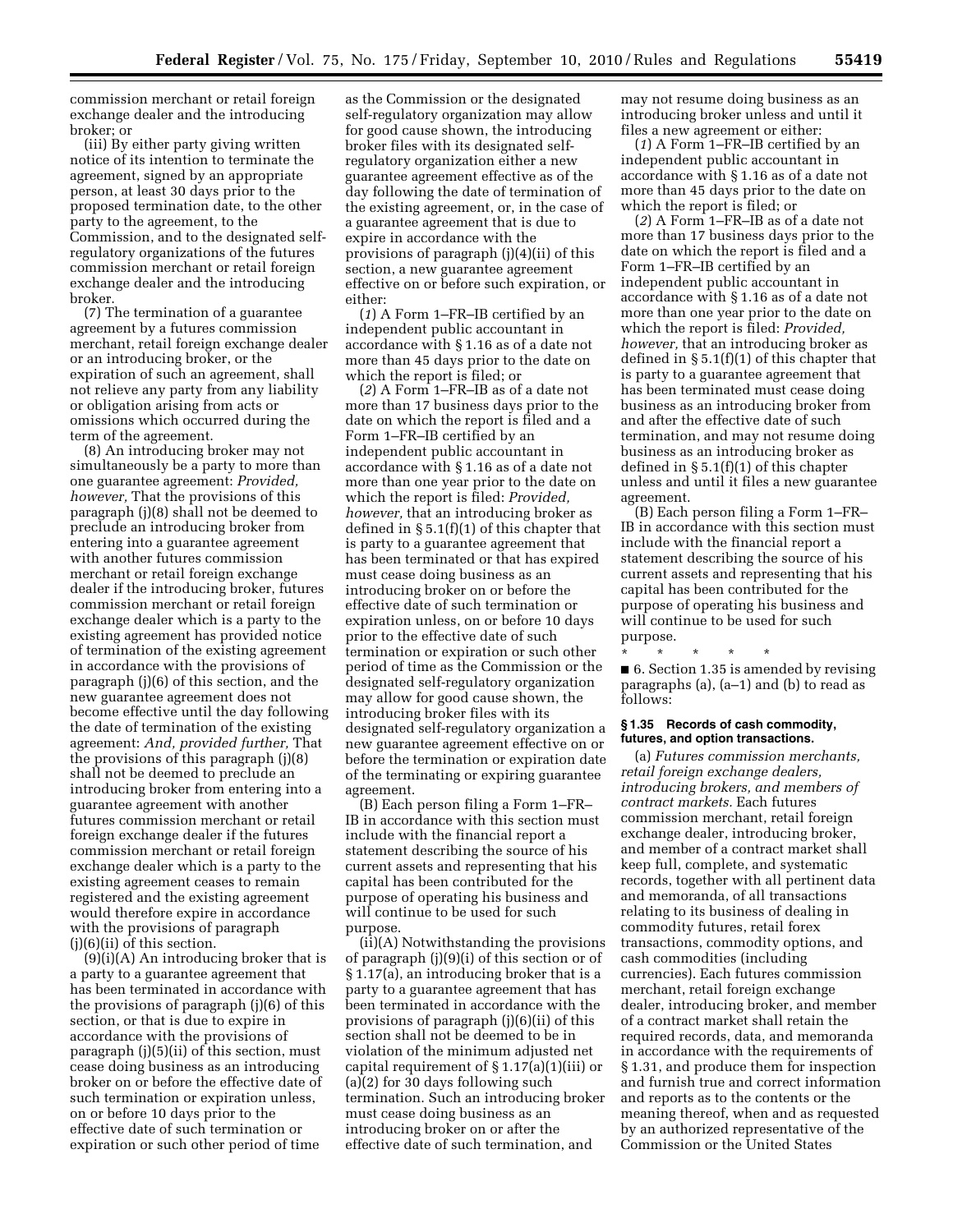Department of Justice. Included among such records shall be all orders (filled, unfilled, or canceled), trading cards, signature cards, street books, journals, ledgers, canceled checks, copies of confirmations, copies of statements of purchase and sale, and all other records, data and memoranda, which have been prepared in the course of its business of dealing in commodity futures, retail forex transactions, commodity options, and cash commodities. Among such records each member of a contract market must retain and produce for inspection are all documents on which trade information is originally recorded, whether or not such documents must be prepared pursuant to the rules or regulations of either the Commission or the contract market. For purposes of this section, such documents are referred to as ''original source documents.''

(a–1) *Futures commission merchants, retail foreign exchange dealers, introducing brokers, and members of contract markets: Recording of customers' and option customers' orders.* (1) Each futures commission merchant, each retail foreign exchange dealer and each introducing broker receiving a customer's, retail forex customer's or option customer's order, as applicable, shall immediately upon receipt thereof prepare a written record of the order including the account identification, except as provided in paragraph (a–1)(5) of this section, and order number, and shall record thereon, by timestamp or other timing device, the date and time, to the nearest minute, the order is received, and in addition, for option customers' orders, the time, to the nearest minute, the order is transmitted for execution.

(2)(i) Each member of a contract market who on the floor of such contract market receives a customer's or option customer's order which is not in the form of a written record including the account identification, order number, and the date and time, to the nearest minute, the order was transmitted or received on the floor of such contract market, shall immediately upon receipt thereof prepare a written record of the order in nonerasable ink, including the account identification, except as provided in paragraph (a–1)(5) of this section or appendix C to this part, and order number and shall record thereon, by timestamp or other timing device, the date and time, to the nearest minute, the order is received.

(ii) Except as provided in paragraph  $(a-1)(3)$  of this section:

(A) Each contract market member who on the floor of such contract market receives an order from another member present on the floor which is not in the

form of a written record shall, immediately upon receipt of such order, prepare a written record of the order or obtain from the member who placed the order a written record of the order, in non-erasable ink including the account identification and order number and shall record thereon, by time-stamp or other timing device, the date and time, to the nearest minute, the order is received; or

(B) When a contract market member present on the floor places an order, which is not in the form of a written record, for his own account or an account over which he has control, with another member of such contract market for execution:

(*1*) The member placing such order immediately upon placement of the order shall record the order and time of placement to the nearest minute on a sequentially-numbered trading card maintained in accordance with the requirements of paragraph (d) of this section;

(*2*) The member receiving and executing such order immediately upon execution of the order shall record the time of execution to the nearest minute on a trading card or other record maintained pursuant to the requirements of paragraph (d) of this section; and

(*3*) The member receiving and executing the order shall return such trading card or other record to the member placing the order. The member placing the order then must submit together both of the trading cards or other records documenting such trade to contract market personnel or the clearing member, in accordance with contract market rules adopted pursuant to paragraph (j)(1) of this section.

(iii) Each contract market may adopt rules, which must be submitted to the Commission pursuant to section 5a(a)(12)(A) of the Act and Commission Regulation 1.41, that provide alternative requirements to those contained in paragraph (a–1)(2)(ii) of this section. Such rules shall, at a minimum, require that the contemporaneous written records:

(A) Contain the terms of the order; (B) Include reliable timing data for the initiation and execution of the order which would permit complete and effective reconstruction of the order placement and execution; and

(C) Be submitted to contract market personnel or clearing members in accordance with contract market rules adopted pursuant to paragraph (j)(1) of this section.

(3)(i) The requirements of paragraph  $(a-1)(2)$ (ii) of this section will not apply if a contract market maintains in effect

rules which have been submitted to the Commission pursuant to section 5a(a)(12)(A) of the Act and Commission Regulation 1.41, which provide for an exemption where:

(A) A contract market member places with another member of such contract market an order that is part of a spread transaction;

(B) The member placing the order personally executes one or more legs of the spread; and

(C) The member receiving and executing such order immediately upon execution of the order records the time of execution to the nearest minute on his trading card or other record maintained in accordance with the requirements of paragraph (d) of this section.

(ii) Each contract market shall, as part of its trade practice surveillance program, conduct surveillance for compliance with the recordkeeping and other requirements under paragraphs (a–1) (2) and (3) of this section, and for trading abuses related to the execution of orders for members present on the floor of the contract market.

(4) Each member of a contract market reporting the execution from the floor of the contract market of a customer's or option customer's order or the order of another member of the contract market received in accordance with paragraphs  $(a-1)(2)(i)$  or  $(a-1)(2)(ii)(A)$  of this section, shall record on a written record of the order, including the account identification, except as provided in paragraph (a–1)(5) of this section, and order number, by timestamp or other timing device, the date and time to the nearest minute such report of execution is made. Each member of a contract market shall submit the written records of customer orders or orders from other contract market members to contract market personnel or to the clearing member responsible for the collection of orders prepared pursuant to this paragraph as required by contract market rules adopted in accordance with paragraph (j)(1) of this section. The execution price and other information reported on the order tickets must be written in nonerasable ink.

(5) *Post-execution allocation of bunched orders.* Specific customer account identifiers for accounts included in bunched orders need not be recorded at time of order placement or upon report of execution if the requirements of paragraphs (a–1)(5)(i)– (iv) of this section are met.

(i) *Eligible account managers.* The person placing and directing the allocation of an order eligible for postexecution allocation must have been granted written investment discretion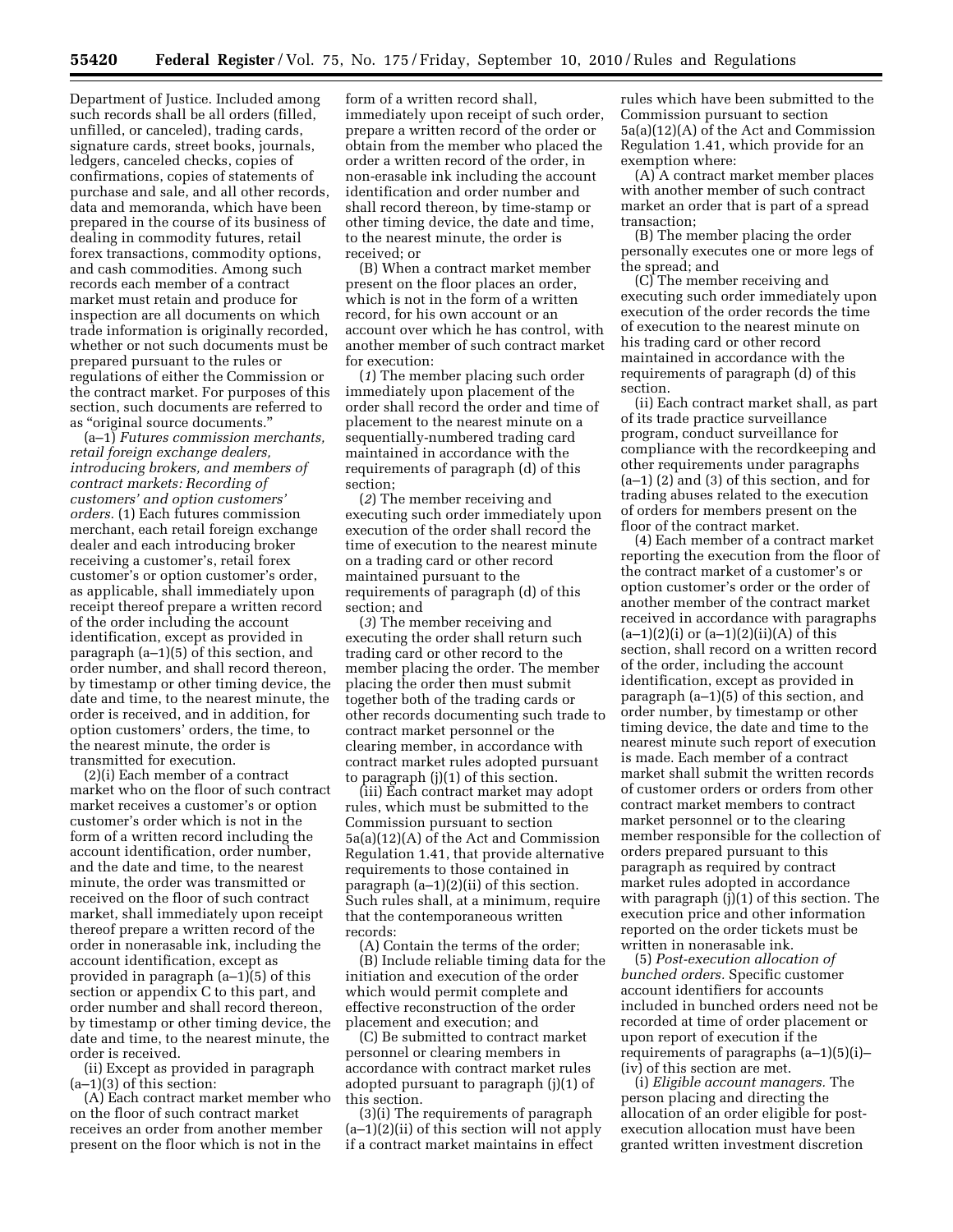with regard to participating customer accounts. The following persons shall qualify as eligible account managers:

(A) A commodity trading advisor registered with the Commission pursuant to the Act or excluded or exempt from registration under the Act or the Commission's rules, except for entities exempt under § 4.14(a)(3) or § 4.14(a)(6) of this chapter;

(B) An investment adviser registered with the Securities and Exchange Commission pursuant to the Investment Advisers Act of 1940 or with a state pursuant to applicable state law or excluded or exempt from registration under such Act or applicable state law or rule;

(C) A bank, insurance company, trust company, or savings and loan association subject to federal or state regulation; or

(D) A foreign adviser that exercises discretionary trading authority solely over the accounts of non-U.S. persons, as defined in  $\S 4.7(a)(1)(iv)$  of this chapter.

(ii) *Information.* Eligible account managers shall make the following information available to customers upon request:

(A) The general nature of the allocation methodology the account manager will use;

(B) Whether accounts in which the account manager may have any interest may be included with customer accounts in bunched orders eligible for post-execution allocation; and

(C) Summary or composite data sufficient for that customer to compare its results with those of other comparable customers and, if applicable, any account in which the account manager has an interest.

(iii) *Allocation.* Orders eligible for post-execution allocation must be allocated by an eligible account manager in accordance with the following:

(A) Allocations must be made as soon as practicable after the entire transaction is executed, but in any event account managers must provide allocation information to futures commission merchants no later than a time sufficiently before the end of the day the order is executed to ensure that clearing records identify the ultimate customer for each trade.

(B) Allocations must be fair and equitable. No account or group of accounts may receive consistently favorable or unfavorable treatment.

(C) The allocation methodology must be sufficiently objective and specific to permit independent verification of the fairness of the allocations using that methodology by appropriate regulatory and self-regulatory authorities and by outside auditors.

(iv) *Records.* (A) Eligible account managers shall keep and must make available upon request of any representative of the Commission, the United States Department of Justice, or other appropriate regulatory agency, the information specified in paragraph  $(a-1)(5)(ii)$  of this section.

(B) Eligible account managers shall keep and must make available upon request of any representative of the Commission, the United States Department of Justice, or other appropriate regulatory agency, records sufficient to demonstrate that all allocations meet the standards of paragraph (a–1)(5)(iii) of this section and to permit the reconstruction of the handling of the order from the time of placement by the account manager to the allocation to individual accounts.

(C) Futures commission merchants that execute orders or that carry accounts eligible for post-execution allocation, and members of contract markets that execute such orders, must maintain records that, as applicable, identify each order subject to postexecution allocation and the accounts to which contracts executed for such order are allocated.

(D) In addition to any other remedies that may be available under the Act or otherwise, if the Commission has reason to believe that an account manager has failed to provide information requested pursuant to paragraph  $(a-1)(5)(iv)(A)$  or  $(a-1)(5)(iv)(B)$  of this section, the Commission may inform in writing any designated contract market or derivatives transaction execution facility and that designated contract market or derivatives transaction execution facility shall prohibit the account manager from submitting orders for execution except for liquidation of open positions and no futures commission merchants shall accept orders for execution on any designated contract market or derivatives transaction execution facility from the account manager except for liquidation of open positions.

(E) Any account manager that believes he or she is or may be adversely affected or aggrieved by action taken by the Commission under paragraph  $(a-1)(5)(iv)(D)$  of this section shall have the opportunity for a prompt hearing in accordance with the provisions of § 21.03(g) of this chapter.

(b) *Futures commission merchants, retail foreign exchange dealers, introducing brokers, and clearing members of contract markets.* Each

\* \* \* \* \*

futures commission merchant, each retail foreign exchange dealer, and each clearing member of a contract market and, for purposes of paragraph (b)(3) of this section, each introducing broker, shall, as a minimum requirement, prepare regularly and promptly, and keep systematically and in permanent form, the following:

(1) A financial ledger record which will show separately for each customer or retail forex customer or option customer all charges against and credits to such customer's or retail forex customer's or option customer's account, including but not limited to customer or retail forex customer funds deposited, withdrawn, or transferred, and charges or credits resulting from losses or gains on closed transactions;

(2) A record of transactions which will show separately for each account (including proprietary accounts):

(i) All commodity futures transactions executed for such account, including the date, price, quantity, market, commodity and future;

(ii) All retail forex transactions executed for such account, including the date, price, quantity, and currency; and

(iii) All commodity option transactions executed for such account, including the date, whether the transaction involved a put or call, expiration date, quantity, underlying contract for future delivery or underlying physical, strike price, and details of the purchase price of the option, including premium, mark-up, commission and fees; and

(3) A record or journal which will separately show for each business day complete details of:

(i) All commodity futures transactions executed on that day, including the date, price, quantity, market, commodity, future and the person for whom such transaction was made;

(ii) All retail forex transactions executed on that day for such account, including the date, price, quantity, currency and the person for whom such transaction was made; and

(iii) All commodity option transactions executed on that day, including the date, whether the transaction involved a put or call, the expiration date, quantity, underlying contract for future delivery, or underlying physical, strike price, details of the purchase price of the option, including premium, mark-up, commission and fees and the person for whom the transaction was made; and

(iv) In the case of an introducing broker, the record or journal required by this paragraph (b)(3) shall also include the futures commission merchant or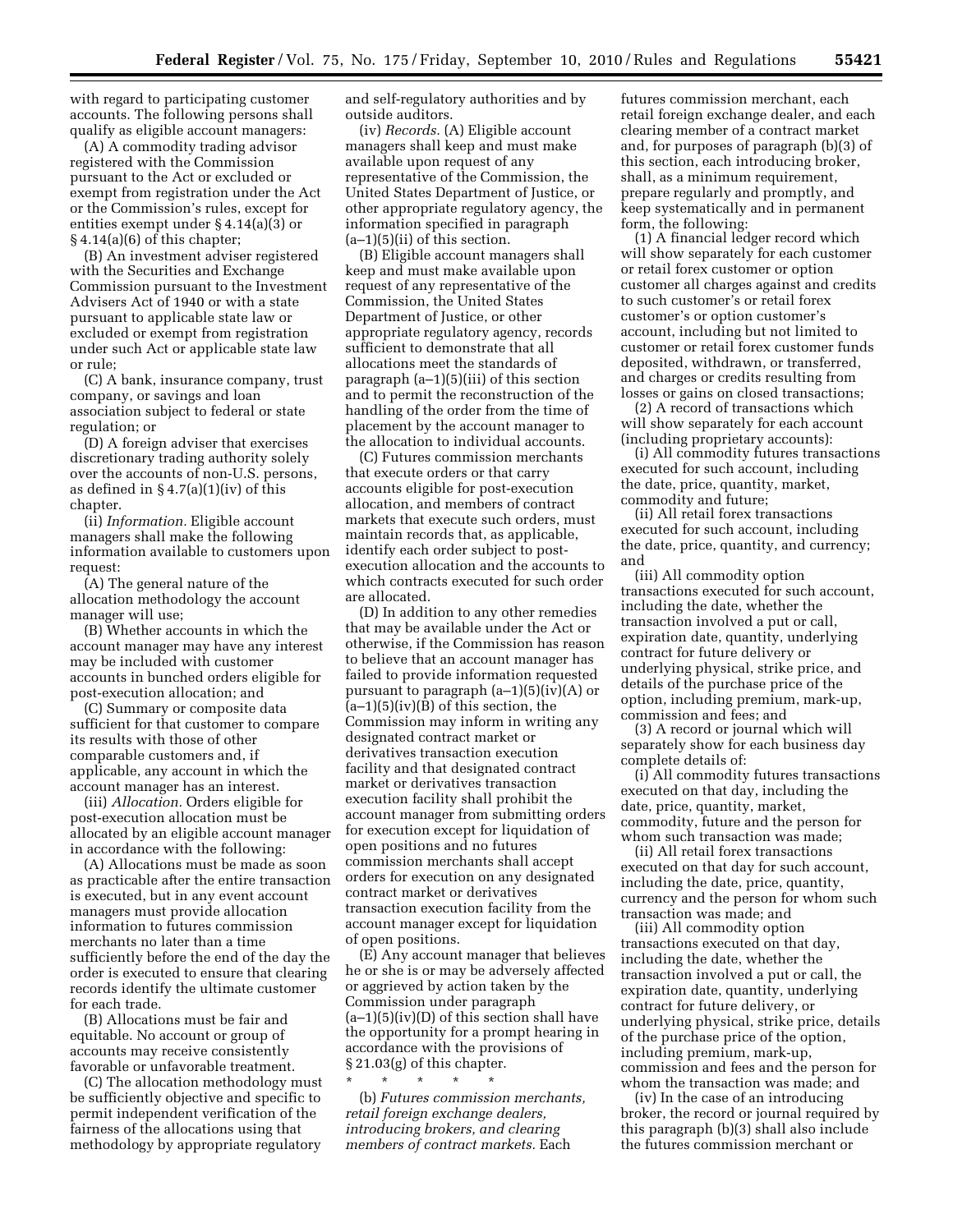\* \* \* \* \*

retail foreign exchange dealer carrying the account for which each commodity futures, retail forex and commodity option transaction was executed on that day. Provided, however, that where reproductions on microfilm, microfiche or optical disk are substituted for hard copy in accordance with the provisions of § 1.31(b) of this part, the requirements of paragraphs (b)(1) and (b)(2) of this section will be considered met if the person required to keep such records is ready at all times to provide, and immediately provides in the same city as that in which such person's commodity retail forex or commodity option books and records are maintained, at the expense of such person, reproduced copies which show the records as specified in paragraphs  $(b)(1)$  and  $(b)(2)$  of this section, on request of any representatives of the Commission or the U.S. Department of Justice.

\* \* \* \* \* ■ 7. Section 1.36 is amended by revising paragraph (a) to read as follows:

### **§ 1.36 Record of securities and property received from customers and option customers.**

(a) Each futures commission merchant and each retail foreign exchange dealer shall maintain, as provided in § 1.31, a record of all securities and property received from customers, retail forex customers or option customers in lieu of money to margin, purchase, guarantee, or secure the commodity, retail forex or commodity option transactions of such customers, retail forex customers or option customers. Such record shall show separately for each customer, retail forex customer or option customer: A description of the securities or property received; the name and address of such customer, retail forex customer or option customer; the dates when the securities or property were received; the identity of the depositories or other places where such securities or property are segregated or held; the dates of deposits and withdrawals from such depositories; and the dates of return of such securities or property to such customer, retail forex customer or option customer, or other disposition thereof, together with the facts and circumstances of such other disposition. In the event any futures commission merchant deposits with the clearing organization of a contract market, directly or with a bank or trust company acting as custodian for such clearing organization, securities and/or property which belong to a particular customer or option customer, such futures commission merchant shall obtain written acknowledgment from such

clearing organization that it was informed that such securities or property belong to customers or option customers of the futures commission merchant making the deposit. Such acknowledgment shall be retained as provided in § 1.31.

■ 8. Section 1.37 is amended by revising paragraph (a)(1) to read as follows:

#### **§ 1.37 Customer's or option customer's name, address, and occupation recorded; record of guarantor or controller of account.**

(a)(1) Each futures commission merchant, retail foreign exchange dealer, introducing broker, and member of a contract market shall keep a record in permanent form which shall show for each commodity futures, retail forex or option account carried or introduced by it the true name and address of the person for whom such account is carried or introduced and the principal occupation or business of such person as well as the name of any other person guaranteeing such account or exercising any trading control with respect to such account. For each such commodity option account, the records kept by such futures commission merchant, introducing broker, and member of a contract market must also show the name of the person who has solicited and is responsible for each option customer's account or assign account numbers in such a manner to identify that person.

\* \* \* \* \* ■ 9. Section 1.40 is revised to read as follows:

### **§ 1.40 Crop, market information letters, reports; copies required.**

Each futures commission merchant, each retail foreign exchange dealer, each introducing broker and each member of a contract market shall, upon request, furnish or cause to be furnished to the Commission a true copy of any letter, circular, telegram, or report published or given general circulation by such futures commission merchant, retail foreign exchange dealer, introducing broker or member which concerns crop or market information or conditions that affect or tend to affect the price of any commodity or exchange rate, and the true source of or authority for the information contained therein.

■ 10. Section 1.46 is amended by revising paragraphs (a) and (b) to read as follows:

### **§ 1.46 Application and closing out of offsetting long and short positions.**

(a) *Application of purchases and sales.* (1) Except with respect to

purchases or sales which are for omnibus accounts, or where the customer or account controller has instructed otherwise, any futures commission merchant who, on or subject to the rules of a designated contract market or registered derivatives transaction execution facility:

(i) Purchases any commodity for future delivery for the account of any customer when the account of such customer at the time of such purchase has a short position in the same future of the same commodity on the same market;

(ii) Sells any commodity for future delivery for the account of any customer when the account of such customer at the time of such sale has a long position in the same future of the same commodity on the same market;

(iii) Purchases a put or call option for the account of any option customer when the account of such option customer at the time of such purchase has a short put or call option position with the same underlying futures contract or same underlying physical, strike price, expiration date and contract market as that purchased; or

(iv) Sells a put or call option for the account of any option customer when the account of such option customer at the time of such sale has a long put or call option position with the same underlying futures contract or same underlying physical, strike price, expiration date and contract market as that sold—shall on the same day apply such purchase or sale against such previously held short or long futures or option position, as the case may be, and shall, for futures transactions, promptly furnish such customer a statement showing the financial result of the transactions involved and, if applicable, that the account was introduced to the futures commission merchant by an introducing broker and the names of the futures commission merchant and introducing broker.

(2) Any futures commission merchant or retail foreign exchange dealer who:

(i) Engages in a retail forex transaction involving the purchase of any currency for the account of any retail forex customer when the account of such retail forex customer at the time of such purchase has an open retail forex transaction for the sale of the same currency;

(ii) Engages in a retail forex transaction involving the sale of any currency for the account of any retail forex customer when the account of such retail forex customer at the time of such sale has an open retail forex transaction for the purchase of the same currency;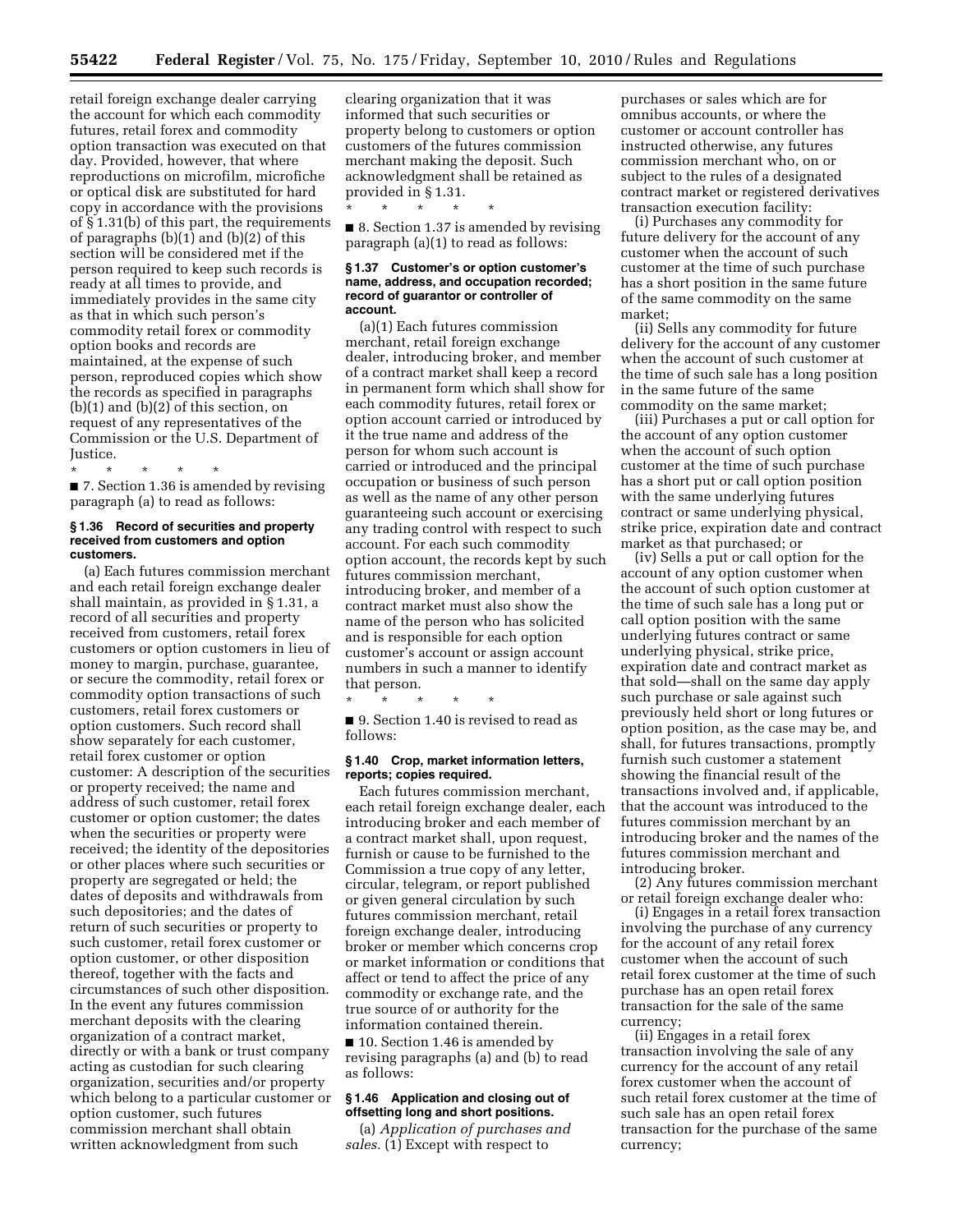(iii) Purchases a put or call option involving foreign currency for the account of any option customer when the account of such option customer at the time of such purchase has a short put or call option position with the same underlying currency, strike price, and expiration date as that purchased; or

(iv) Sells a put or call option involving foreign currency for the account of any option customer when the account of such option customer at the time of such sale has a long put or call option position with the same underlying currency, strike price, and expiration date as that sold—shall immediately apply such purchase or sale against such previously held opposite transaction, and shall promptly furnish such retail forex customer a statement showing the financial result of the transactions involved and, if applicable, that the account was introduced to the futures commission merchant or retail foreign exchange dealer by an introducing broker and the names of the futures commission merchant or retail foreign exchange dealer, and the introducing broker.

(b) *Close-out against oldest open position.* In all instances wherein the short or long futures, retail forex transaction or option position in such customer's, retail forex customer's or option customer's account immediately prior to such offsetting purchase or sale is greater than the quantity purchased or sold, the futures commission merchant or retail foreign exchange dealer shall apply such offsetting purchase or sale to the oldest portion of the previously held short or long position: Provided, That upon specific instructions from the customer or option customer the offsetting transaction shall be applied as specified by the customer or option customer without regard to the date of acquisition of the previously held position; and Provided, further, that a futures commission merchant or retail foreign exchange dealer, if permitted by the rules of a registered futures association, may offset, at the customer's request, retail forex transactions of the same size, even if the customer holds other transactions of a different size, but in each case must offset the transaction against the oldest transaction of the same size. Such instructions may also be accepted from any person who, by power of attorney or otherwise, actually directs trading in the customer's, retail forex customer's or option customer's account unless the person directing the trading is the futures commission merchant or retail foreign exchange dealer (including any partner thereof), or is an officer,

employee, or agent of the futures commission merchant or retail foreign exchange dealer. With respect to every such offsetting transaction that, in accordance with such specific instructions, is not applied to the oldest portion of the previously held position, the futures commission merchant or retail foreign exchange dealer shall clearly show on the statement issued to the customer, retail forex customer or option customer in connection with the transaction, that because of the specific instructions given by or on behalf of the customer, retail forex customer or option customer the transaction was not applied in the usual manner, *i.e.,* against the oldest portion of the previously held position. However, no such showing need be made if the futures commission merchant or retail foreign exchange dealer has received such specific instructions in writing from the customer, retail forex customer or option customer for whom such account is carried.

\* \* \* \* \*

■ 11. Section 1.52 is amended by: ■ a. Revising paragraphs (a), and (c) introductory text,  $(c)[1]$ , and  $(c)[2]$ ; ■ b. Revising paragraphs (g)(3) and  $(g)(4)$ ; and

■ c. Revising paragraphs (h), (j), and (k) to read as follows:

### **§ 1.52 Self-regulatory organization adoption and surveillance of minimum financial requirements.**

(a) Each self-regulatory organization must adopt, and submit for Commission approval, rules prescribing minimum financial and related reporting requirements for all its members who are registered futures commission merchants or registered retail foreign exchange dealers. Each self-regulatory organization other than a contract market must adopt, and submit for Commission approval, rules prescribing minimum financial and related reporting requirements for all its members who are registered introducing brokers. Each contract market which elects to have a category of membership for introducing brokers must adopt, and submit for Commission approval, rules prescribing minimum financial and related reporting requirements for all its members who are registered introducing brokers. Each self-regulatory organization shall submit for Commission approval any modification or other amendments to such rules. Such requirements must be the same as, or more stringent than, those contained in §§ 1.10 and 1.17, for futures commission merchants and introducing brokers, and § 5.7 of this chapter for retail foreign exchange dealers. The

definition of adjusted net capital must be the same as that prescribed in § 1.17(c) for futures commission merchants and introducing brokers, and § 5.7(b)(2) of this chapter for futures commission merchants offering or engaging in retail forex transactions and for retail foreign exchange dealers: *Provided, however,* A designated selfregulatory organization may permit its member registrants which are registered with the Securities and Exchange Commission as securities brokers or dealers to file (in accordance with § 1.10(h)) a copy of their Financial and Operational Combined Uniform Single Report under the Securities Exchange Act of 1934, Part II, Part IIA, or Part II CSE, in lieu of Form 1–FR: And, *provided further,* A designated selfregulatory organization may permit its member introducing brokers to file a Form 1–FR–IB in lieu of a Form 1–FR– FCM.

\* \* \* \* \* (c) Any two or more self-regulatory organizations may file with the Commission a plan for delegating to a designated self-regulatory organization, for any registered futures commission merchant, any registered retail foreign exchange dealer, or any registered introducing broker which is a member of more than one such self-regulatory organization, the responsibility of:

(1) Monitoring and auditing for compliance with the minimum financial and related reporting requirements adopted by such self-regulatory organizations in accordance with paragraph (a) of this section; and

(2) Receiving the financial reports necessitated by such minimum financial and related reporting requirements.

(g) \* \* \* (3) Reduces multiple monitoring and auditing for compliance with the minimum financial rules of the selfregulatory organizations submitting the plan for any futures commission merchant, retail foreign exchange dealer, or introducing broker which is a member of more than one self-regulatory organization;

(4) Reduces multiple reporting of the financial information necessitated by such minimum financial and related reporting requirements by any futures commission merchant, retail foreign exchange dealer, or introducing broker which is a member of more than one self-regulatory organization;

\* \* \* \* \* (h) After the Commission has approved a plan or part of one under § 1.52(g), a self-regulatory organization relieved of responsibility must notify

<sup>\* \* \* \* \*</sup>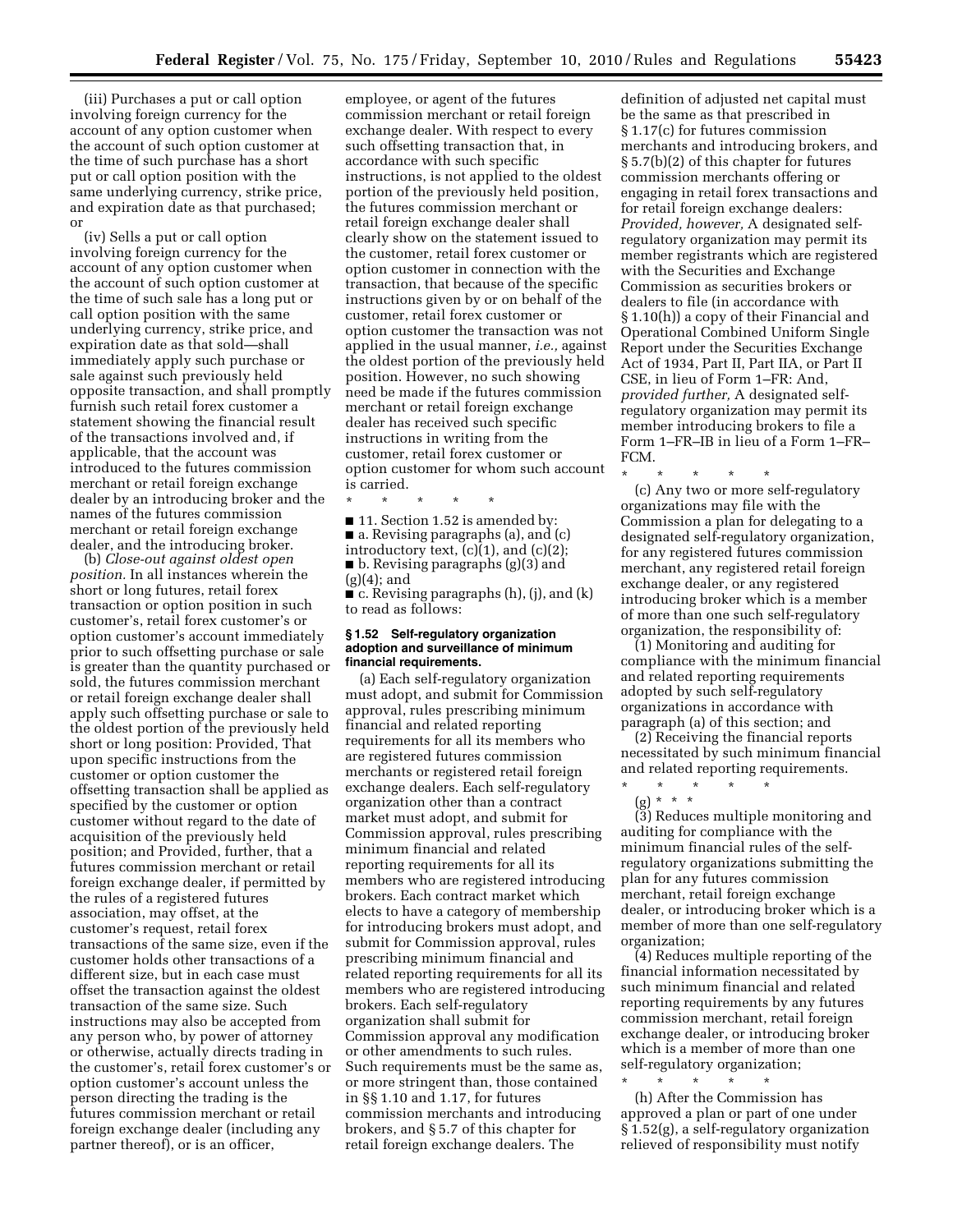each of its members which is subject to such a plan:

(1) Of the limited nature of its responsibility for such a member's compliance with its minimum financial and related reporting requirements; and

(2) Of the identity of the designated self-regulatory organization which has been delegated responsibility for such a member.

\* \* \* \* \*

(j) Whenever a registered futures commission merchant, a registered retail foreign exchange dealer, or a registered introducing broker holding membership in a self-regulatory organization ceases to be a member in good standing of that self-regulatory organization, such selfregulatory organization must, on the same day that event takes place, give telegraphic notice of that event to the principal office of the Commission in Washington, DC, and send a copy of that notification to such futures commission merchant, retail foreign exchange dealer, or such introducing broker.

(k) Nothing in this section shall preclude the Commission from examining any futures commission merchant, retail foreign exchange dealer, or introducing broker for compliance with the minimum financial and related reporting requirements to which such futures commission merchant, retail foreign exchange dealer, or introducing broker is subject. \* \* \* \* \*

# **PART 3—REGISTRATION**

■ 12. The authority citation for part 3 continues to read as follows:

**Authority:** 7 U.S.C. 1a, 2, 6, 6a, 6b, 6c, 6d, 6e, 6f, 6g, 6h, 6i, 6k, 6m, 6n, 6o, 6p, 8, 9, 9a, 12, 12a, 13b, 13c, 16a, 18, 19, 21 and 23.

■ 13. Section 3.1 is amended by revising paragraph (c) to read as follows:

### **§ 3.1 Definitions.**

\* \* \* \* \*

\* \* \* \* \*

(c) *Sponsor.* Sponsor means the futures commission merchant, retail foreign exchange dealer, introducing broker, commodity trading advisor, commodity pool operator or leverage transaction merchant which makes the certification required by § 3.12 of this part for the registration of an associated person of such sponsor.

■ 14. Section 3.4 is amended by revising paragraph (a) to read as follows:

#### **§ 3.4 Registration in one capacity not included in registration in any other capacity.**

(a) Except as may be otherwise provided in the Act or in any rule,

regulation, or order of the Commission, each futures commission merchant, retail foreign exchange dealer, floor broker, floor trader, associated person, commodity trading advisor, commodity pool operator, introducing broker, and leverage transaction merchant must register as such under the Act. Registration in one capacity under the Act shall not include registration in any other capacity: *Provided, however,* That a registered floor broker need not also register as a floor trader in order to engage in activity as a floor trader.

- \* \* \* \* \* ■ 15. Section 3.10 is amended by:
- a. Revising the heading;
- b. Revising paragraph (a)(1);
- c. Revising paragraph (b); and

■ d. Revising paragraph (d) to read as follows:

### **§ 3.10 Registration of futures commission merchants, retail foreign exchange dealers, introducing brokers, commodity trading advisors, commodity pool operators and leverage transaction merchants.**

(a) *Application for registration.* (1)(i) Except as provided in paragraph (a)(3) of this section, application for registration as a futures commission merchant, retail foreign exchange dealers, introducing broker, commodity trading advisor, commodity pool operator or leverage transaction merchant must be on Form 7–R, completed and filed with the National Futures Association in accordance with the instructions thereto.

(ii) Applicants for registration as a futures commission merchant, retail foreign exchange dealer or introducing broker must accompany their Form 7–R with a Form 1–FR–FCM or Form 1–FR– IB, respectively, in accordance with the provisions of § 1.10 of this chapter: *Provided, however,* That an applicant for registration as a futures commission merchant or introducing broker which is registered with the Securities and Exchange Commission as a securities broker or dealer may accompany its Form 7–R with a copy of its Financial and Operational Combined Uniform Single Report under the Securities Exchange Act of 1934, Part II or Part II A, in accordance with the provisions of § 1.10(h) of this chapter.

\* \* \* \* \* (b) *Duration of registration.* (1) A person registered as a futures commission merchant, retail foreign exchange dealer, introducing broker, commodity trading advisor, commodity pool operator or leverage transaction merchant in accordance with paragraph (a) of this section will continue to be so registered until the effective date of any revocation or withdrawal of such

registration. Such person will be prohibited from engaging in activities requiring registration under the Act or from representing himself to be a registrant under the Act or the representative or agent of any registrant during the pendency of any suspension of such registration.

(2) A person registered as an introducing broker who was a party to a guarantee agreement with a futures commission merchant or retail foreign exchange dealer in accordance with § 1.10(j) of this chapter will have its registration cease thirty days after the termination of such guarantee agreement unless the procedures set forth in § 1.10(j)(8) of this chapter are followed.

\* \* \* \* \*

(d) On a date to be established by the National Futures Association, and in accordance with procedures established by the National Futures Association, each registrant as a futures commission merchant, retail foreign exchange dealer, introducing broker, commodity trading advisor, commodity pool operator or leverage transaction merchant shall, on an annual basis, review and update registration information maintained with the National Futures Association. The failure to complete the review and update within thirty days following the date established by the National Futures Association shall be deemed to be a request for withdrawal from registration, which shall be processed in accordance with the provisions of § 3.33(f).

■ 16. Section 3.12 is amended by

- \* \* \* \* \* ■ a. Revising the heading;
- b. Revising paragraph (a);
- $\blacksquare$  c. Revising paragraph  $(f)(1)(iii)(E);$
- d. Revising paragraph (f)(4);
- e. Revising paragraph (h)(1)(i) and
- paragraph (h)(1)(iii); and

■ f. Removing paragraph (j). The revisions read as follows:

### **§ 3.12 Registration of associated persons of futures commission merchants, retail foreign exchange dealers, introducing brokers, commodity trading advisors, commodity pool operators and leverage transaction merchants.**

(a) *Registration required.* It shall be unlawful for any person to be associated with a futures commission merchant, retail foreign exchange dealer, introducing broker, commodity trading advisor, commodity pool operator or leverage transaction merchant as an associated person unless that person shall have registered under the Act as an associated person of that sponsoring futures commission merchant, retail foreign exchange dealer, introducing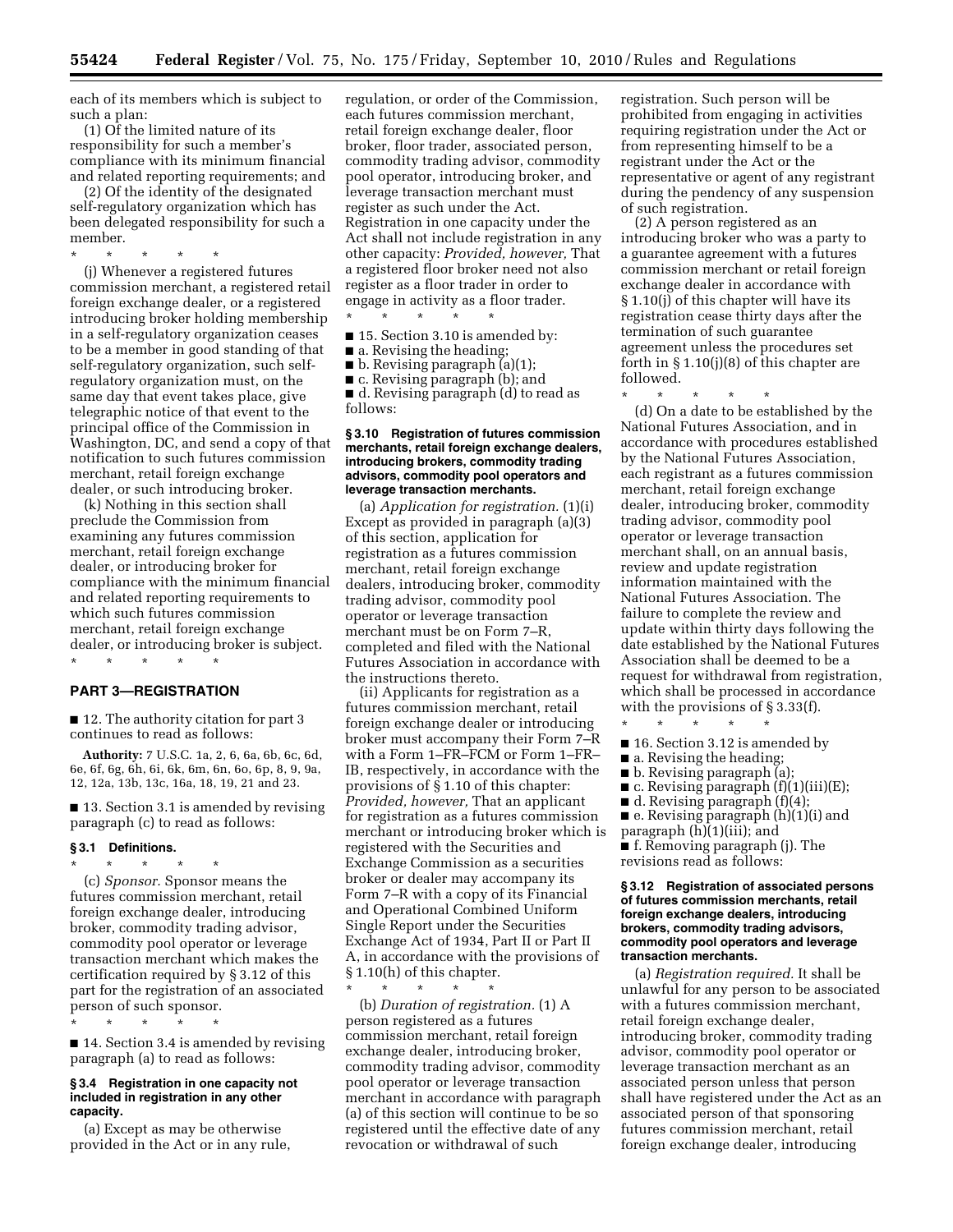broker, commodity trading advisor, commodity pool operator or leverage transaction merchant in accordance with the procedures in paragraphs (c), (d), (f), or (i), of this section or is exempt from such registration pursuant to paragraph (h) of this section.

- \* \* \* \* \*
- (f) \* \* \*
- $(1) * * * *$
- $(iii) * * * *$

(E) Associated person's supervision of any person or persons engaged in any of the foregoing solicitations or acceptances, with respect to any customers common to it and any other futures commission merchant, retail foreign exchange dealer, introducing broker, commodity trading advisor, commodity pool operator, or leverage transaction merchant with which the associated person is associated.

\* \* \* \* \*

(4) If a person is associated with a futures commission merchant, with a retail foreign exchange dealer, or with an introducing broker and he directs customers seeking a managed account to use the services of a commodity trading advisor(s) approved by the futures commission merchant, retail foreign exchange dealer or introducing broker and all such customers' accounts solicited or accepted by the associated person are carried by the futures commission merchant, retail foreign exchange dealer or introduced by the introducing broker with which the associated person is associated, such a person shall be deemed to be associated solely with the futures commission merchant, retail foreign exchange dealer or introducing broker and may not also register as an associated person of the commodity trading advisor(s).

- \* \* \* \* \*
- (h) \* \* \* \*
- $\binom{1}{1}$  \* \* \*

(i) Registered under the Act as a futures commission merchant, retail foreign exchange dealer, floor broker, or as an introducing broker;

\* \* \* \* \*

(iii) The chief operating officer, general partner or other person in the supervisory chain-of-command, *provided* the futures commission merchant, retail foreign exchange dealer, introducing broker, commodity trading advisor, commodity pool operator, or leverage transaction merchant engages in commodity interest related activity for customers as no more than ten percent of its total revenue on an annual basis, the firm is not subject to a pending proceeding brought by the Commission or a self-regulatory organization alleging fraud or failure to

supervise, and has not been found in such a proceeding to have committed fraud or failed to supervise, as required by the Act, the rules promulgated thereunder or the rules of a selfregulatory organization, the person for whom exemption is sought and the person designated in accordance with paragraphs (h)(1)(iii)(C) or (h)(1)(iii)(D) of this section are listed as principals of the firm, the fitness examination conducted by the National Futures Association with respect to these persons discloses no derogatory information that would disqualify any of such persons as a principal or as an associated person, and the firm files with the National Futures Association corporate or partnership resolutions stating that:

(A) Such supervisory person is not authorized to:

(*1*) Solicit or accept customers', retail forex customers', or leverage customers' orders,

(*2*) Solicit a client's or prospective client's discretionary account,

(*3*) Solicit funds, securities or property for a participation in a commodity pool, or

(*4*) Exercise any line supervisory authority over those persons so engaged;

(B) Such supervisory person has no authority with respect to hiring, firing or other personnel matters involving persons engaged in activities subject to regulation under the Act;

(C) Another person (or persons) designated therein, who is registered as an associated person(s) or who has applied for registration as an associated person(s) and is not subject to a pending proceeding brought by the Commission or a self-regulatory organization alleging fraud or failure to supervise, and has not been found in such a proceeding to have committed fraud or failed to supervise, as required by the Act, the rules promulgated thereunder or the rules of a self-regulatory organization, holds and exercises full and final supervisory authority, including authority to hire and fire personnel, over the customer commodity interest related activities of the firm; and

(D) If the person (or persons) so designated in accordance with paragraph  $(h)(1)(iii)(C)$  of this section ceases to have the authority referred to therein, the firm will notify the National Futures Association within twenty days of such occurrence by means of a subsequent resolution which resolution must also include the name of another associated person (or persons) who has been vested with full supervisory authority, including authority to hire and fire personnel, over the customer commodity interest related activities of

the firm in the event that all of those previously designated in accordance with paragraph  $(h)(1)(iii)(C)$  of this section have been relieved of such authority. Subsequent changes in supervisory authority shall be reported in the same manner; or  $\ast \quad \ast \quad \ast \quad \ast$ 

■ 17. Section 3.21 is amended by: ■ a. Revising paragraph (b)(3); and ■ b. Revising paragraphs (c) introductory text, (c)(1) through (3), and (c)(4)(i) to read as follows:

### **§ 3.21 Exemption from fingerprinting requirement in certain cases.**

\* \* \* \* \*

\* \* \* \* \*

(b) \* \* \*

(3) *With respect to the fingerprints of a principal.* An officer, if the futures commission merchant, retail foreign exchange dealer, commodity trading advisor, commodity pool operator, introducing broker, or leverage transaction merchant with which the principal will be affiliated is a corporation, a general partner, if a partnership, or the sole proprietor, if a sole proprietorship.

(c) *Outside directors.* Any futures commission merchant, retail foreign exchange dealer, introducing broker, commodity trading advisor, commodity pool operator or leverage transaction merchant that has a principal who is a director but is not also an officer or employee of the firm may, in lieu of submitting a fingerprint card in accordance with the provisions of §§ 3.10(a)(2) and 3.31(a)(2), file a ''Notice Pursuant to Rule 3.21(c)'' with the National Futures Association. Such notice shall state, if true, that such outside director:

(1) Is not engaged in:

(i) The solicitation or acceptance of customers' orders or retail forex customers' orders,

(ii) The solicitation of funds, securities or property for a participation in a commodity pool,

(iii) The solicitation of a client's or prospective client's discretionary account,

(iv) The solicitation or acceptance of leverage customers' orders for leverage transactions;

(2) Does not regularly have access to the keeping, handling or processing of:

(i) Commodity interest transactions;

(ii) Customer funds, retail forex customer funds, leverage customer funds, foreign futures or foreign options secured amount, or adjusted net capital; or

(3) Does not have direct supervisory responsibility over persons engaged in the activities referred to in paragraphs  $(c)(1)$  and  $(c)(2)$  of this section; and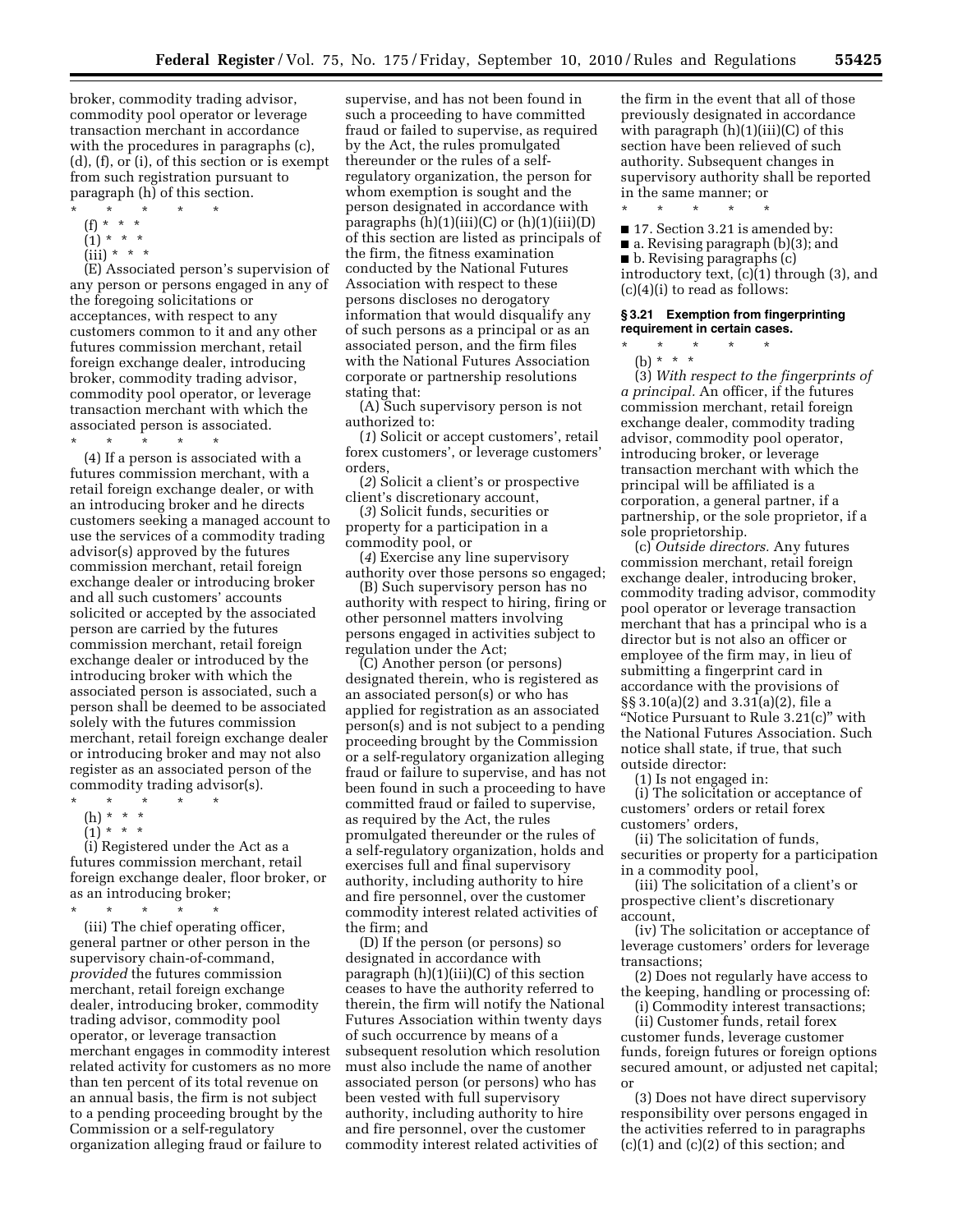$(4) * * * *$ 

(i) The name of the futures commission merchant, retail foreign exchange dealer, introducing broker, commodity trading advisor, commodity pool operator, leverage transaction merchant, or applicant for registration in any of these capacities of which the person is an outside director;

\* \* \* \* \* 18. Section 3.30 is amended by revising paragraph (a) to read as follows:

### **§ 3.30 Current address for purpose of delivery of communications from the Commission or the National Futures Association.**

(a) The address of each registrant, applicant for registration and principal, as submitted on the application for registration (Form 7–R or Form 8–R) or as submitted on the biographical supplement (Form 8–R) shall be deemed to be the address for delivery to the registrant, applicant or principal for any communications from the Commission or the National Futures Association, including any summons, complaint, reparation claim, order, subpoena, special call, request for information, notice, and other written documents or correspondence, unless the registrant, applicant or principal specifies another address for this purpose: *Provided,* That the Commission or the National Futures Association may address any correspondence relating to a biographical supplement submitted for or on behalf of a principal to the futures commission merchant, retail foreign exchange dealer, commodity trading advisor, commodity pool operator, introducing broker, or leverage transaction merchant with which the principal is affiliated and may address any correspondence relating to the registration of an associated person to the futures commission merchant, retail foreign exchange dealer, commodity trading advisor, commodity pool operator, introducing broker, or leverage transaction merchant with which the associated person or the applicant for registration is or will be associated as an associated person.

\* \* \* \* \*

■ 19. Section 3.31 is amended by revising paragraphs (a)(1), (b), (c), and (d) to read as follows:

## **§ 3.31 Deficiencies, inaccuracies, and changes, to be reported.**

(a)(1) Each applicant or registrant as a futures commission merchant, retail foreign exchange dealer, commodity trading advisor, commodity pool operator, introducing broker, or leverage transaction merchant shall, in accordance with the instructions

thereto, promptly correct any deficiency or inaccuracy in Form 7–R or Form 8–R which no longer renders accurate and current the information contained therein. Each such correction shall be made on Form 3–R and shall be prepared and filed in accordance with the instructions thereto. *Provided, however,* that where a registrant is reporting a change in the form of organization from or to a sole proprietorship, the registrant must file a Form 7–W regarding the pre-existing organization and a Form 7–R regarding the newly formed organization. \* \* \* \* \*

(b) Each applicant or registrant as a floor broker, floor trader or associated person, and each principal of a futures commission merchant, retail foreign exchange dealer, commodity trading advisor, commodity pool operator, introducing broker, or leverage transaction merchant must, in accordance with the instructions thereto, promptly correct any deficiency or inaccuracy in the Form 8–R or supplemental statement thereto which renders no longer accurate and current the information contained in the Form 8–R or supplemental statement. Each such correction must be made on Form 3–R and must be prepared and filed in accordance with the instructions thereto.

(c)(1) After the filing of a Form 8–R or a Form 3–R by or on behalf of any person for the purpose of permitting that person to be an associated person of a futures commission merchant, retail foreign exchange dealer, commodity trading advisor, commodity pool operator, introducing broker, or a leverage transaction merchant, that futures commission merchant, retail foreign exchange dealer, commodity trading advisor, commodity pool operator, introducing broker or leverage transaction merchant must, within thirty days after the occurrence of either of the following, file a notice thereof with the National Futures Association indicating:

(i) The failure of that person to become associated with the futures commission merchant, retail foreign exchange dealer, commodity trading advisor, commodity pool operator, introducing broker, or leverage transaction merchant, and the reasons therefor; or

(ii) The termination of the association of the associated person with the futures commission merchant, retail foreign exchange dealer, commodity trading advisor, commodity pool operator, introducing broker, or leverage

transaction merchant, and the reasons therefor.

(2) Each person registered as, or applying for registration as, a futures commission merchant, retail foreign exchange dealer, commodity trading advisor, commodity pool operator, introducing broker or leverage transaction merchant must, within thirty days after the termination of the affiliation of a principal with the registrant or applicant, file a notice thereof with the National Futures Association.

(3) Any notice required by paragraph (c) of this section must be filed on Form 8–T or on a Uniform Termination Notice for Securities Industry Registration.

(d) Each contract market or derivatives transaction execution facility that has granted trading privileges to a person who is registered, has received a temporary license, or has applied for registration as a floor broker or floor trader, must notify the National Futures Association within sixty days after such person has ceased having trading privileges on such contract market or derivatives transaction execution facility.

■ 20. Section 3.33 is amended by revising paragraphs (a) introductory text, (b) introductory text, (b)(6), and (e) to read as follows:

## **§ 3.33 Withdrawal from registration.**

\* \* \* \* \*

(a) A futures commission merchant, retail foreign exchange dealer, introducing broker, commodity trading advisor, commodity pool operator, leverage transaction merchant, floor broker or floor trader may request that its registration be withdrawn in accordance with the requirements of this section if:

\* \* \* \* \*

(b) A request for withdrawal from registration as a futures commission merchant, retail foreign exchange dealer, introducing broker, commodity trading advisor, commodity pool operator, or leverage transaction merchant must be made on Form 7–W, and a request for withdrawal from registration as a floor broker or floor trader must be made on Form 8–W, completed and filed with National Futures Association in accordance with the instructions thereto. The request for withdrawal must be made by a person duly authorized by the registrant and must specify:

\* \* \* \* \* (6) If a basis for withdrawal from registration under paragraph (a)(1) of this section is that the registrant has ceased engaging in activities requiring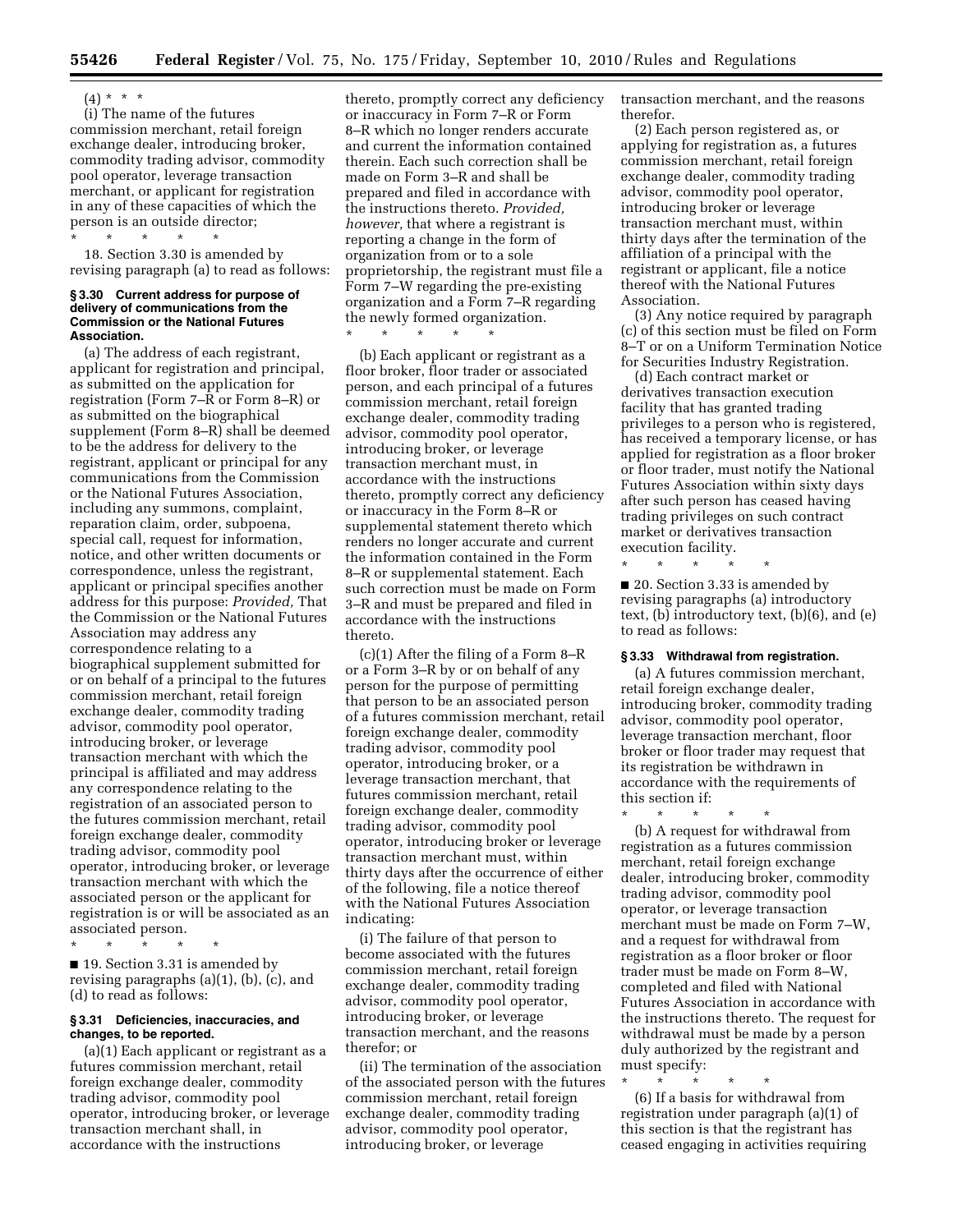registration, then, with respect to each capacity for which the registrant has ceased such activities:

(i) That all customer, retail forex customer or option customer agreements, if any, have been terminated;

(ii) That all customer, retail forex customer or option customer positions, if any, have been transferred on behalf of customers or option customers or closed;

(iii) That all customer, retail forex customer or option customer cash balances, securities, or other property, if any, have been transferred on behalf of customers, retail forex customers or option customers or returned, and that there are no obligations to customers, retail forex customers or option customers outstanding;

(iv) In the case of a commodity pool operator, that all interests in, and assets of, any commodity pool have been redeemed, distributed, or transferred, on behalf of the participants therein, and that there are no obligations to such participants outstanding;

(v) In the case of a leverage transaction merchant:

(A) Either that all leverage customer agreements, if any, and all leverage contracts have been terminated, and that all leverage customer cash balances, securities or other property, if any, have been returned, or

(B) Alternatively, that pursuant to Commission approval, the leverage contract obligations of the leverage transaction merchant have been assumed by another leverage transaction merchant and all leverage customer cash balances, securities or other property, if any, have been transferred to such leverage transaction merchant on behalf of leverage customers or returned, and that there are no obligations to leverage customers outstanding;

(vi) The nature and extent of any pending customer, retail forex customer, option customer, leverage customer, or commodity pool participant claims against the registrant, and, to the best of the registrant's knowledge and belief, the nature and extent of any anticipated or threatened customer, option customer, leverage customer, or commodity pool participant claims against the registrant; and

(vii) In the case of a futures commission merchant or a retail foreign exchange dealer which is a party to a guarantee agreement, that all such agreements have been or will be terminated in accordance with the provisions of § 1.10(j) of this chapter not more than thirty days after the filing of

the request for withdrawal from registration.

\* \* \* \* \*

(e) A request for withdrawal from registration as a futures commission merchant, retail foreign exchange dealer, introducing broker, commodity trading advisor, commodity pool operator, leverage transaction merchant on Form 7–W, and a request for withdrawal from registration as a floor broker or floor trader on Form 8–W, must be filed with the National Futures Association and a copy of such request must be sent by the National Futures Association within three business days of the receipt of such withdrawal request to the Commodity Futures Trading Commission, Division of Clearing and Intermediary Oversight, Three Lafayette Centre, 1155 21st Street, NW., Washington, DC 20581. In addition, any floor broker or floor trader requesting withdrawal from registration must file a copy of his Form 8–W with each contract market that has granted him trading privileges. Within three business days of any determination by the National Futures Association under § 3.10(d) to treat the failure by a registrant to file an annual Form 7–R as a request for withdrawal, the National Futures Association shall send the Commission notice of that determination.

\* \* \* \* \* ■ 21. Section 3.44 is amended by revising paragraphs (a)(1) through (5) to read as follows:

#### **§ 3.44 Temporary licensing of applicants for guaranteed introducing broker registration.**

 $(a) * * * *$ 

(1) A properly completed guarantee agreement (Form 1–FR part B) from a futures commission merchant or retail foreign exchange dealer which is eligible to enter into such an agreement pursuant to § 1.10(j)(2) of this chapter;

(2) A Form 7–R properly completed in accordance with the instructions thereto;

(3) A Form 8–R for the applicant, if a sole proprietor, and each principal (including each branch office manager) thereof, properly completed in accordance with the instructions thereto, all of whom would be eligible for a temporary license if they had applied as associated persons.

(4) A certification executed by a person duly authorized by the futures commission merchant or retail foreign exchange dealer that has executed the guarantee agreement required by paragraph (a)(1) of this section, stating that:

(i) The futures commission merchant or retail foreign exchange dealer has verified the information on the Forms 8–R filed pursuant to paragraph (a)(3) of this section which relate to education and employment history of the applicant's principals (including each branch office manager) thereof during the preceding three years; and

(ii) To the best of the futures commission merchant's or retail foreign exchange dealer's knowledge, information, and belief, all of the publicly available information supplied by the applicant and its principals and each branch office manager of the applicant on the Form 7–R and Forms 8–R, as appropriate, is accurate and complete; and

(5) The fingerprints of the applicant, if a sole proprietor, and of each principal (including each branch office manager) thereof on fingerprint cards provided by the National Futures Association for that purpose: *Provided,*  that a principal who has a current Form 8–R on file with the National Futures Association or the Commission is not required to submit a fingerprint card.

■ 22. Section 3.45 is amended by revising paragraph (b) to read as follows:

## **§ 3.45 Restrictions upon activities.**

\* \* \* \* \*

\* \* \* \* \* (b) An applicant for registration as an introducing broker who has received a temporary license may be guaranteed by a futures commission merchant or retail foreign exchange dealer other than the futures commission merchant or retail foreign exchange dealer which provided the initial guarantee agreement described in § 3.44(a)(1) of this subpart: *Provided,* That, at least 10 days prior to the effective date of the termination of the existing guarantee agreement in accordance with the provisions of § 1.10 (j)(5) of this chapter, or such other period of time as the National Futures Association may allow for good cause shown, the applicant files with the National Futures Association—

(1) Written notice of such termination and

(2) A new guarantee agreement with another futures commission merchant or retail foreign exchange dealer effective the day following the last effective date of the existing guarantee agreement.

■ 23. Section 3.50 is amended by revising paragraph (b)(2) to read as follows:

#### **§ 3.50 Service.**

## $*$  \*

(b) \* \* \*

(2) Any futures commission merchant or retail foreign exchange dealer which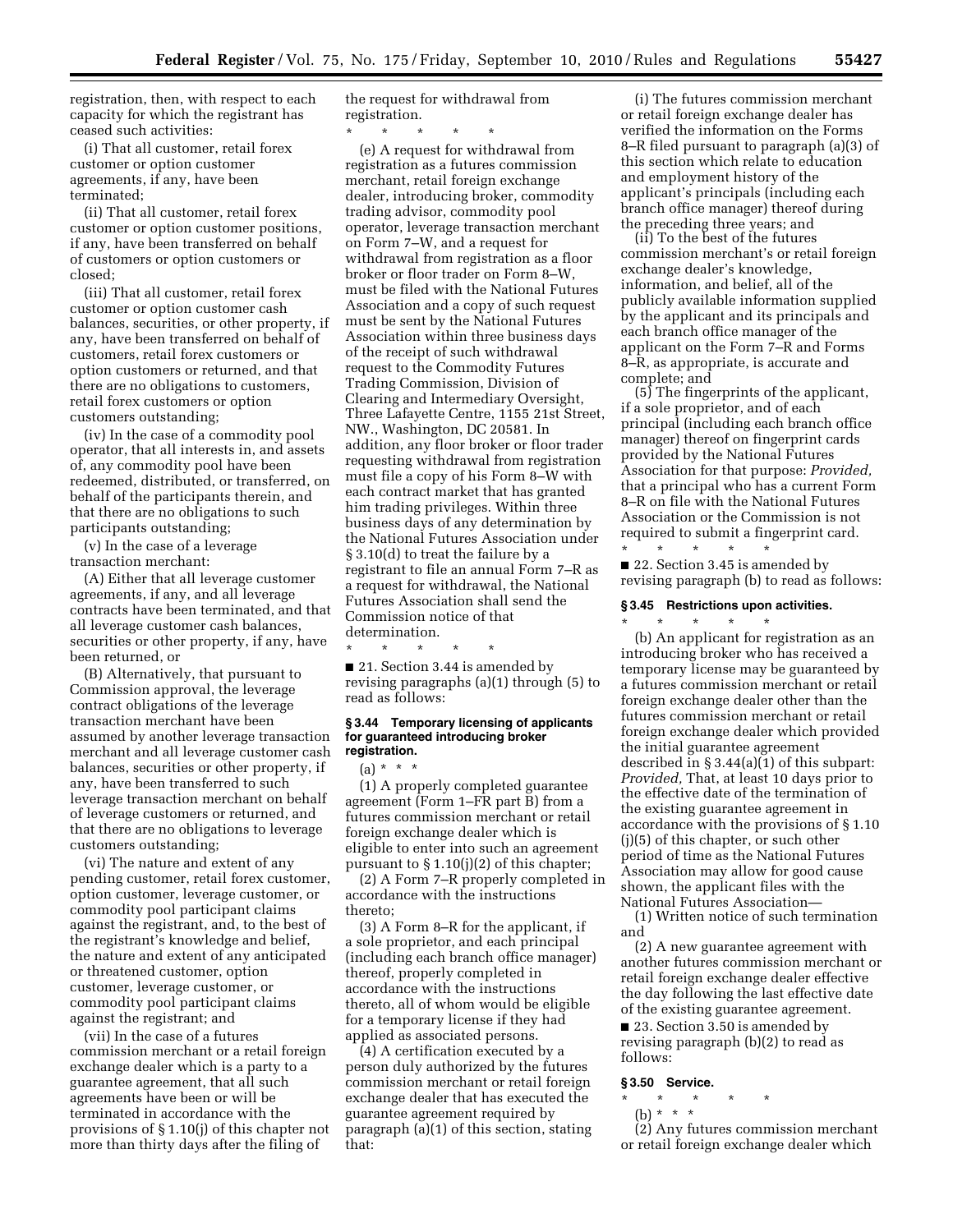\* \* \* \* \*

has entered into a guarantee agreement in accordance with § 1.10(j) of this chapter, if the applicant or registrant is registered as or applying for registration as an introducing broker.

\* \* \* \* \*

■ 24. Section 3.60 is amended by revising paragraph (b)(2)(i)(B) to read as follows:

**§ 3.60 Procedure to deny, condition, suspend, revoke or place restrictions upon registration pursuant to sections 8a(2), 8a(3) and 8a(4) of the Act.** 

- \* \* \* \* \*
	- (b) \* \* \*
	- $(2)(i) * * * *$

(B) In the case of a sponsor which is a futures commission merchant, a retail foreign exchange dealer or a leverage transaction merchant, the sponsor is not subject to the reporting requirements of § 1.12(b), § 5.6(b) or § 31.7(b) of this chapter, respectively; and

\* \* \* \* \*

## **PART 4—COMMODITY POOL OPERATORS AND COMMODITY TRADING ADVISORS**

■ 25. The authority citation for part 4 continues to read as follows:

**Authority:** 7 U.S.C. 1a, 2, 4, 6b, 6c, 6*l,* 6m, 6n, 6*o,* 12a and 23.

■ 26. Section 4.7 is amended by:

■ a. Revising paragraph (a)(1)(v)(B); and ■ b. Revising paragraph (a)(2)(i) to read as follows:

**§ 4.7 Exemption from certain part 4 requirements for commodity pool operators with respect to offerings to qualified eligible persons and for commodity trading advisors with respect to advising qualified eligible persons.** 

- \* \* \* \* \*
- (a) \* \* \*
- $\binom{1}{1}$  \* \* \*
- $(v) * * * *$

(B) Has had on deposit with a futures commission merchant, for its own account at any time during the sixmonth period preceding either the date of sale to that person of a pool participation in the exempt pool or the date that the person opens an exempt account with the commodity trading advisor, at least \$200,000 in exchangespecified initial margin and option premiums, together with required minimum security deposit for retail forex transactions (as defined in § 5.1(m) of this chapter) for commodity interest transactions; or

- \* \* \* \* \*
- (2) \* \* \*

(i)(A) A futures commission merchant registered pursuant to section 4d of the Act, or a principal thereof;

(B) A retail foreign exchange dealer registered pursuant to section  $2(c)(2)(B)(i)(II)(gg)$  of the Act, or a principal thereof;

■ 27. Section 4.12 is amended by revising paragraph (b)(1)(i)(C) to read as follows:

### **§ 4.12 Exemption from provisions of part 4.**

- \* \* \* \* \*
	- (b) \* \* \*  $(i) * * * *$
	- $(i) * * * *$

(C) Will not enter into commodity interest transactions for which the aggregate initial margin and premiums, and required minimum security deposit for retail forex transactions (as defined in § 5.1(m) of this chapter) exceed 10 percent of the fair market value of the pool's assets, after taking into account unrealized profits and unrealized losses on any such contracts it has entered into; *Provided, however,* That in the case of an option that is in-the-money at the time of purchase, the in-the-money amount as defined in  $\S 190.01(x)$  of this chapter may be excluded in computing such 10 percent; and

- \* \* \* \* \*
- 28. Section 4.13 is amended by:

■ a. Revising paragraph (a)(3)(ii)(A): and

■ b. Revising paragraph (a)(3)(ii)(B)(*1*) to read as follows:

## **§ 4.13 Exemption from registration as a commodity pool operator.**

\* \* \* \* \*

(a) \* \* \*

 $(3) * * * *$ 

 $(ii) * * * *$ 

(A) The aggregate initial margin, premiums, and required minimum security deposit for retail forex transactions (as defined in § 5.1(m) of this chapter) required to establish such positions, determined at the time the most recent position was established, will not exceed 5 percent of the liquidation value of the pool's portfolio, after taking into account unrealized profits and unrealized losses on any such positions it has entered into; *Provided,* That in the case of an option that is in-the-money at the time of purchase, the in-the-money amount as defined in § 190.01(x) of this chapter may be excluded in computing such 5 percent; or

 $(B) * * * *$ 

(*1*) The term ''notional value'' shall be calculated for each such futures position by multiplying the number of contracts by the size of the contract, in contract units (taking into account any multiplier specified in the contract), by the current

market price per unit, and for each such option position by multiplying the number of contracts by the size of the contract, adjusted by its delta, in contract units (taking into account any multiplier specified in the contract), by the strike price per unit, and for each such retail forex transaction, by calculating the value in U.S. Dollars of such transaction, at the time the transaction was established, excluding for this purpose the value in U.S. Dollars of offsetting long and short transactions, if any; and

\* \* \* \* \* ■ 29. Section 4.14 is amended by

revising paragraph (a)(7) to read as follows:

### **§ 4.14 Exemption from registration as a commodity trading advisor.**

\* \* \* \* \* (a) \* \* \*

(7)(i) It is registered under the Act as a leverage transaction merchant and the person's trading advice is solely in connection with its business as a leverage transaction merchant;

(ii) It is registered under the Act as a retail foreign exchange dealer and the person's trading advice is solely in connection with its business as a retail foreign exchange dealer. \* \* \* \* \*

■ 30. Section 4.23 is amended by:

- $\blacksquare$  a. Revising paragraph (a)(1);
- b. Revising paragraph (a)(7); and

■ c. Revising paragraph (b)(1) and (2) to read as follows:

### **§ 4.23 Recordkeeping.**  \* \* \* \* \*

(a) *Concerning the commodity pool:*  (1) An itemized daily record of each commodity interest transaction of the pool, showing the transaction date, quantity, commodity interest, and, as applicable, price or premium, delivery month or expiration date, whether a put or a call, strike price, underlying contract for future delivery or underlying physical, the futures commission merchant and/or retail foreign exchange dealer carrying the account and the introducing broker, if any, whether the commodity interest was purchased, sold (including, in the case of a retail forex transaction, offset), exercised, expired (including, in the case of a retail forex transaction, whether it was rolled forward), and the gain or loss realized.

\* \* \* \* \* (7) Copies of each confirmation of a commodity interest transaction of the pool, each purchase and sale statement and each monthly statement for the pool received from a futures commission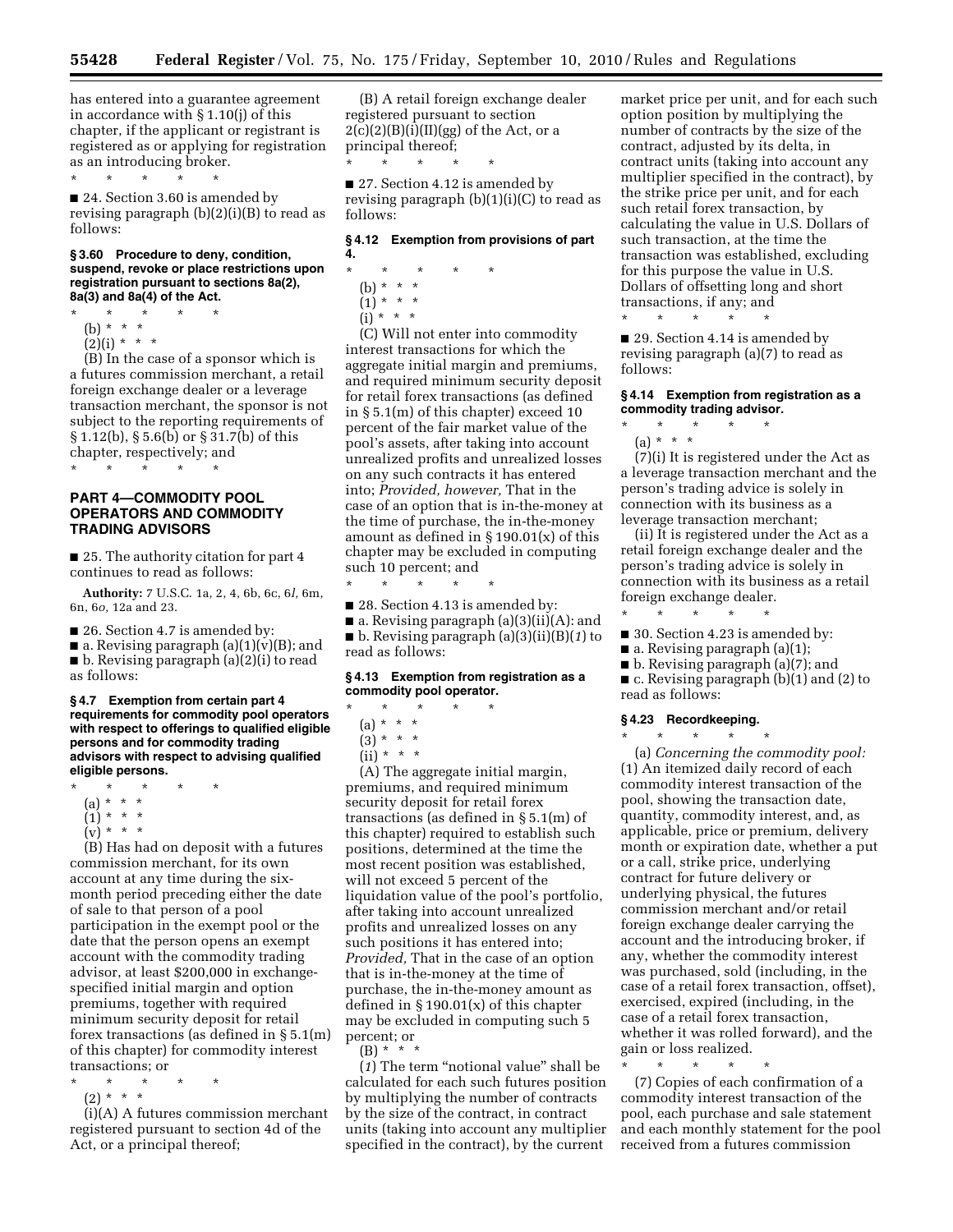merchant or retail foreign exchange dealer.

\* \* \* \* \*

(b) *Concerning the commodity pool operator:* (1) An itemized daily record of each commodity interest transaction of the commodity pool operator and each principal thereof, showing the transaction date, quantity, commodity interest, and, as applicable, price or premium, delivery month or expiration date, whether a put or a call, strike price, underlying contract for future delivery or underlying physical, the futures commission merchant or retail foreign exchange dealer carrying the account and the introducing broker, if any whether the commodity interest was purchased, sold, exercised, or expired, and the gain or loss realized.

(2) Each confirmation of a commodity interest transaction, each purchase and sale statement and each monthly statement furnished by a futures commission merchant or retail foreign exchange dealer to:

(i) The commodity pool operator relating to a personal account of the pool operator; and

(ii) Each principal of the pool operator relating to a personal account of such principal.

\* \* \* \* \*

■ 31. Section 4.24 is amended by:

 $\blacksquare$  a. Revising paragraph (b)(1) introductory text and the first three sentences of the Risk Disclosure Statement in paragraph (b)(1);

- $\blacksquare$  b. Adding paragraph (b)(4);
- $\blacksquare$  c. Revising paragraph (e)(6);
- $\blacksquare$  d. Revising paragraph (g);

 $\blacksquare$  e. Revising paragraphs (h)(2) and  $(h)(4)(iii)$ ;

■ f. Revising paragraph (i)(2)(ii);

 $\blacksquare$  g. Redesignating paragraph (i)(2)(xii) as paragraph (i)(2)(xiii) and adding new paragraph (i)(2)(xii);

■ g. Revising paragraphs (j)(1)(vi) and (j)(3); and

■ h. Revising paragraphs (l)(1)(iii), (l)(2) introductory text and (l)(2)(i).

The addition and revisions read as follows:

### **§ 4.24 General disclosures required.**

\* \* \* \* \* (b) *Risk Disclosure Statement.* (1) The following Risk Disclosure Statement must be prominently displayed immediately following any disclosures required to appear on the cover page of the Disclosure Document as provided by the Commission, by any applicable federal or state securities laws and regulations or by any applicable laws of non-United States jurisdictions.

## RISK DISCLOSURE STATEMENT

YOU SHOULD CAREFULLY CONSIDER WHETHER YOUR FINANCIAL CONDITION PERMITS YOU TO PARTICIPATE IN A COMMODITY POOL. IN SO DOING, YOU SHOULD BE AWARE THAT COMMODITY INTEREST TRADING CAN QUICKLY LEAD TO LARGE LOSSES AS WELL AS GAINS. SUCH TRADING LOSSES CAN SHARPLY REDUCE THE NET ASSET VALUE OF THE POOL AND CONSEQUENTLY THE VALUE OF YOUR INTEREST IN THE POOL. IN ADDITION, RESTRICTIONS ON REDEMPTIONS MAY AFFECT YOUR ABILITY TO WITHDRAW YOUR PARTICIPATION IN THE POOL. \* \* \*

(4) If the pool may engage in retail Forex transactions, the Risk Disclosure Statement must further state:

\* \* \* \* \*

YOU SHOULD ALSO BE AWARE THAT THIS COMMODITY POOL MAY ENGAGE IN OFF-EXCHANGE FOREIGN CURRENCY TRADING. SUCH TRADING IS NOT CONDUCTED IN THE INTERBANK MARKET. THE FUNDS THAT THE POOL USES FOR OFF-EXCHANGE FOREIGN CURRENCY TRADING WILL NOT RECEIVE THE SAME PROTECTIONS AS FUNDS USED TO MARGIN OR GUARANTEE EXCHANGE-TRADED FUTURES AND OPTION CONTRACTS. IF THE POOL DEPOSITS SUCH FUNDS WITH A COUNTERPARTY AND THAT COUNTERPARTY BECOMES INSOLVENT, THE POOL'S CLAIM FOR AMOUNTS DEPOSITED OR PROFITS EARNED ON TRANSACTIONS WITH THE COUNTERPARTY MAY NOT BE TREATED AS A COMMODITY CUSTOMER CLAIM FOR PURPOSES OF SUBCHAPTER IV OF CHAPTER 7 OF THE BANKRUPTCY CODE AND THE REGULATIONS THEREUNDER. THE POOL MAY BE A GENERAL CREDITOR AND ITS CLAIM MAY BE PAID, ALONG WITH THE CLAIMS OF OTHER GENERAL CREDITORS, FROM ANY MONIES STILL AVAILABLE AFTER PRIORITY CLAIMS ARE PAID. EVEN POOL FUNDS THAT THE COUNTERPARTY KEEPS SEPARATE FROM ITS OWN FUNDS MAY NOT BE SAFE FROM THE CLAIMS OF PRIORITY AND OTHER GENERAL CREDITORS.

\* \* \* \* \*

(e) \* \* \*

(6) If known, the futures commission merchant and/or retail foreign exchange dealer through which the pool will execute its trades, and, if applicable, the introducing broker through which the pool will introduce its trades to the

futures commission merchant and/or retail foreign exchange dealer.

\* \* \* \* \* (g) *Principal risk factors.* A discussion of the principal risk factors of participation in the offered pool. This discussion must include, without limitation, risks relating to volatility, leverage, liquidity, counterparty creditworthiness, as applicable to the types of trading programs to be followed, trading structures to be employed and investment activity (including retail forex transactions) expected to be engaged in by the offered pool.

(h) \* \* \*

(2) A description of the trading and investment programs and policies that will be followed by the offered pool, including the method chosen by the pool operator concerning how futures commission merchants and/or retail foreign exchange dealers carrying the pool's accounts shall treat offsetting positions pursuant to § 1.46 of this chapter, if the method is other than to close out all offsetting positions or to close out offsetting positions on other than a first-in, first-out basis, and any material restrictions or limitations on trading required by the pool's organizational documents or otherwise. This description must include, if applicable, an explanation of the systems used to select commodity trading advisors, investee pools and types of investment activity to which pool assets will be committed;

\* \* \* \* \*  $(4) * * * *$ 

(iii) If assets deposited by the pool as margin or as security deposit generate income, to whom that income will be paid.

- (i) \* \* \*
- $(2) * * * *$

(ii) Brokerage fees and commissions, including interest income paid to futures commission merchants, and any fees incurred to maintain an open position in retail forex transactions;

\* \* \* \* \* (xii) Any costs or fees included in the spread between bid and asked prices for retail forex transactions; and

- \* \* \* \* \*
	- (j) \* \* \*
	- $(1) * * * *$

(vi) Any other person providing services to the pool or soliciting participants for the pool, or acting as a counterparty to the pool's retail forex transactions (as defined in § 5.1(m) of this chapter).

\* \* \* \* \* (3) Included in the description of such conflicts must be any arrangement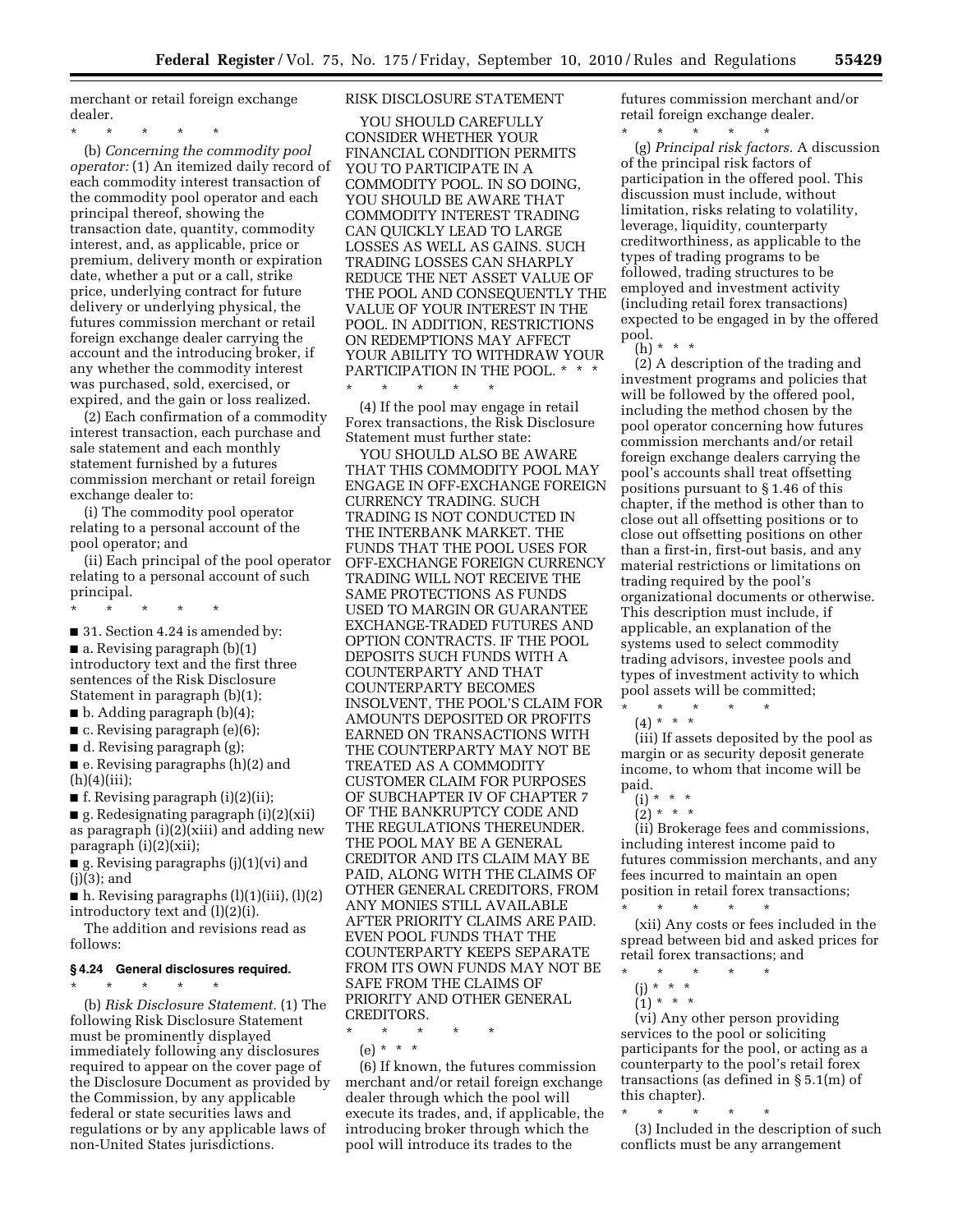whereby a person may benefit, directly or indirectly, from the maintenance of the pool's account with the futures commission merchant and/or retail foreign exchange dealer, or from the introduction of the pool's account to a futures commission merchant and/or retail foreign exchange dealer by an introducing broker (such as payment for order flow or soft dollar arrangements) or from an investment of pool assets in investee pools or funds or other investments.

- \* \* \* \* \*
- (l) \* \* \*
- (1) \* \* \*

(iii) The pool's futures commission merchants and/or retail foreign exchange dealers and its introducing brokers, if any.

(2) With respect to a futures commission merchant and/or retail foreign exchange dealer or an introducing broker, an action will be considered material if:

(i) The action would be required to be disclosed in the notes to the futures commission merchant's, retail foreign exchange dealer's or introducing broker's financial statements prepared pursuant to generally accepted accounting principles;  $\star$   $\qquad$   $\star$   $\qquad$   $\star$ 

■ 32. Section 4.25 is amended by revising paragraph (c)(3)(ii) to read as follows:

#### **§ 4.25 Performance disclosures.**

- \* \* \* \* \*
- (c) \* \* \*
- $(3) * * * *$

(ii) If a major commodity trading advisor has not previously traded accounts, the pool operator must prominently display the following statement:

(name of the major commodity trading advisor), A COMMODITY TRADING ADVISOR THAT HAS DISCRETIONARY TRADING AUTHORITY OVER (percentage of the pool's funds available for commodity interest trading allocated to that trading advisor) PERCENT OF THE POOL'S COMMODITY INTEREST TRADING HAS NOT PREVIOUSLY DIRECTED ANY ACCOUNTS.

\* \* \* \* \*

## **Subpart C—Commodity Trading Advisors**

■ 33. Section 4.30 is revised to read as follows:

## **§ 4.30 Prohibited activities.**

No commodity trading advisor may solicit, accept or receive from an existing or prospective client funds,

securities or other property in the trading advisor's name (or extend credit in lieu thereof) to purchase, margin, guarantee or secure any commodity interest of the client; *Provided, however,*  That this section shall not apply to a future commission merchant that is registered as such under the Act or to a leverage transaction merchant that is registered as a commodity trading advisor under the Act or to a retail foreign exchange dealer that is registered as such under the Act.

■ 34. Section 4.33 is amended by:

■ a. Revising paragraph (a)(6); and ■ b. Revising paragraphs (b)(1) and (2) to read as follows:

## **§ 4.33 Recordkeeping.**

\* \* \* \* \*  $(a) * * * *$ 

(6) Copies of each confirmation of a commodity interest transaction, each purchase and sale statement and each monthly statement received from a futures commission merchant or a retail foreign exchange dealer.

 $\star$   $\star$   $\star$ (b) \* \* \*

(1) An itemized daily record of each commodity interest transaction of the commodity trading advisor, showing the transaction date, quantity, commodity interest, and, as applicable, price or premium, delivery month or expiration date, whether a put or a call, strike price, underlying contract for future delivery or underlying physical, the futures commission merchant and/or retail foreign exchange dealer carrying the account and the introducing broker, if any, whether the commodity interest was purchased, sold (including, in the case of a retail forex transaction, offset), exercised, expired (including, in the case of a retail forex transaction, whether it was rolled forward), and the gain or loss realized.

(2) Each confirmation of a commodity interest transaction, each purchase and sale statement and each monthly statement furnished by a futures commission merchant or retail foreign exchange dealer to:

(i) The commodity trading advisor relating to a personal account of the trading advisor; and

(ii) Each principal of the trading advisor relating to a personal account of such principal.

- \* \* \* \* \*
- 35. Section 4.34 is amended by:
- a. Revising paragraph (b);
- b. Revising paragraph (e)(2);
- $\blacksquare$  c. Revising paragraphs (g) and (h);
- d. Revising paragraph (i)(2);
- $\blacksquare$  e. Revising paragraphs (j)(1) and (j)(3);

■ f. Revising paragraphs (k)(1)(ii),  $(k)(1)(iii)$ ,  $(k)(2)$  introductory text, and (k)(2)(i) to read as follows:

### **§ 4.34 General disclosures required.**  \* \* \* \* \*

(b) *Risk Disclosure Statement.* (1) The following Risk Disclosure Statement must be prominently displayed immediately following any disclosures required to appear on the cover page of the Disclosure Document as provided by the Commission, by any applicable federal or state securities laws and regulations or by any applicable laws of non-United States jurisdictions:

### RISK DISCLOSURE STATEMENT

THE RISK OF LOSS IN TRADING COMMODITY INTERESTS CAN BE SUBSTANTIAL. YOU SHOULD THEREFORE CAREFULLY CONSIDER WHETHER SUCH TRADING IS SUITABLE FOR YOU IN LIGHT OF YOUR FINANCIAL CONDITION. IN CONSIDERING WHETHER TO TRADE OR TO AUTHORIZE SOMEONE ELSE TO TRADE FOR YOU, YOU SHOULD BE AWARE OF THE FOLLOWING:

IF YOU PURCHASE A COMMODITY OPTION YOU MAY SUSTAIN A TOTAL LOSS OF THE PREMIUM AND OF ALL TRANSACTION COSTS.

IF YOU PURCHASE OR SELL A COMMODITY FUTURES CONTRACT OR SELL A COMMODITY OPTION OR ENGAGE IN OFF-EXCHANGE FOREIGN CURRENCY TRADING YOU MAY SUSTAIN A TOTAL LOSS OF THE INITIAL MARGIN FUNDS OR SECURITY DEPOSIT AND ANY ADDITIONAL FUNDS THAT YOU DEPOSIT WITH YOUR BROKER TO ESTABLISH OR MAINTAIN YOUR POSITION. IF THE MARKET MOVES AGAINST YOUR POSITION, YOU MAY BE CALLED UPON BY YOUR BROKER TO DEPOSIT A SUBSTANTIAL AMOUNT OF ADDITIONAL MARGIN FUNDS, ON SHORT NOTICE, IN ORDER TO MAINTAIN YOUR POSITION. IF YOU DO NOT PROVIDE THE REQUESTED FUNDS WITHIN THE PRESCRIBED TIME, YOUR POSITION MAY BE LIQUIDATED AT A LOSS, AND YOU WILL BE LIABLE FOR ANY RESULTING DEFICIT IN YOUR ACCOUNT.

UNDER CERTAIN MARKET CONDITIONS, YOU MAY FIND IT DIFFICULT OR IMPOSSIBLE TO LIQUIDATE A POSITION. THIS CAN OCCUR, FOR EXAMPLE, WHEN THE MARKET MAKES A ''LIMIT MOVE.''

THE PLACEMENT OF CONTINGENT ORDERS BY YOU OR YOUR TRADING ADVISOR, SUCH AS A ''STOP-LOSS'' OR ''STOP-LIMIT'' ORDER, WILL NOT NECESSARILY LIMIT YOUR LOSSES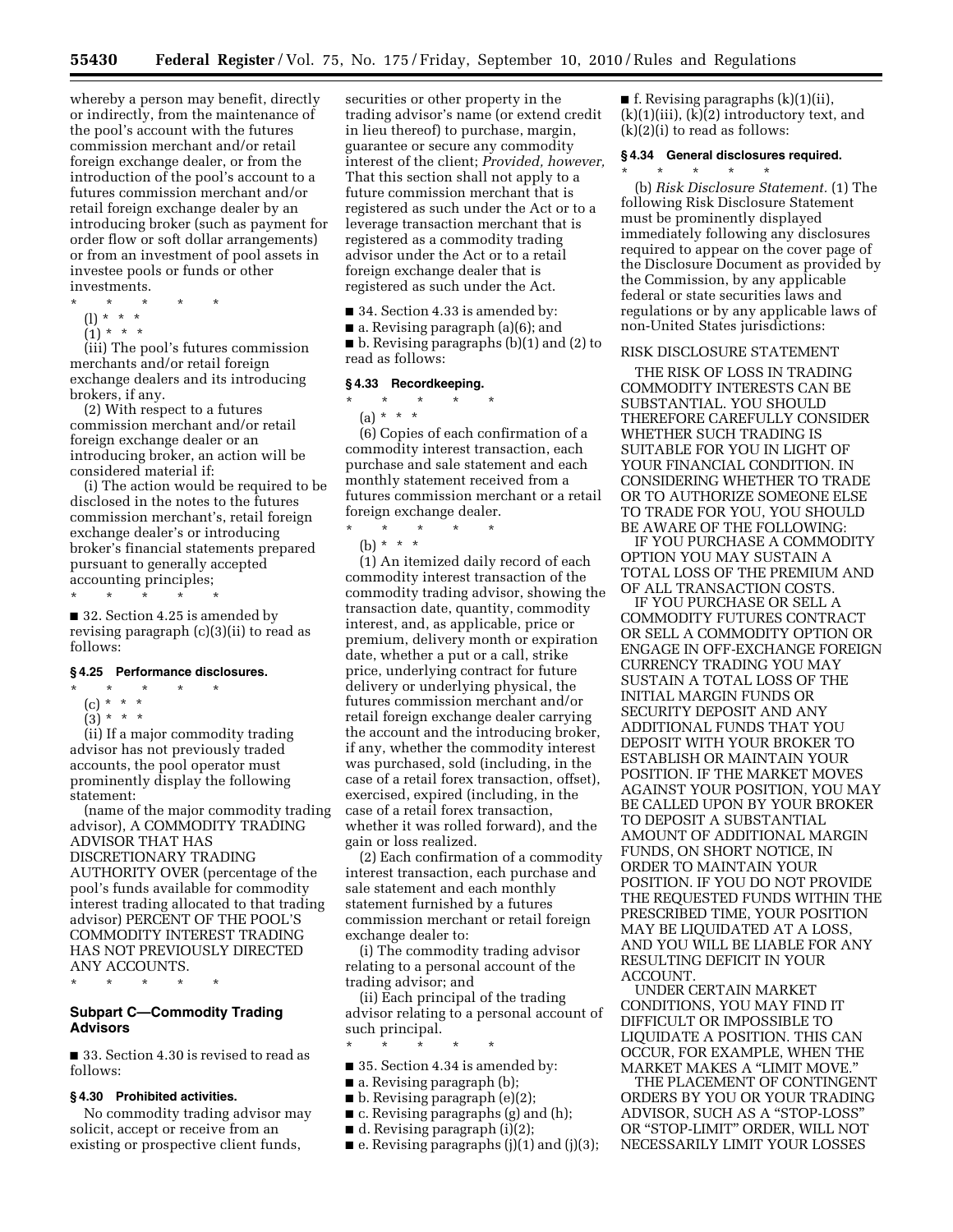TO THE INTENDED AMOUNTS, SINCE MARKET CONDITIONS MAY MAKE IT IMPOSSIBLE TO EXECUTE SUCH ORDERS.

A ''SPREAD'' POSITION MAY NOT BE LESS RISKY THAN A SIMPLE "LONG" OR "SHORT" POSITION.

THE HIGH DEGREE OF LEVERAGE THAT IS OFTEN OBTAINABLE IN COMMODITY INTEREST TRADING CAN WORK AGAINST YOU AS WELL AS FOR YOU. THE USE OF LEVERAGE CAN LEAD TO LARGE LOSSES AS WELL AS GAINS.

IN SOME CASES, MANAGED COMMODITY ACCOUNTS ARE SUBJECT TO SUBSTANTIAL CHARGES FOR MANAGEMENT AND ADVISORY FEES. IT MAY BE NECESSARY FOR THOSE ACCOUNTS THAT ARE SUBJECT TO THESE CHARGES TO MAKE SUBSTANTIAL TRADING PROFITS TO AVOID DEPLETION OR EXHAUSTION OF THEIR ASSETS. THIS DISCLOSURE DOCUMENT CONTAINS, AT PAGE (insert page number), A COMPLETE DESCRIPTION OF EACH FEE TO BE CHARGED TO YOUR ACCOUNT BY THE COMMODITY TRADING ADVISOR.

THIS BRIEF STATEMENT CANNOT DISCLOSE ALL THE RISKS AND OTHER SIGNIFICANT ASPECTS OF THE COMMODITY INTEREST MARKETS. YOU SHOULD THEREFORE CAREFULLY STUDY THIS DISCLOSURE DOCUMENT AND COMMODITY INTEREST TRADING BEFORE YOU TRADE, INCLUDING THE DESCRIPTION OF THE PRINCIPAL RISK FACTORS OF THIS INVESTMENT, AT PAGE (insert page number).

(2)(i) If the commodity trading advisor may trade foreign futures or options contracts pursuant to the offered trading program, the Risk Disclosure Statement must further state the following:

YOU SHOULD ALSO BE AWARE THAT THIS COMMODITY TRADING ADVISOR MAY ENGAGE IN TRADING FOREIGN FUTURES OR OPTIONS CONTRACTS. TRANSACTIONS ON MARKETS LOCATED OUTSIDE THE UNITED STATES, INCLUDING MARKETS FORMALLY LINKED TO A UNITED STATES MARKET MAY BE SUBJECT TO REGULATIONS WHICH OFFER DIFFERENT OR DIMINISHED PROTECTION. FURTHER, UNITED STATES REGULATORY AUTHORITIES MAY BE UNABLE TO COMPEL THE ENFORCEMENT OF THE RULES OF REGULATORY AUTHORITIES OR MARKETS IN NON-UNITED STATES JURISDICTIONS WHERE YOUR TRANSACTIONS MAY BE EFFECTED. BEFORE YOU TRADE YOU SHOULD

INQUIRE ABOUT ANY RULES RELEVANT TO YOUR PARTICULAR CONTEMPLATED TRANSACTIONS AND ASK THE FIRM WITH WHICH YOU INTEND TO TRADE FOR DETAILS ABOUT THE TYPES OF REDRESS AVAILABLE IN BOTH YOUR LOCAL AND OTHER RELEVANT JURISDICTIONS.

(ii) If the commodity trading advisor may engage in retail forex transactions pursuant to the offered trading program, the Risk Disclosure Statement must further state the following:

YOU SHOULD ALSO BE AWARE THAT THIS COMMODITY TRADING ADVISOR MAY ENGAGE IN OFF-EXCHANGE FOREIGN CURRENCY TRADING. SUCH TRADING IS NOT CONDUCTED IN THE INTERBANK MARKET. THE FUNDS DEPOSITED WITH A COUNTERPARTY FOR SUCH TRANSACTIONS WILL NOT RECEIVE THE SAME PROTECTIONS AS FUNDS USED TO MARGIN OR GUARANTEE EXCHANGE-TRADED FUTURES AND OPTION CONTRACTS. IF THE COUNTERPARTY BECOMES INSOLVENT AND YOU HAVE A CLAIM FOR AMOUNTS DEPOSITED OR PROFITS EARNED ON TRANSACTIONS WITH THE COUNTERPARTY, YOUR CLAIM MAY NOT BE TREATED AS A COMMODITY CUSTOMER CLAIM FOR PURPOSES OF SUBCHAPTER IV OF CHAPTER 7 OF THE BANKRUPTCY CODE AND REGULATIONS THEREUNDER. YOU MAY BE A GENERAL CREDITOR AND YOUR CLAIM MAY BE PAID, ALONG WITH THE CLAIMS OF OTHER GENERAL CREDITORS, FROM ANY MONIES STILL AVAILABLE AFTER PRIORITY CLAIMS ARE PAID. EVEN FUNDS THAT THE COUNTERPARTY KEEPS SEPARATE FROM ITS OWN FUNDS MAY NOT BE SAFE FROM THE CLAIMS OF PRIORITY AND OTHER GENERAL CREDITORS.

FURTHER, YOU SHOULD CAREFULLY REVIEW THE INFORMATION CONTAINED IN THE RISK DISCLOSURE STATEMENT OF THE FUTURES COMMISSION MERCHANT OR RETAIL FOREIGN EXCHANGE DEALER THAT YOU SELECT TO CARRY YOUR ACCOUNT.

(3) If the commodity trading advisor is not also a registered futures commission merchant or a registered retail foreign exchange dealer, the trading advisor must make the additional following statement in the Risk Disclosure Statement, to be included as the last paragraph thereof:

THIS COMMODITY TRADING ADVISOR IS PROHIBITED BY LAW FROM ACCEPTING FUNDS IN THE TRADING ADVISOR'S NAME FROM A

CLIENT FOR TRADING COMMODITY INTERESTS. YOU MUST PLACE ALL FUNDS FOR TRADING IN THIS TRADING PROGRAM DIRECTLY WITH A FUTURES COMMISSION MERCHANT OR RETAIL FOREIGN EXCHANGE DEALER, AS APPLICABLE.

\* \* \* \* \*

(e) \* \* \*

(2) The futures commission merchant and/or retail foreign exchange dealer with which the commodity trading advisor will require the client to maintain its account or, if the client is free to choose the futures commission merchant or retail foreign exchange dealer with which it will maintain its account, the trading advisor must make a statement to that effect; and

\* \* \* \* \* (g) *Principal risk factors.* A discussion of the principal risk factors of this trading program. This discussion must include, without limitation, risks due to volatility, leverage, liquidity, and counterparty creditworthiness, as applicable to the trading program and the types of transactions and investment activity expected to be engaged in pursuant to such program (including retail forex transactions, if any).

(h) *Trading program.* A description of the trading program, which must include the method chosen by the commodity trading advisor concerning how futures commission merchants and/or retail foreign exchange dealers carrying accounts it manages shall treat offsetting positions pursuant to § 1.46 of this chapter, if the method is other than to close out all offsetting positions or to close out offsetting positions on other than a first-in, first-out basis, and the types of commodity interests and other interests the commodity trading advisor intends to trade, with a description of any restrictions or limitations on such trading established by the trading advisor or otherwise.

 $(i) * * * *$ 

(2) Where any fee is determined by reference to a base amount including, but not limited to, "net assets," "gross profits," "net profits," "net gains," "pips" or "bid-asked spread," the trading advisor must explain how such base amount will be calculated. Where any fee is based on the difference between bid and asked prices on retail forex transactions (as defined in § 5.1(m) of this chapter), the trading advisor must explain how such fee will be calculated; \* \* \* \* \*

(j) *Conflicts of interest.* (1) A full description of any actual or potential conflicts of interest regarding any aspect of the trading program on the part of: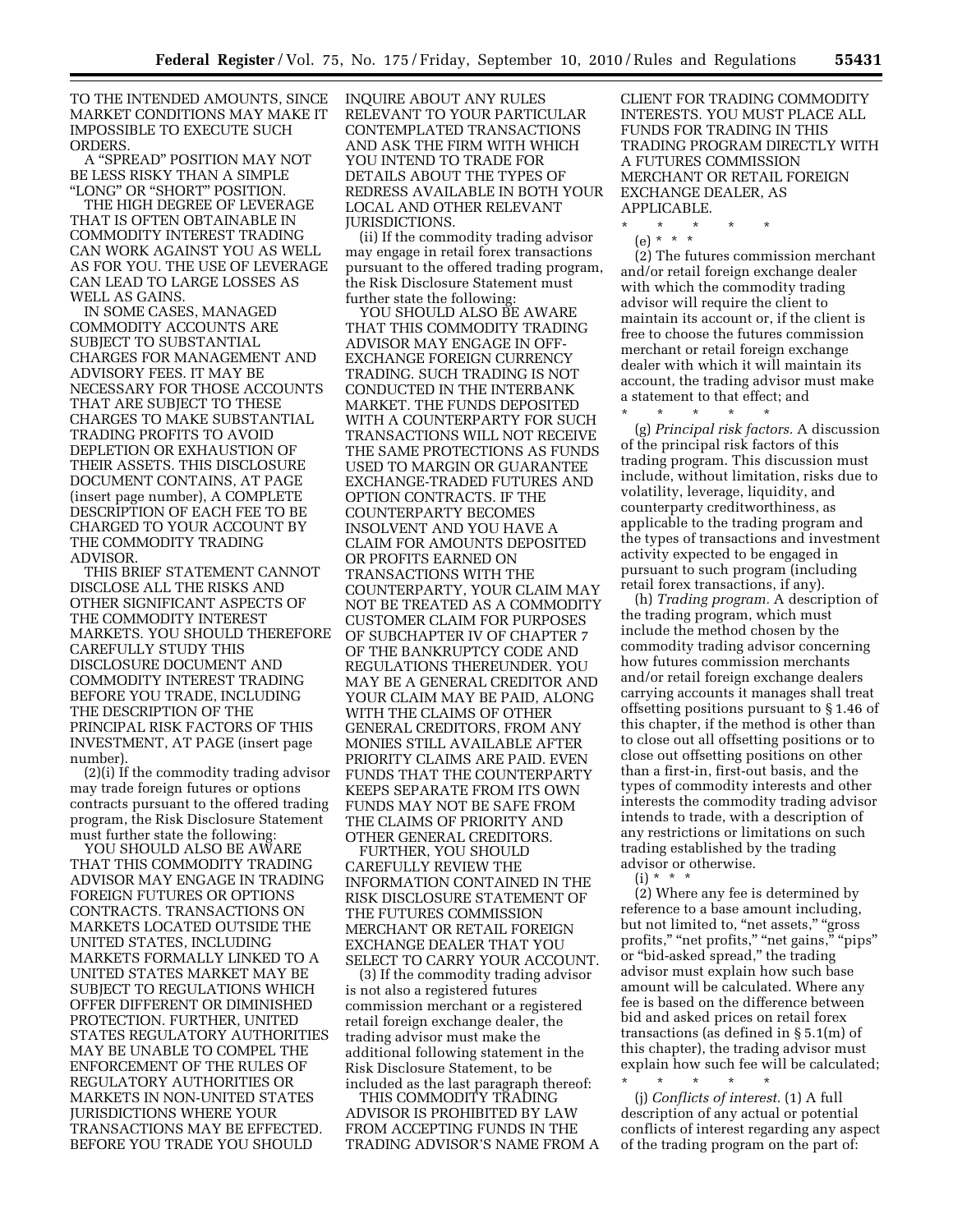(i) The commodity trading advisor; (ii) Any futures commission merchant and/or retail foreign exchange dealer with which the client will be required to maintain its commodity interest account;

(iii) Any introducing broker through which the client will be required to introduce its account to a futures commission merchant and/or retail foreign exchange dealer; and

(iv) Any principal of the foregoing. \* \* \* \* \*

(3) Included in the description of any such conflict must be any arrangement whereby the trading advisor or any principal thereof may benefit, directly or indirectly, from the maintenance of the client's commodity interest account with a futures commission merchant and/or retail foreign exchange dealer, or the introduction of such account through an introducing broker (such as payment for order flow or soft dollar arrangements).

- $(k) * * * *$
- $(1) * * * *$

(ii) Any futures commission merchant or retail foreign exchange dealer with which the client will be required to maintain its commodity interest account; and

(iii) Any introducing broker through which the client will be required to introduce its account to the futures commission merchant and/or retail foreign exchange dealer.

(2) With respect to a futures commission merchant, retail foreign exchange dealer or introducing broker, an action will be considered material if:

(i) The action would be required to be disclosed in the notes to the futures commission merchant's, retail foreign exchange dealer's or introducing broker's financial statements prepared pursuant to generally accepted accounting principles;

\* \* \* \* \*

■ 36. Part 5 is added to read as follows:

## **PART 5—OFF-EXCHANGE FOREIGN CURRENCY TRANSACTIONS**

Sec.<br>5.1

- 5.1 Definitions.<br>5.2 Prohibited t
- 5.2 Prohibited transactions.<br>5.3 Registration of persons of
- 5.3 Registration of persons engaged in retail forex transactions.
- 5.4 Applicability of part 4 of this chapter to commodity pool operators and commodity trading advisors.
- 5.5 Distribution of ''Risk Disclosure Statement'' by retail foreign exchange dealers. futures commission merchants and introducing brokers regarding retail forex transactions.
- 5.6 Maintenance of minimum financial requirements by retail foreign exchange dealers and futures commission

merchants offering or engaging in retail forex transactions.

- 5.7 Minimum financial requirements for retail foreign exchange dealers and futures commission merchants offering or engaging in retail forex transactions.
- 5.8 Aggregate retail forex assets.
- 5.9 Security deposits for retail forex transactions.
- 5.10 Risk assessment recordkeeping requirements for retail foreign exchange dealers.
- 5.11 Risk assessment reporting requirements for retail foreign exchange dealers.
- 5.12 Financial reports of retail foreign exchange dealers.
- 5.13 Reporting to customers of retail foreign exchange dealers and futures commission merchants; monthly and confirmation statements.
- 5.14 Records to be kept by retail foreign exchange dealers and futures commission merchants.
- 5.15 Unlawful representations.
- 5.16 Prohibition of guarantees against loss.<br>5.17 Authorization to trade.
- 5.17 Authorization to trade.<br>5.18 Trading and operations
- Trading and operational standards.
- 5.19 Pending legal proceedings.
- 5.20 Special calls for account and
- transaction information.
- 5.21 Supervision.
- 5.22 Registered futures association membership.
- 5.23 Notice of bulk transfers and bulk liquidations.
- 5.24 Applicability of other parts of this chapter.
- 5.25 Applicability of the Act.

**Authority:** 7 U.S.C. 1a, 2, 6, 6a, 6b, 6c, 6d, 6e, 6f, 6g, 6h, 6i, 6k, 6m, 6n, 6*o,* 6p, 8, 9, 9a, 12, 12a, 13b, 13c, 16a, 18, 19, 21, 23.

#### **§ 5.1 Definitions.**

(a) *Affiliated person of a futures commission merchant* means a person described in section  $2(c)(2)(B)(i)(II)(cc)(BB)$  of the Act;

(b) *Aggregate retail forex assets* means an amount of liquid assets held in accordance with § 5.8 of this part;

(c) *Associated person of an affiliated person of a futures commission merchant* means any natural person associated with an affiliated person of a futures commission merchant as a partner, officer or employee (or any natural person occupying a similar status or performing similar functions), in any capacity which involves:

(1) The solicitation or acceptance of retail forex customers' orders (other than in a clerical capacity); or

(2) The supervision of any person or persons so engaged;

(d)(1) *Commodity pool operator,* for purposes of this part, means any person who operates or solicits funds, securities, or property for a pooled investment vehicle that is not an eligible contract participant as defined in section 1a(12) of the Act, and that engages in retail forex transactions;

(2) *Associated person of a commodity pool operator,* for purposes of this part, means any natural person associated with a commodity pool operator as defined in paragraph (d)(1) of this section as a partner, officer, employee, consultant or agent (or any natural person occupying a similar status or performing similar functions), in any capacity which involves:

(i) The solicitation of funds, securities, or property for a participation in a pooled investment vehicle; or

(ii) The supervision of any person or persons so engaged;

(e)(1) *Commodity trading advisor,* for purposes of this part, means any person who exercises discretionary trading authority or obtains written authorization to exercise discretionary trading authority over any account for or on behalf of any person that is not an eligible contract participant as defined in section 1a(12) of the Act, in connection with retail forex transactions;

(2) *Associated person of a commodity trading advisor,* for purposes of this part, means any natural person associated with a commodity trading advisor as defined in paragraph (e)(1) of this section as a partner, officer, employee, consultant or agent (or any natural person occupying a similar status or performing similar functions), in any capacity which involves:

(i) The solicitation of a client's or prospective client's discretionary account; or

(ii) The supervision of any person or persons so engaged;

(f)(1) *Introducing broker,* for purposes of this part, means any person who solicits or accepts orders from a customer that is not an eligible contract participant as defined in section 1a(12) of the Act, in connection with retail forex transactions;

(2) *Associated person of an introducing broker,* for purposes of this part, means any natural person associated with an introducing broker as defined in paragraph (g)(1) of this section as a partner, officer, employee, or agent (or any natural person occupying a similar status or performing similar functions), in any capacity which involves:

(i) The solicitation or acceptance of retail forex customers' orders (other than in a clerical capacity); or

(ii) The supervision of any person or persons so engaged;

(g) *Primarily or substantially* means, when used to describe the extent of a futures commission merchant's engagement in the activities described in section 1a(20) of the Act, that: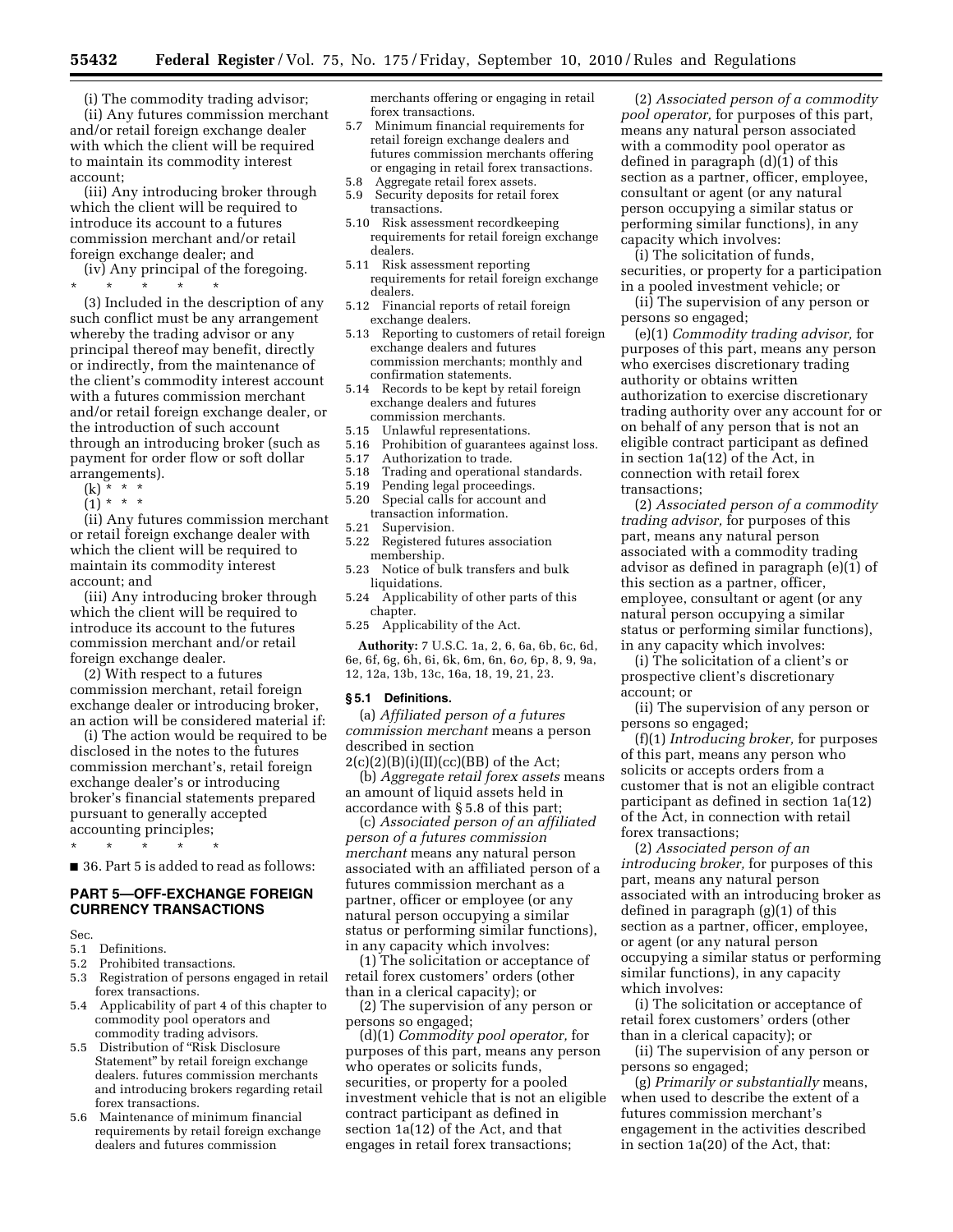(1) Such activities account for more than fifty percent of the futures commission merchant's gross revenues, computed in accordance with generally accepted accounting principles, on an annual basis;

(2) The futures commission merchant receives gross revenues, computed in accordance with generally accepted accounting principles, from such activities in excess of \$500,000 in any twelve month period; or

(3) The futures commission merchant is a clearing member of a registered derivatives clearing organization.

(h)(1) *Retail foreign exchange dealer*  means any person that is, or that offers to be, the counterparty to a retail forex transaction, except for a person described in sub-paragraph (aa), (bb), (cc)(AA), (dd), (ee) or (ff) of section  $2(c)(2)(B)(i)(II)$  of the Act;

(2) *Associated person of a retail foreign exchange dealer* means any natural person associated with a retail foreign exchange dealer as defined in paragraph (i)(1) of this section as a partner, officer or employee (or any natural person occupying a similar status or performing similar functions), in any capacity which involves:

(i) The solicitation or acceptance of retail forex customers' orders (other than in a clerical capacity); or

(ii) The supervision of any person or persons so engaged;

(i) *Retail forex account* means the account of a person who is not an eligible contract participant as defined in section 1a(12) of the Act, established with a retail foreign exchange dealer or a futures commission merchant, in which account retail forex transactions (including options on contracts for the purchase or sale of foreign currency) with such retail foreign exchange dealer or futures commission merchant as counterparty are undertaken, or which account is established in order to enter into such transactions.

(j) *Retail forex account agreement*  means the contractual agreement between a futures commission merchant or retail foreign exchange dealer and any person who is not an eligible contract participant as defined in section 1a(12) of the Act, which agreement contains the terms governing the person's retail forex account with such futures commission merchant or retail foreign exchange dealer.

(k) *Retail forex customer* means a person, other than an eligible contract participant as defined in section 1a(12) of the Act, acting on its own behalf and trading in any account, agreement, contract or transaction described in section  $2(c)(2)(B)$  or  $2(c)(2)(C)$  of the Act.

(l) *Retail forex obligation* means the net credit balance at a retail foreign exchange dealer or futures commission merchant that would be obtained by combining all money, securities and property deposited by a retail forex customer into a retail forex account or accounts, adjusted for the realized and unrealized net profit or loss, if any, accruing on the open trades, contracts or transactions in the retail forex account or accounts, without including any retail forex customers' accounts that contain negative net liquidating balances.

(m) *Retail forex transaction* means any account, agreement, contract or transaction described in section  $2(c)(2)(B)$  or  $2(c)(2)(C)$  of the Act. A retail forex transaction does not include an account, agreement, contract or transaction in foreign currency that is a contract of sale of a commodity for future delivery (or an option thereon) that is executed, traded on or otherwise subject to the rules of a contract market designated pursuant to section 5(a) of the Act or a derivatives transaction execution facility registered pursuant to section 5a(c) of the Act.

### **§ 5.2 Prohibited transactions.**

(a) *Scope.* The provisions of this section shall be applicable to any retail forex transaction.

(b) *Fraudulent conduct prohibited.* It shall be unlawful for any person, by use of the mails or by any means or instrumentality of interstate commerce, directly or indirectly, in or in connection with any retail forex transaction:

(1) To cheat or defraud or attempt to cheat or defraud any person;

(2) Willfully to make or cause to be made to any person any false report or statement or cause to be entered for any person any false record; or

(3) Willfully to deceive or attempt to deceive any person by any means whatsoever.

(c) *Acting as counterparty and exercising discretion prohibited.* (1) No person who acts as the counterparty for any retail forex transaction may do so for an account for which the person or any affiliate of the person is authorized (by contract, power of attorney or otherwise) to cause transactions to be effected without the client's specific authorization.

(2) For purposes of this paragraph (c), an ''affiliate'' of a person means a person controlling, controlled by or under common control with, the first person.

### **§ 5.3 Registration of persons engaged in retail forex transactions.**

(a) Subject to paragraph (b) of this section, each of the following is subject to the registration provisions under the Act and to part 3 of this chapter:

(1)(i) Any affiliated person of a futures commission merchant, as defined in § 5.1(a) of this part, which affiliated person:

(A) Solicits or accepts orders from any person that is not an eligible contract participant in connection with any retail forex transaction; or

(B) Accepts money, securities, or property (or extends credit in lieu thereof) in connection with such solicitation or acceptance of orders in order to engage in any retail forex transaction, is required to register as a retail foreign exchange dealer; and

(ii) Any associated person of an affiliated person of a futures commission merchant, as defined in § 5.1(c) of this part, is required to register as an associated person of an affiliated person of a futures commission merchant.

(2)(i) Any commodity pool operator, as defined in § 5.1(d)(1) of this part, is required to register as a commodity pool operator;

(ii) Any associated person of a commodity pool operator, as defined in § 5.1(d)(2) of this part, is required to register as an associated person of a commodity pool operator;

(3)(i) Any commodity trading advisor, as defined in § 5.1(e)(1) of this part, is required to register as a commodity trading advisor;

(ii) Any associated person of a commodity trading advisor, as defined in § 5.1(e)(2) of this part, is required to register as an associated person of a commodity trading advisor;

(4)(i) Any person registered as a futures commission merchant:

(A) That is not primarily or substantially engaged in the business activities described in section 1a(20) of the Act;

(B) That solicits or accepts orders from any person that is not an eligible contract participant in connection with any retail forex transaction; and

(C) That accepts money, securities, or property (or extends credit in lieu thereof) in connection with such solicitation or acceptance of orders in order to engage in retail forex transactions, is required to register as a retail foreign exchange dealer;

(ii) Any associated person of a futures commission merchant described in paragraph (a)(4)(i) of this section is required to register as an associated person of a futures commission merchant;

(5)(i) Any introducing broker, as defined in  $\S 5.1(f)(1)$  of this part, is required to register as an introducing broker;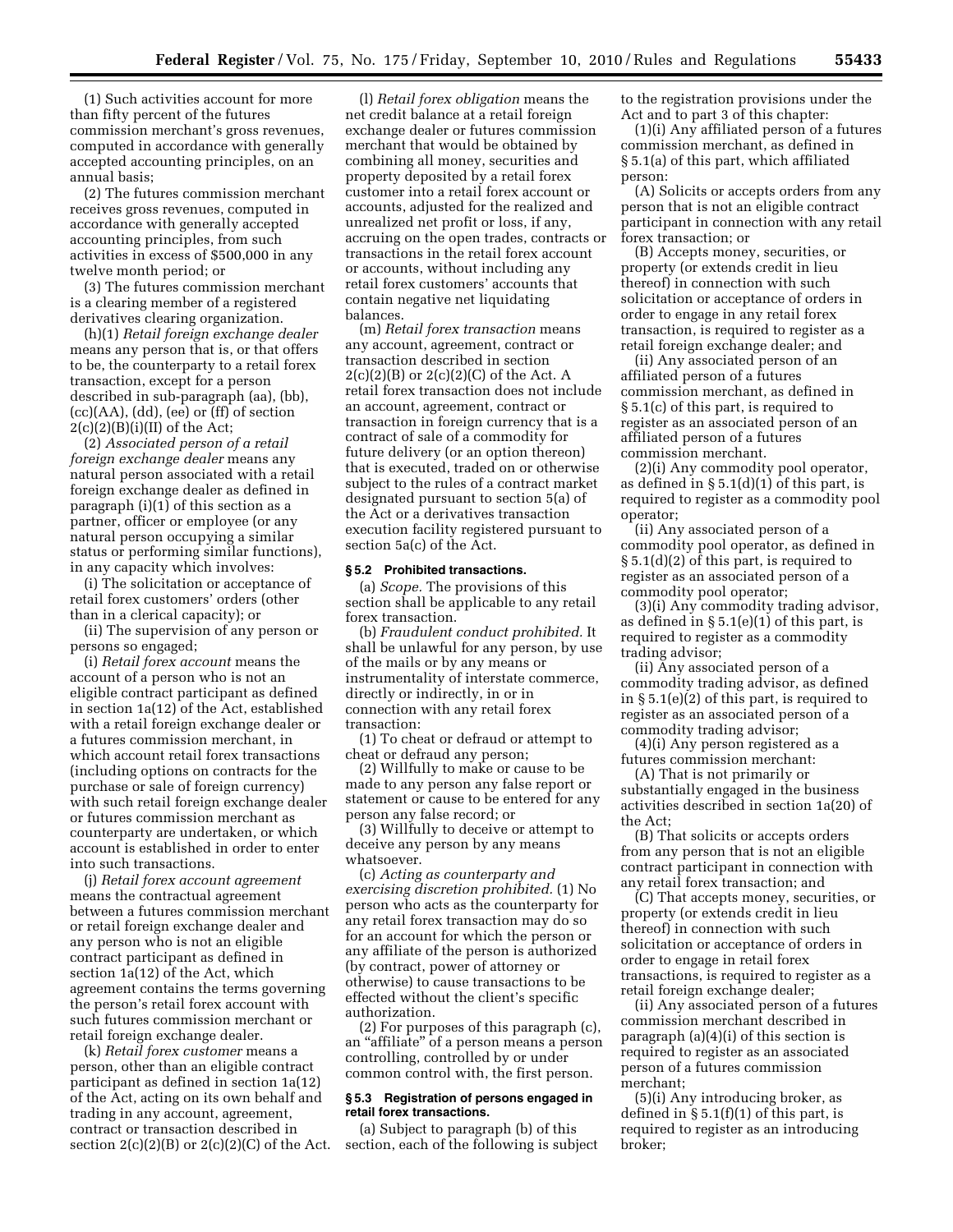(ii) Any associated person of an introducing broker, as defined in § 5.1(f)(2) of this part, is required to register as an associated person of an introducing broker;

(6)(i) Any retail foreign exchange dealer, as defined in § 5.1(h)(1) of this part is required to register as a retail foreign exchange dealer;

(ii) Any associated person of a retail foreign exchange dealer, as defined in § 5.1(h)(2) of this part, is required to register as an associated person of a retail foreign exchange dealer;

(b) Any person described in paragraph (a) of this section that is already registered in the required capacity specified in paragraph (a) is not required under this section to register twice in the same capacity; Provided, however, that a person already registered as an associated person of one class of registrant may also be required to register as an associated person of another class of registrant in order to comply with this section.

### **§ 5.4 Applicability of part 4 of this chapter to commodity pool operators and commodity trading advisors.**

Part 4 of this chapter applies to any person required pursuant to the provisions of this part 5 to register as a commodity pool operator or as a commodity trading advisor. Failure by any such person to comply with the requirements of part 4 will constitute a violation of this section and the relevant section of part 4.

### **§ 5.5 Distribution of** ''**Risk Disclosure Statement**'' **by retail foreign exchange dealers, futures commission merchants and introducing brokers regarding retail forex transactions.**

(a) Except as provided in § 5.23 of this part, no retail foreign exchange dealer, futures commission merchant, or in the case of an introduced account no introducing broker, may open an account that will engage in retail forex transactions for a retail forex customer, unless the retail foreign exchange dealer, futures commission merchant or introducing broker first:

(1)(i) In the case of a retail foreign exchange dealer or a person required to register as an introducing broker solely by reason of this part, furnishes the retail forex customer with a separate written disclosure statement containing only the language set forth in paragraph (b) of this section and the disclosure required by paragraph (e) of this section;

(ii) In the case of a futures commission merchant or a person required to register as an introducing broker because it engages in the activities described in § 1.3(mm) of this chapter, furnishes the retail forex

customer with a separate written disclosure statement containing only the language set forth in paragraph (b) of this section and the disclosure required by paragraph (e) of this section; *Provided, however,* that the disclosure statement may be attached to other documents as the initial page(s) of such documents and as the only material on such page(s); and

(2) Receives from the retail forex customer an acknowledgment signed and dated by the retail forex customer that he received and understood the disclosure statement.

(b) The language set forth in the written disclosure statement required by paragraph (a) of this section shall be as follows:

## RISK DISCLOSURE STATEMENT

OFF-EXCHANGE FOREIGN CURRENCY TRANSACTIONS INVOLVE THE LEVERAGED TRADING OF CONTRACTS DENOMINATED IN FOREIGN CURRENCY CONDUCTED WITH A FUTURES COMMISSION MERCHANT OR A RETAIL FOREIGN EXCHANGE DEALER AS YOUR COUNTERPARTY. BECAUSE OF THE LEVERAGE AND THE OTHER RISKS DISCLOSED HERE, YOU CAN RAPIDLY LOSE ALL OF THE FUNDS YOU DEPOSIT FOR SUCH TRADING AND YOU MAY LOSE MORE THAN YOU DEPOSIT.

YOU SHOULD BE AWARE OF AND CAREFULLY CONSIDER THE FOLLOWING POINTS BEFORE DETERMINING WHETHER SUCH TRADING IS APPROPRIATE FOR YOU.

(1) TRADING IS NOT ON A REGULATED MARKET OR EXCHANGE—YOUR DEALER IS YOUR TRADING PARTNER WHICH IS A DIRECT CONFLICT OF INTEREST. BEFORE YOU ENGAGE IN ANY RETAIL FOREIGN EXCHANGE TRADING, YOU SHOULD CONFIRM THE REGISTRATION STATUS OF YOUR COUNTERPARTY.

The off-exchange foreign currency trading you are entering into is not conducted on an interbank market, nor is it conducted on a futures exchange subject to regulation as a designated contract market by the Commodity Futures Trading Commission. The foreign currency trades you transact are trades with the futures commission merchant or retail foreign exchange dealer as your counterparty. WHEN YOU SELL, THE DEALER IS THE BUYER. WHEN YOU BUY, THE DEALER IS THE SELLER. As a result, when you lose money trading, your dealer is making money on such trades, in addition to any fees, commissions, or spreads the dealer may charge.

(2) AN ELECTRONIC TRADING PLATFORM FOR RETAIL FOREIGN CURRENCY TRANSACTIONS IS NOT AN EXCHANGE. IT IS AN ELECTRONIC CONNECTION FOR ACCESSING YOUR DEALER. THE TERMS OF AVAILABILITY OF SUCH A PLATFORM ARE GOVERNED ONLY BY YOUR CONTRACT WITH YOUR DEALER.

Any trading platform that you may use to enter off-exchange foreign currency transactions is only connected to your futures commission merchant or retail foreign exchange dealer. You are accessing that trading platform only to transact with your dealer. You are not trading with any other entities or customers of the dealer by accessing such platform. The availability and operation of any such platform, including the consequences of the unavailability of the trading platform for any reason, is governed only by the terms of your account agreement with the dealer.

(3) YOUR DEPOSITS WITH THE DEALER HAVE NO REGULATORY PROTECTIONS.

All of your rights associated with your retail forex trading, including the manner and denomination of any payments made to you, are governed by the contract terms established in your account agreement with the futures commission merchant or retail foreign exchange dealer. Funds deposited by you with a futures commission merchant or retail foreign exchange dealer for trading off-exchange foreign currency transactions are not subject to the customer funds protections provided to customers trading on a contract market that is designated by the Commodity Futures Trading Commission. Your dealer may commingle your funds with its own operating funds or use them for other purposes. In the event your dealer becomes bankrupt, any funds the dealer is holding for you in addition to any amounts owed to you resulting from trading, whether or not any assets are maintained in separate deposit accounts by the dealer, may be treated as an unsecured creditor's claim.

(4) YOU ARE LIMITED TO YOUR DEALER TO OFFSET OR LIQUIDATE ANY TRADING POSITIONS SINCE THE TRANSACTIONS ARE NOT MADE ON AN EXCHANGE OR MARKET, AND YOUR DEALER MAY SET ITS OWN PRICES.

Your ability to close your transactions or offset positions is limited to what your dealer will offer to you, as there is no other market for these transactions. Your dealer may offer any prices it wishes, and it may offer prices derived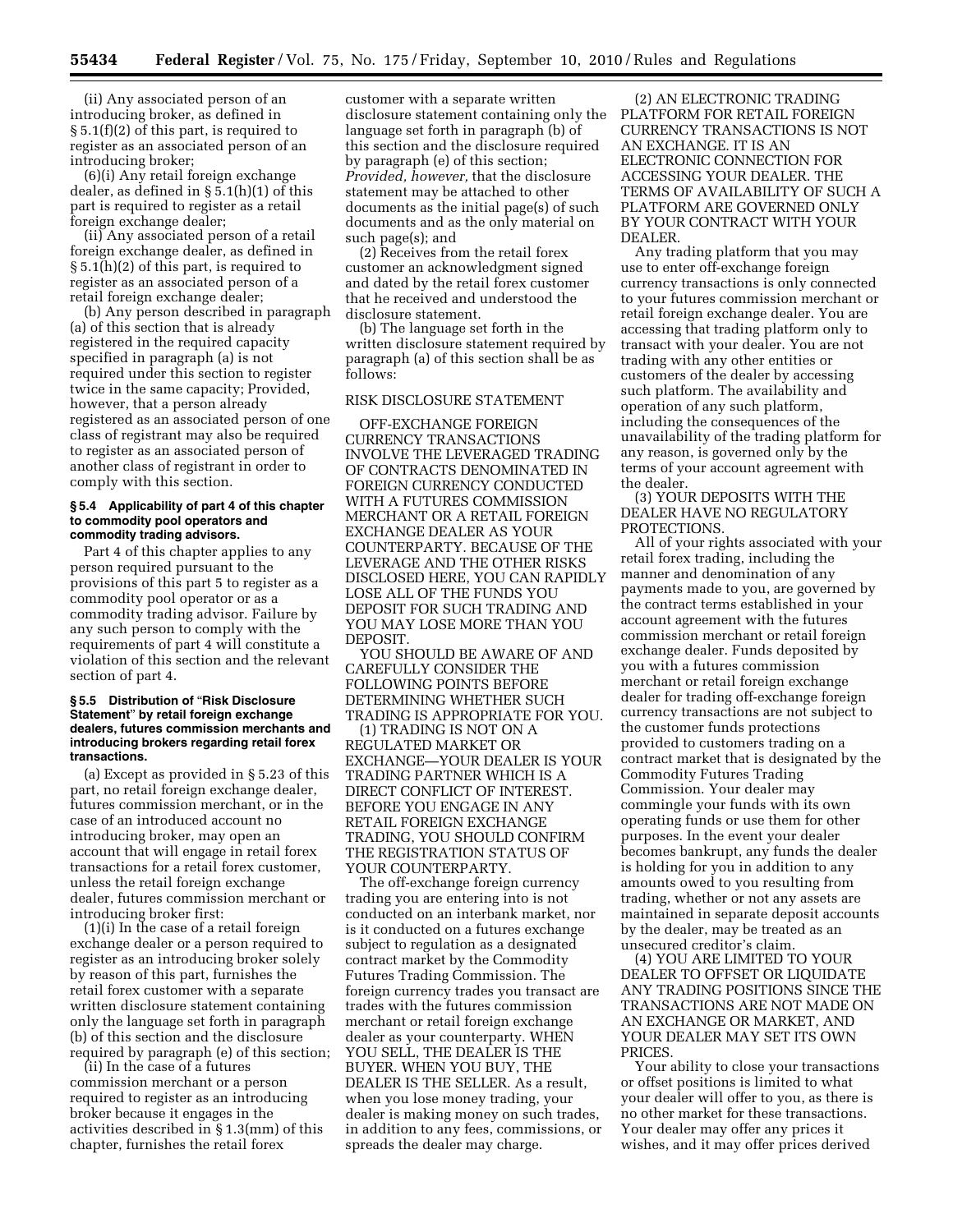from outside sources or not in its discretion. Your dealer may establish its prices by offering spreads from third party prices, but it is under no obligation to do so or to continue to do so. Your dealer may offer different prices to different customers at any point in time on its own terms. The terms of your account agreement alone govern the obligations your dealer has to you to offer prices and offer offset or liquidating transactions in your account and make any payments to you. The prices offered by your dealer may or may not reflect prices available elsewhere at any exchange, interbank, or other market for foreign currency.

(5) PAID SOLICITORS MAY HAVE UNDISCLOSED CONFLICTS

The futures commission merchant or retail foreign exchange dealer may compensate introducing brokers for introducing your account in ways which are not disclosed to you. Such paid solicitors are not required to have, and may not have, any special expertise in trading, and may have conflicts of interest based on the method by which they are compensated. Solicitors working on behalf of futures commission merchants and retail foreign exchange dealers are required to register. You should confirm that they are, in fact registered. You should thoroughly investigate the manner in which all such solicitors are compensated and be very cautious in granting any person or entity authority to trade on your behalf. You should always consider obtaining dated written confirmation of any information you are relying on from your dealer or a solicitor in making any trading or account decisions.

FINALLY, YOU SHOULD THOROUGHLY INVESTIGATE ANY STATEMENTS BY ANY DEALERS OR SALES REPRESENTATIVES WHICH MINIMIZE THE IMPORTANCE OF, OR CONTRADICT, ANY OF THE TERMS OF THIS RISK DISCLOSURE. SUCH STATEMENTS MAY INDICATE POTENTIAL SALES FRAUD.

THIS BRIEF STATEMENT CANNOT, OF COURSE, DISCLOSE ALL THE RISKS AND OTHER ASPECTS OF TRADING OFF-EXCHANGE FOREIGN CURRENCY TRANSACTIONS WITH A FUTURES COMMISSION MERCHANT OR RETAIL FOREIGN EXCHANGE DEALER.

I hereby acknowledge that I have received and understood this risk disclosure statement.

lladio<br>Dete Date

lllllllllllllllllllll Signature of Customer

(c) The acknowledgment required by paragraph (a) of this section must be retained by the retail foreign exchange dealer, futures commission merchant or introducing broker in accordance with § 1.31 of this chapter.

(d) This section does not relieve a retail foreign exchange dealer, futures commission merchant or introducing broker from any other disclosure obligation it may have under applicable law.

(e)(1) Immediately following the language set forth in paragraph (b) of this section, the statement required by paragraph (a) of this section shall include, for each of the most recent four calendar quarters during which the counterparty maintained retail forex customer accounts:

(i) The total number of non discretionary retail forex customer accounts maintained by the retail foreign exchange dealer or futures commission merchant;

(ii) The percentage of such accounts that were profitable during the quarter; and

(iii) The percentage of such accounts that were not profitable during the quarter.

(2) Identification of retail forex customer accounts for the purpose of this disclosure and the calculation in determining whether each such account was profitable or not profitable must be made in accordance with § 5.18(i) of this part. Such statement of profitable trades shall include the following legend: PAST PERFORMANCE IS NOT NECESSARILY INDICATIVE OF FUTURE RESULTS. Each retail foreign exchange dealer or futures commission merchant shall provide, upon request, to any retail forex customer or prospective retail forex customer the total number of non discretionary retail forex accounts maintained by such foreign exchange dealer or futures commission merchant, the percentage of such accounts that were profitable and the percentage of such accounts that were not profitable, calculated in accordance with § 5.18(i) of this part, for each calendar quarter during the most recent five year period during which such retail foreign exchange dealer or futures commission merchant maintained non discretionary retail forex customer accounts.

### **§ 5.6 Maintenance of minimum financial requirements by retail foreign exchange dealers and futures commission merchants offering or engaging in retail forex transactions.**

(a) Each futures commission merchant offering or engaging in retail forex transactions or who files an application for registration as a futures commission

merchant that will offer or engage in retail forex transactions and each person registered as a retail foreign exchange dealer or who files an application for registration as a retail foreign exchange dealer, who knows or should have known that its adjusted net capital at any time is less than the minimum required by § 5.7 of this part or by the capital rule of a registered futures association of which it is a member, must:

(1) Give telephonic notice, to be confirmed in writing by facsimile notice, that the applicant's or registrant's adjusted net capital is less than that required by § 5.7 of this part. The notice must be given immediately after the applicant or registrant knows or should know that its adjusted net capital is less than that required by any of the aforesaid rules to which the applicant or registrant is subject; and

(2) Provide together with such notice documentation in such form as necessary to adequately reflect the applicant's or registrant's capital condition as of any date such person's adjusted net capital is less than the minimum required. The applicant or registrant must provide similar documentation for other days as the Commission may request.

(b) Each applicant or registrant, who knows or should have known that its adjusted net capital at any time is less than the greatest of:

(1) \$22,000,000;

(2) 110 percent of the amount required by  $\S 5.7(a)(1)(i)(B)$  of this part; or

(3) 110 percent of the amount of adjusted net capital required by a registered futures association of which the futures commission merchant or retail foreign exchange dealer is a member, must file written notice to that effect within 24 hours of such event.

(c) If an applicant or registrant at any time fails to make or keep current the books and records required by these regulations, such applicant or registrant must, on the same day such event occurs, provide facsimile notice of such fact, specifying the books and records which have not been made or which are not current, and within 48 hours after giving such notice file a written report stating what steps have been and are being taken to correct the situation.

(d) Whenever any applicant or registrant discovers or is notified by an independent public accountant, pursuant to § 1.16(e)(2) of this chapter, of the existence of any material inadequacy, as specified in § 1.16(d)(2) of this chapter, such applicant or registrant must give facsimile notice of such material inadequacy within 24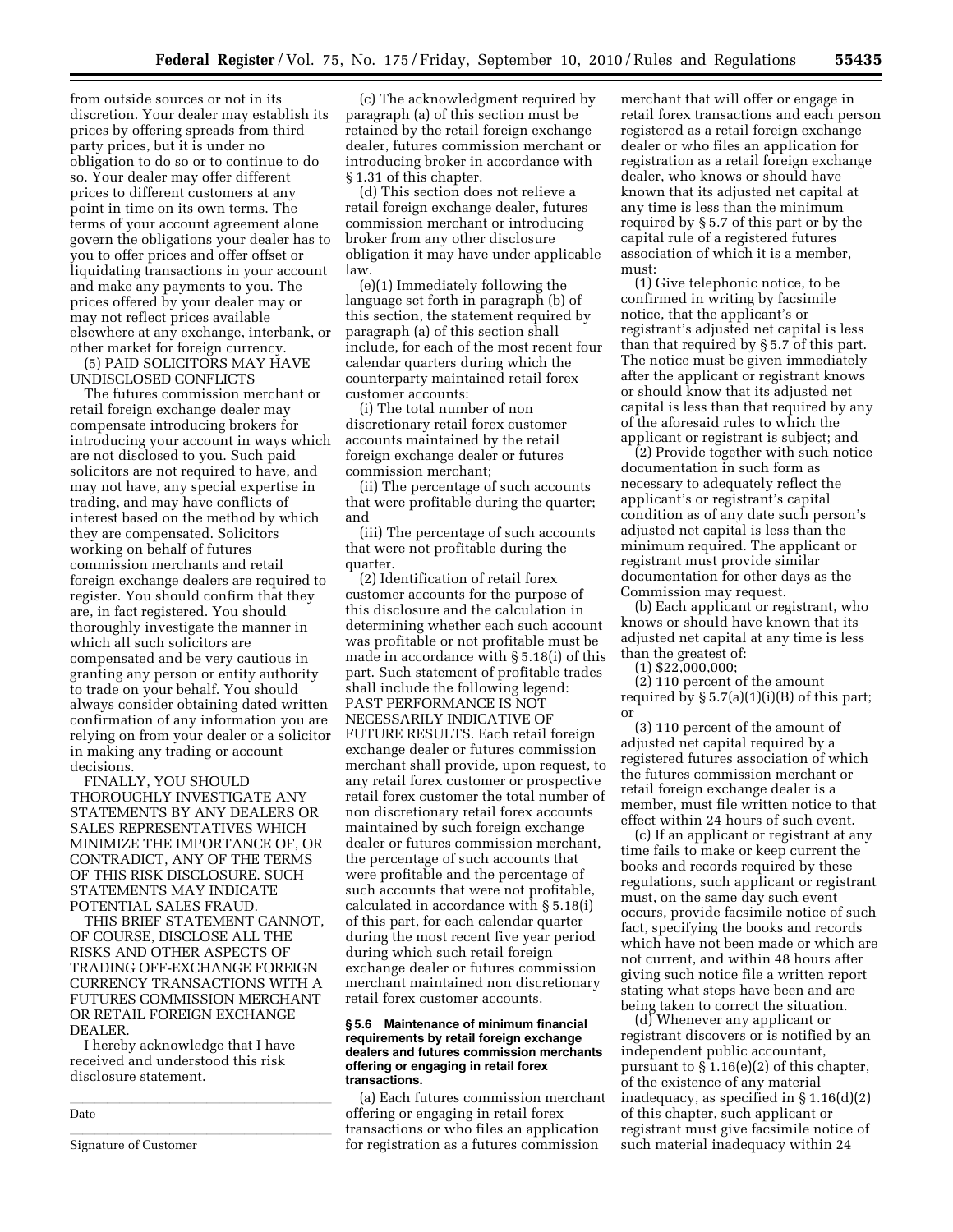hours, and within 48 hours after giving such notice file a written report stating what steps have been and are being taken to correct the material inadequacy.

(e) Whenever any self-regulatory organization learns that a member registrant has failed to file a notice or written report as required by § 5.6 of this part, that self-regulatory organization must immediately report this failure by telephone, confirmed in writing immediately by facsimile notice, as provided in paragraph (h) of this section.

(f) A retail foreign exchange dealer or a futures commission merchant offering or engaging in retail forex transactions shall provide written notice of a substantial reduction in capital as compared to that last reported in a financial report filed with the Commission pursuant to § 5.12 of this part. This notice shall be provided as follows:

(1) If any event or series of events, including any withdrawal, advance, loan or loss cause, on a net basis, a reduction in net capital of 20 percent or more, notice must be provided within two business days of the event or series of events causing the reduction; and

(2) If the equity capital of the retail foreign exchange dealer or futures commission merchant offering or engaging in retail forex transactions or the equity capital of a subsidiary or affiliate of the retail foreign exchange dealer or futures commission merchant offering or engaging in retail forex transactions consolidated pursuant to § 1.17(f) of this chapter would be withdrawn by action of a stockholder or a partner or a limited liability company member or by redemption or repurchase of shares of stock by any of the consolidated entities or through the payment of dividends or any similar distribution, or an unsecured advance or loan would be made to a stockholder, partner, sole proprietor, limited liability company member, employee or affiliate, such that the withdrawal, advance or loan would cause, on a net basis, a reduction in excess adjusted net capital of 30 percent or more, notice must be provided at least two business days prior to the withdrawal, advance or loan that would cause the reduction: Provided, however, That the provisions of paragraphs (f)(1) and (f)(2) of this section do not apply to any retail foreign exchange transaction in the ordinary course of business between a retail foreign exchange dealer and any affiliate where the retail foreign exchange dealer makes payment to or on behalf of such affiliate for such transaction and then receives payment from such affiliate for

such transaction within two business days from the date of the transaction.

(3) Upon receipt of such notice from a futures commission merchant offering or engaging in retail forex transactions or a retail foreign exchange dealer, the Director of the Division of Clearing and Intermediary Oversight or the Director's designee may require that the futures commission merchant offering or engaging in retail forex transactions or retail foreign exchange dealer provide or cause a Material Affiliated Person (as that term is defined in  $\S 5.10(a)(2)$  of this part) to provide, within three business days from the date of the request or such shorter period as the Director or designee may specify, such other information as the Director or designee determines to be necessary based upon market conditions, reports provided by the retail foreign exchange dealer or futures commission merchant offering or engaging in retail forex transactions, or other available information.

(g) Whenever a person registered as a futures commission merchant offering or engaging in retail forex transactions or a retail foreign exchange dealer knows or should know that the total amount of its retail forex obligation exceeds the amount of the aggregate retail forex assets the registrant maintains in accordance with the provisions of § 5.8 of this chapter, the registrant must report such deficiency immediately by telephone notice, confirmed immediately in writing by facsimile notice.

(h) Every notice and written report required to be given or filed with the Commission by this section by an applicant must be filed with the regional office of the Commission with jurisdiction over the state in which the applicant's principal place of business is located, and with the National Futures Association. Every notice and written report required to be given or filed with the Commission by this section by a registrant or self-regulatory organization must be filed with the regional office of the Commission with jurisdiction over the state in which the registrant's principal place of business is located, and with the registrant's designated self-regulatory organization. In addition, every notice and written report required to be given by this section must also be filed with the Chief Accountant of the Division of Clearing and Intermediary Oversight at the Commission's principal office in Washington, DC.

(i) In lieu of filing paper copies with the Commission, all filings or other notices prepared by a futures commission merchant or retail foreign

exchange dealer pursuant to this section may be submitted to the Commission in electronic form using a form of user authentication assigned in accordance with procedures established by or approved by the Commission, and otherwise in accordance with instructions issued by or approved by the Commission, if the futures commission merchant, retail foreign exchange dealer or a designated selfregulatory organization has provided the Commission with the means necessary to read and to process the information contained in such report. Any such electronic submission must clearly indicate the registrant or applicant on whose behalf such filing is made and the use of such user authentication in submitting such filing will constitute and become a substitute for the manual signature of the authorized signer.

### **§ 5.7 Minimum financial requirements for retail foreign exchange dealers and futures commission merchants offering or engaging in retail forex transactions.**

(a)(1)(i) Each futures commission merchant offering or engaging in retail forex transactions and each retail foreign exchange dealer must maintain adjusted net capital equal to or in excess of the greatest of:

(A) \$20,000,000;

(B) \$20,000,000 plus five percent of the futures commission merchant's or retail foreign exchange dealer's total retail forex obligation in excess of \$10,000,000;

(C) any amount required under § 1.17 of this chapter, as applicable; or

(D) the amount of adjusted net capital required by a registered futures association of which the futures commission merchant or retail foreign exchange dealer is a member.

(ii) Section 1.17 of this chapter shall apply to retail foreign exchange dealers as if such retail foreign exchange dealers were futures commission merchants, or as applicable, applicants or registrants, as stated in § 1.17 for the purpose of determining the adjusted net capital under this section. For the purpose of applying this section, "applicant" or ''registrant'' shall include retail foreign exchange dealers and futures commission merchants offering or engaging in retail forex transactions and applicants therefore.

(2) No person applying for registration as a retail foreign exchange dealer or a futures commission merchant that will engage in retail forex transactions shall be so registered unless such person affirmatively demonstrates to the satisfaction of a registered futures association that it complies with the financial requirements of this section.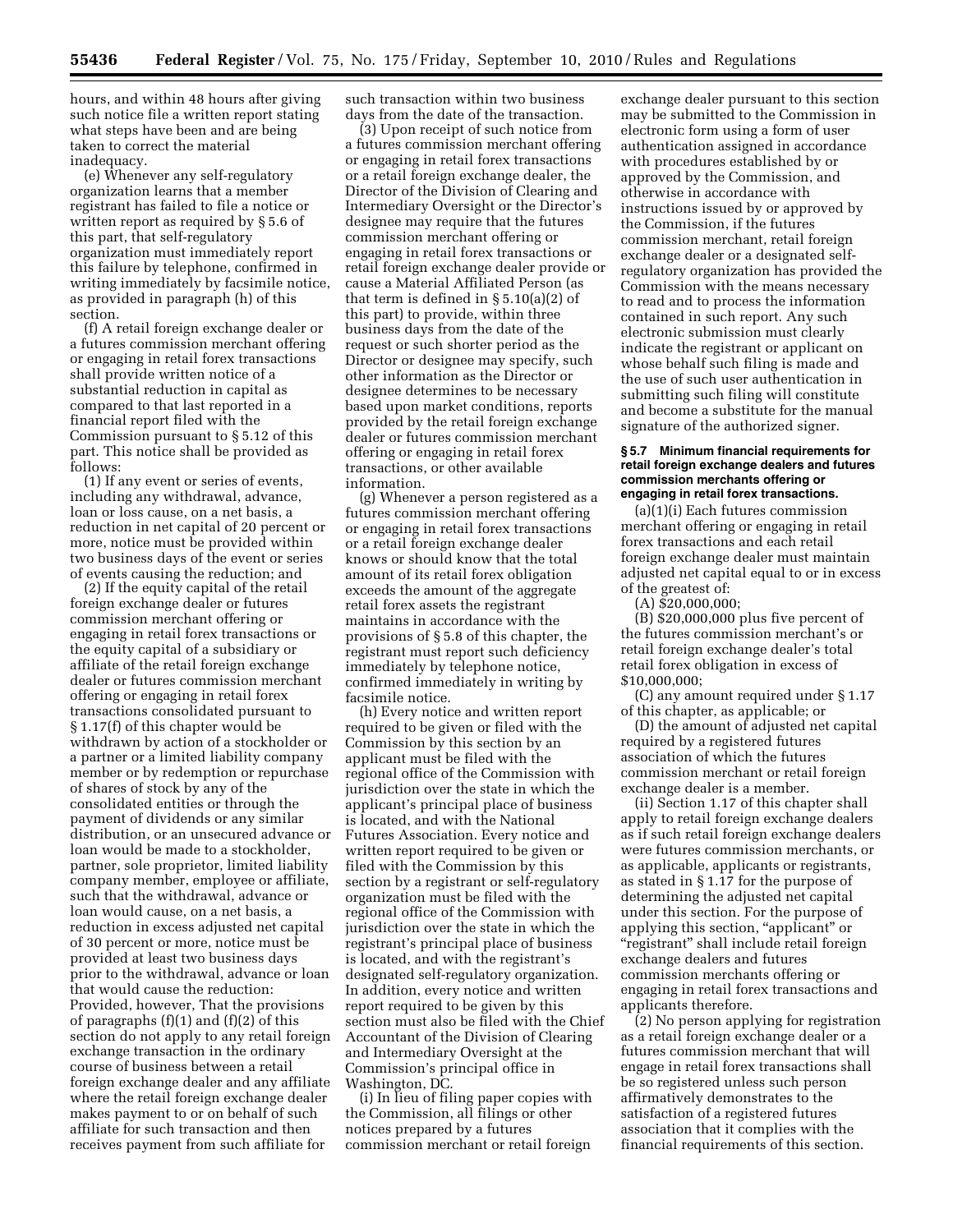(3) Each registrant must be in compliance with this section at all times and must be able to demonstrate such compliance to the satisfaction of the Commission or the registrant's designated self-regulatory organization.

(4) A registrant who is not in compliance with this section, or is unable to demonstrate such compliance as required by paragraph (a)(3) of this section, shall, as directed by and under the supervision of the Commission or the registrant's designated selfregulatory organization, either liquidate or transfer all retail forex accounts (including the novation of retail forex contracts) and refund or transfer all funds associated with such retail forex accounts and immediately cease offering or engaging in retail forex transactions until such time as the firm is able to demonstrate to the Commission or the registrant's designated self-regulatory organization such compliance: *Provided, however,* That if such registrant immediately demonstrates to the satisfaction of the Commission or the registrant's designated selfregulatory organization the ability to achieve compliance, the Commission or the registrant's designated selfregulatory organization may in its discretion allow such registrant up to a maximum of 10 business days, or such additional time as determined by the Commission, in which to achieve compliance without having to liquidate positions or transfer accounts and cease doing business as required above. Nothing in this paragraph (a)(4) shall be construed as preventing the Commission or the registrant's designated self-regulatory organization from taking action against a registrant for non-compliance with any of the provisions of this section.

(b) For the purposes of this section:

(1) Where the applicant or registrant has an asset or liability which is defined in Securities Exchange Act Rule 15c3– 1 (§ 240.15c3–1 of this title) the inclusion or exclusion of all or part of such asset or liability for the computation of adjusted net capital shall be in accordance with § 240.15c3– 1 of this title, unless specifically stated otherwise in this section or in § 1.17 of this chapter.

(2) The adjusted net capital of an applicant or registrant for the purpose of this section shall be determined by the application of § 1.17 pursuant to paragraph (a)(1)(ii) of this section, with the following additions:

(i) All positions in retail forex accounts and other financial positions and instruments of the applicant or registrant must be marked to market and adjusted daily by referencing to current market prices or rates of exchange.

(ii) Current assets must exclude any retail forex account which liquidates to a deficit or contains a debit ledger balance only and is not secured in accordance with § 1.17(c)(3).

(iii) Current assets must exclude any unsecured receivable accrued from any over-the-counter transaction in foreign currency, options on foreign currency or options on contracts for the purchase or sale of foreign currency, or arising from the deposit of collateral or compensating balances with respect to such transactions, unless such unsecured receivable is from a person who is an eligible contract participant that also is:

(A) A bank or trust company regulated by a United States banking regulator;

(B) A broker-dealer registered with the Securities and Exchange Commission and a member of the Financial Industry Regulatory Authority;

(C) A futures commission merchant registered with the Commission and a member of the National Futures Association;

(D) A retail foreign exchange dealer registered with the Commission and a member of the National Futures Association;

(E) An entity regulated as a foreign equivalent of any of the persons listed in paragraphs (b)(2)(iii)(A) through (D) of this section, if such person is regulated in a money center country as defined in § 1.49 of this chapter and recognized by the futures commission merchant's or retail foreign exchange dealer's designated self-regulatory organization as a foreign equivalent;

(F) Any other entity approved by the futures commission merchant's or retail foreign exchange dealer's designated self-regulatory organization.

(iv) The value attributed to any retail forex transaction that is an option shall be the difference between the option's exercise value or striking value and the market value of the underlying. In the case of a call, if the market value of the underlying is less than the exercise value or striking value of such call, it shall be given no value; and, in the case of a put, if the market value of the underlying is more than the exercise value or striking value of the put, it shall be given no value.

(v)(A) In computing adjusted net capital, the capital deductions set forth in § 1.17(c)(5)(ii) of this chapter shall apply to retail forex transactions other than options. The capital deductions which apply are six percent for net positions in Euros, British pounds, Canadian dollars, Japanese yen, or Swiss francs and 20 percent for net

positions in all other foreign currencies, *Provided, however,* That there shall be no capital deductions for retail forex transactions covered (as defined in § 1.17(j) of this chapter) by the applicant or registrant by open futures contracts to the extent such futures contracts are not otherwise designated as cover for any other net capital purposes. For purposes of this paragraph  $(b)(2)(v)(A)$ , such retail forex transactions shall be treated as if they were inventory and cover were therefore applicable. A retail foreign exchange dealer or futures commission merchant may not use an affiliate (unless approved by the firm's designated self-regulatory organization) or any person that is considered unregulated under the rules of the firm's designated self-regulatory organization to cover its currency positions for purposes of this section.

(B) In computing adjusted net capital, the capital deductions set forth in § 1.17(c)(5)(vi) of this chapter shall apply to all retail forex transactions that are options.

(C) For the purpose of applying capital deductions on open proprietary futures positions under  $\S 1.17(c)(5)(x)$  of this chapter, net or individual positions in retail forex transactions shall not constitute cover under § 1.17(j) for the purpose of applying such charges.

(c) An applicant or registrant must prepare, and keep current, ledgers or other similar records which show or summarize, with appropriate references to supporting documents, each transaction affecting the applicant's or registrant's asset, liability, income, expense and capital accounts, and in which (except as otherwise permitted in writing by the Commission) all the applicant's or registrant's asset, liability and capital accounts are classified into the account classification subdivisions specified on Form 1–FR–FCM. Each applicant or registrant shall prepare and keep current such records.

(d) An applicant or registrant must make and keep as a record in accordance with § 5.14 of this part formal computations of its adjusted net capital and of its minimum financial requirements pursuant to this section as of the close of business each month and on other such dates called for by the Commission, the National Futures Association, or another self-regulatory organization of which the firm is a member. Such computations must be completed and made available for inspection by any representative of the Commission, the National Futures Association, a self-regulatory organization of which the firm is a member, or the United States Department of Justice commencing the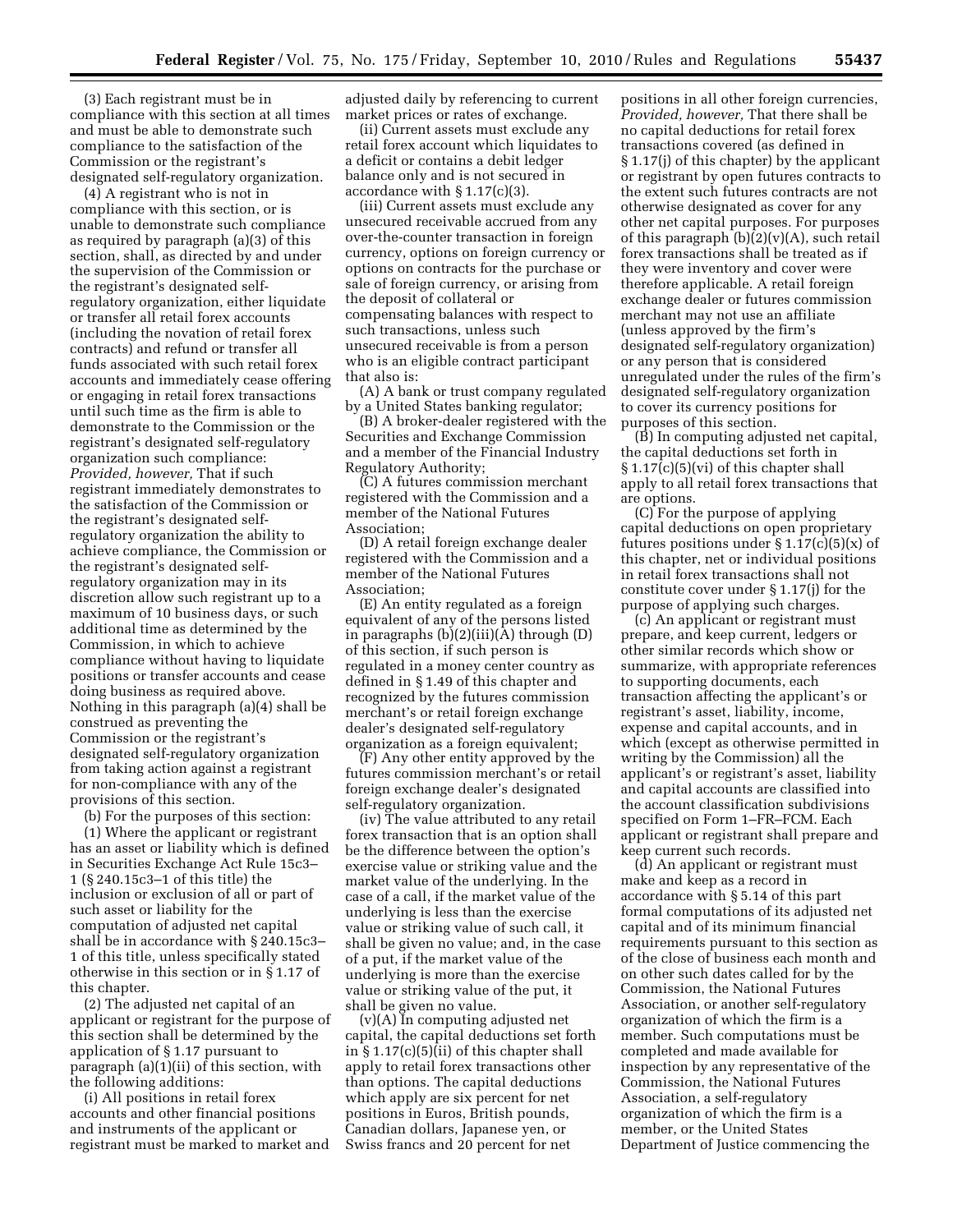first month-end after the date the application for registration is filed.

## **§ 5.8 Aggregate retail forex assets.**

(a) Each retail foreign exchange dealer and futures commission merchant offering or engaging in retail forex transactions shall calculate its total retail forex obligation and shall at all times hold assets solely of the type permissible under § 1.25 of this chapter equal to or in excess of the total retail forex obligation at one or more qualifying institutions in the United States or money center countries as defined in § 1.49 of this chapter.

(b) For assets held in the United States, a qualifying institution is:

(1) A bank or trust company regulated by a United States banking regulator;

(2) A broker-dealer registered with the Securities and Exchange Commission and a member of the Financial Industry Regulatory Authority; or

(3) A futures commission merchant registered with the Commission and a member of the National Futures Association.

(c) For assets held in a money center country, a qualifying institution is:

(1) A bank or trust company regulated in a money center country, *Provided*  that the bank or trust company has regulatory capital in excess of \$1 billion;

(2) An entity regulated in a money center country as an equivalent of a broker-dealer or futures commission merchant as determined by the retail foreign exchange dealer's or futures commission merchant's designated selfregulatory organization, *Provided* that the entity maintains regulatory capital in excess of \$100 million; or

(3) A futures commission merchant registered with the Commission and a member of the National Futures Association.

(d) Assets held in a money center country are not eligible to meet the requirements of paragraph (a) of this section unless the retail foreign exchange dealer or futures commission merchant has entered into an agreement that is acceptable to the firm's designated self-regulatory organization and that authorizes the qualifying institution to provide account information to the Commission and the firm's designated self-regulatory organization.

(e) In computing its adjusted net capital pursuant to § 5.7 of this part, a retail foreign exchange dealer or futures commission merchant may not include aggregate retail forex assets as current assets or otherwise record any property received from retail forex customers as an asset without recording a

corresponding liability to the retail forex customers.

## **§ 5.9 Security deposits for retail forex transactions.**

(a) Each futures commission merchant engaging, or offering to engage, in retail forex transactions and each retail foreign exchange dealer must collect from each retail forex customer a minimum security deposit for each retail forex transaction equal to the applicable percentage as set by the registered futures association of which they are a member; *Provided,* that the registered futures association's security deposit requirement cannot be less than:

(1) 2% of the notional value of the retail forex transaction for major currency pairs and 5% of the notional value of the retail forex transaction for all other currency pairs;

(2) For short options, 2% for major currency pairs and 5% for all other currency pairs of the notional value of the retail forex transaction, plus the premium received by the retail forex customer; or

(3) For long options, the full premium charged and received by the futures commission merchant or retail foreign exchange dealer from the retail forex customer.

(b) Security deposits must be made in the form of cash or other financial instruments that comply with the requirements specified in § 1.25 of this chapter.

(c) A futures commission merchant or retail foreign exchange dealer is required to collect additional security deposits from a retail forex customer, or liquidate the retail forex customer's positions, if the amount of the retail forex customer's security deposits maintained with the futures commission merchant or retail foreign exchange dealer are not sufficient to meet the requirements of this section.

(d) A major currency pair security deposit percentage is only applicable when both sides of a retail over-thecounter foreign exchange transaction involve major currencies.

(e) Any registered futures association whose members serve as counterparties to retail forex transaction shall designate which currencies are "major currencies", and shall review, no less frequently than annually, major currency designations and security deposit requirements, and shall adjust the designations and requirements as necessary.

#### **§ 5.10 Risk assessment recordkeeping requirements for retail foreign exchange dealers.**

(a) *Requirement to maintain and preserve information.* (1) Each retail foreign exchange dealer registered with the Commission pursuant to section  $2(c)(2)(B)(i)(II)(gg)$  of the Act shall prepare, maintain and preserve the following information:

(i) An organizational chart which includes the retail foreign exchange dealer and each of its affiliated persons. Included in the organizational chart shall be a designation of which affiliated persons are ''Material Affiliated Persons'' as that term is used in paragraph (a)(2) of this section, which Material Affiliated Persons file routine financial or risk exposure reports with the Securities and Exchange Commission, a federal banking agency, an insurance commissioner or other similar official or agency of a state, or a foreign regulatory authority, and which Material Affiliated Persons are dealers in financial instruments with off-balance sheet risk and, if a Material Affiliated Person is such a dealer, whether it is also an enduser of such instruments;

(ii) Written policies, procedures, or systems concerning the retail foreign exchange dealer's:

(A) Method(s) for monitoring and controlling financial and operational risks to it resulting from the activities of any of its affiliated persons;

(B) Financing and capital adequacy, including information regarding sources of funding, together with a narrative discussion by management of the liquidity of the material assets of the retail foreign exchange dealer, the structure of debt capital, and sources of alternative funding;

(C) Establishing and maintaining internal controls with respect to market risk, credit risk, and other risks created by the retail foreign exchange dealer's trading activities, including systems and policies for supervising, monitoring, reporting and reviewing trading activities in forex transactions, securities, futures contracts, commodity options, forward contracts and financial instruments; policies for hedging or managing risks created by trading activities or supervising accounts carried for affiliates, including a description of the types of reviews conducted to monitor positions; and policies relating to restrictions or limitations on trading activities: *Provided, however,* that if the retail foreign exchange dealer has no such written policies, procedures or systems, it must so state in writing;

(iii) Fiscal year-end consolidated and consolidating balance sheets for the highest level Material Affiliated Person within the retail foreign exchange dealer's organizational structure, which shall include the retail foreign exchange dealer and its other Material Affiliated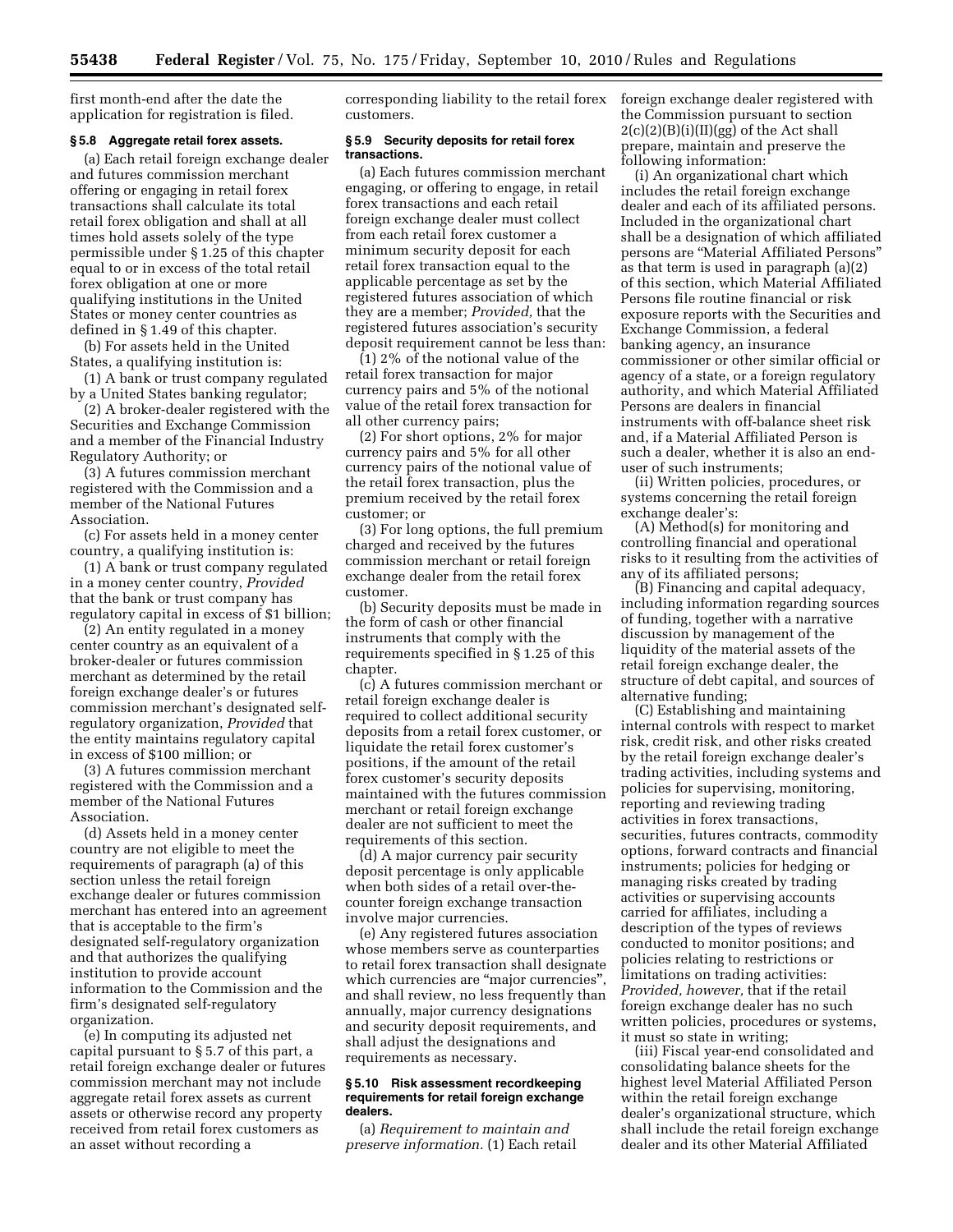Persons, prepared in accordance with generally accepted accounting principles, which consolidated balance sheets shall be audited by an independent certified public accountant if an annual audit is performed in the ordinary course of business, but which otherwise may be unaudited, and which shall include appropriate explanatory notes. The consolidating balance sheets may be those prepared by the retail foreign exchange dealer's highest level Material Affiliated Person as part of its internal financial reporting process. Any additional information required to be filed under § 5.11(a)(2)(iii) of this part shall also be maintained and preserved; and

(iv) Fiscal year-end consolidated and consolidating income statements and consolidated cash flow statements for the highest level Material Affiliated Person within the retail foreign exchange dealer's organizational structure, which shall include the retail foreign exchange dealer and its other Material Affiliated Persons, prepared in accordance with generally accepted accounting principles, which consolidated statements shall be audited by an independent certified public accountant if an annual audit is performed in the ordinary course of business, but which otherwise may be unaudited, and which shall include appropriate explanatory notes. The consolidating statements may be those prepared by the retail foreign exchange dealer's highest level Material Affiliated Person as part of its internal financial reporting process. Any additional information required to be filed under § 5.11(a)(2)(iii) shall also be maintained and preserved.

(2) The determination of whether an affiliated person of a retail foreign exchange dealer is a Material Affiliated Person shall involve consideration of all aspects of the activities of, and the relationship between, both entities, including without limitation, the following factors:

(i) The legal relationship between the retail foreign exchange dealer and the affiliated person;

(ii) The overall financing requirements of the retail foreign exchange dealer and the affiliated person, and the degree, if any, to which the retail foreign exchange dealer and the affiliated person are financially dependent on each other;

(iii) The degree to which the retail foreign exchange dealer and the affiliated person directly or indirectly engage in over-the-counter transactions with each other;

(iv) The degree, if any, to which the retail foreign exchange dealer or its

customers rely on the affiliated person for operational support or services in connection with the retail foreign exchange dealer's business;

(v) The level of market, credit or other risk present in the activities of the affiliated person; and

(vi) The extent to which the affiliated person has the authority or the ability to cause a withdrawal of capital from the retail foreign exchange dealer.

(3) For purposes of this section and § 5.11 of this part, the term Material Affiliated Person does not include a natural person.

(4) The information, reports and records required by this section shall be maintained and preserved, and made readily available for inspection, in accordance with the provisions of § 1.31 of this chapter.

(b) *Special provisions with respect to Material Affiliated Persons subject to the supervision of certain domestic regulators.* A retail foreign exchange dealer shall be deemed to be in compliance with the recordkeeping requirements of paragraphs (a)(1)(i), (iii) and (iv) of this section with respect to a Material Affiliated Person if:

(1) The Material Affiliated Person is required to maintain and preserve information pursuant to § 240.17h–1T of this title, or such other risk assessment regulations as the Securities and Exchange Commission may adopt, and the retail foreign exchange dealer maintains and makes available for inspection by the Commission in accordance with the provisions of this section copies of the records and reports maintained and filed on Form 17–H (or such other forms or reports as may be required) by the Material Affiliated Person with the Securities and Exchange Commission pursuant to §§ 240.17h–1T and 240.17h–2T of this title, or such other risk assessment regulations as the Securities and Exchange Commission may adopt;

(2) In the case of a Material Affiliated Person (including a foreign banking organization) that is subject to examination by, or the reporting requirements of, a Federal banking agency, the retail foreign exchange dealer or such Material Affiliated Person maintains and makes available for inspection by the Commission in accordance with the provisions of this section copies of all reports submitted by such Material Associated Person to the Federal banking agency pursuant to section 5211 of the Revised Statutes, section 9 of the Federal Reserve Act, section 7(a) of the Federal Deposit Insurance Act, section 10(b) of the Home Owners' Loan Act, or section 5 of

the Bank Holding Company Act of 1956; or

(3) In the case of a Material Affiliated Person that is subject to the supervision of an insurance commissioner or other similar official or agency of a state, the retail foreign exchange dealer or such Material Affiliated Person maintains and makes available for inspection by the Commission in accordance with the provisions of this section copies of the annual statements with schedules and exhibits prepared by the Material Affiliated Person on forms prescribed by the National Association of Insurance Commissioners or by a state insurance commissioner.

(c)(1) *Special provisions with respect to Material Affiliated Persons subject to the supervision of a Foreign Regulatory Authority.* A retail foreign exchange dealer shall be deemed to be in compliance with the recordkeeping requirements of paragraphs (a)(1)(iii) and (iv) of this section with respect to a Material Affiliated Person if such retail foreign exchange dealer maintains and makes available, or causes such Material Affiliated Person to make available, for inspection by the Commission in accordance with the provisions of this section copies of any financial or risk exposure reports filed by such Material Affiliated Person with a foreign futures authority or other foreign regulatory authority, provided that:

(i) The retail foreign exchange dealer agrees to use its best efforts to obtain from the Material Affiliated Person and to cause the Material Affiliated Person to provide, directly or through its foreign futures authority or other foreign regulatory authority, any supplemental information the Commission may request and there is no statute or other bar in the foreign jurisdiction that would preclude the retail foreign exchange dealer, the Material Affiliated Person, the foreign futures authority or other foreign regulatory authority from providing such information to the Commission; or

(ii) The foreign futures authority or other foreign regulatory authority with whom the Material Affiliated Person files such reports has entered into an information-sharing agreement with the Commission which is in effect as of the retail foreign exchange dealer's fiscal year-end and which will allow the Commission to obtain the type of information required herein.

(2) The retail foreign exchange dealer shall maintain a copy of the original report and a copy translated into the English language. For the purposes of this section, the term "Foreign Futures"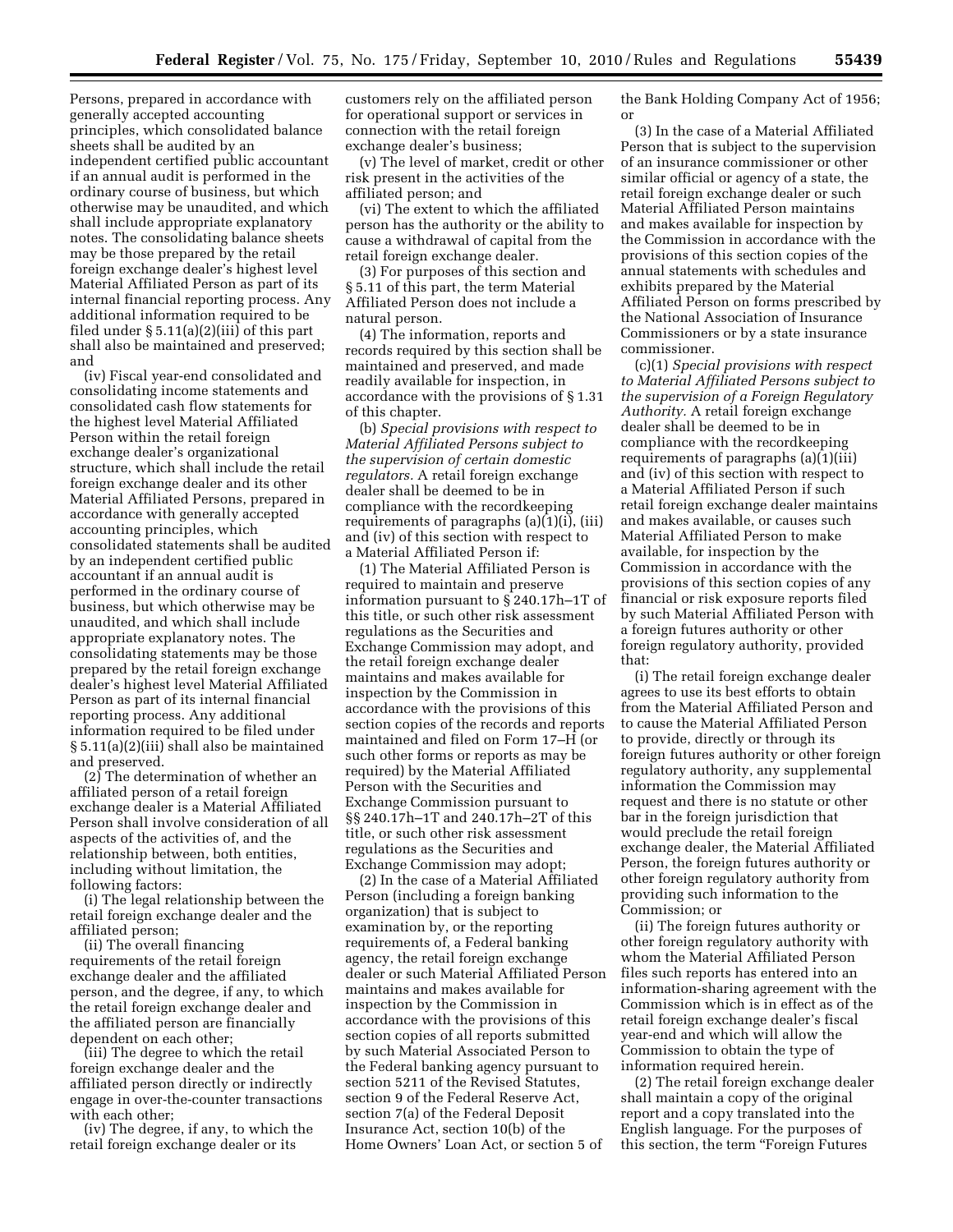Authority'' shall have the meaning set forth in section 1a(10) of the Act.

(d) *Exemptions.* The Commission may exempt any retail foreign exchange dealer from any provision of this section if it finds that the exemption is not contrary to the public interest and the purposes of the provisions from which the exemption is sought. The Commission may grant the exemption subject to such terms and conditions as it may find appropriate.

(e) *Location of records.* A retail foreign exchange dealer required to maintain records concerning Material Affiliated Persons pursuant to this section may maintain those records either at the principal office of the Material Affiliated Person or at a records storage facility, provided that, except as set forth in paragraph (c) of this section, the records are located within the boundaries of the United States and the records are kept and available for inspection in accordance with § 1.31 of this chapter. If such records are maintained at a place other than the retail foreign exchange dealer's principal place of business, the Material Affiliated Person or other entity maintaining the records shall file with the Commission a written undertaking, in a form acceptable to the Commission, signed by a duly authorized person, to the effect that the records will be treated as if the retail foreign exchange dealer were maintaining the records pursuant to this section and that the entity maintaining the records will permit examination of such records at any time, or from time to time during business hours, by representatives or designees of the Commission and promptly furnish the Commission representative or its designee true, correct, complete and current hard copy of all or any part of such records. The election to maintain records at the principal place of business of the Material Affiliated Person or at a records storage facility pursuant to the provisions of this paragraph shall not relieve the retail foreign exchange dealer required to maintain and preserve such records from any of its responsibilities under this section or § 5.11 of this part.

(f) *Confidentiality.* All information obtained by the Commission pursuant to the provisions of this section from a retail foreign exchange dealer concerning a Material Affiliated Person shall be deemed confidential information for the purposes of section 8 of the Act.

(g) *Implementation schedule.* Each retail foreign exchange dealer who is subject to the requirements of this section shall maintain and preserve the information required by paragraphs

(a)(1)(i) and (ii) of this section commencing 60 calendar days after registration becomes effective and the information required by paragraphs  $(a)(1)(iii)$  and  $(iv)$  of this section commencing 105 calendar days following the first fiscal year-end occurring after registration becomes effective.

#### **§ 5.11 Risk assessment reporting requirements for retail foreign exchange dealers.**

(a) *Reporting requirements with respect to information required to be maintained by § 5.10 of this part.* (1) Each retail foreign exchange dealer registered with the Commission pursuant to Section  $2(c)(2)(B)(i)(II)(gg)$ of the Act shall file the following with the regional office of the Commission with which it files periodic financial reports within 60 calendar days after the effective date of such registration:

(i) A copy of the organizational chart maintained by the retail foreign exchange dealer pursuant to § 5.10(a)(l)(i) of this part. Where there is a material change in information provided, an updated organizational chart shall be filed within sixty calendar days after the end of the fiscal quarter in which the change has occurred; and

(ii) Copies of the financial, operational, and risk management policies, procedures and systems maintained by the retail foreign exchange dealer pursuant to § 5.10(a)(l)(ii) of this part. If the retail foreign exchange dealer has no such written policies, procedures or systems, it must file a statement so indicating. Where there is a material change in information provided, such change shall be reported within sixty calendar days after the end of the fiscal quarter in which the change has occurred.

(2) Each retail foreign exchange dealer registered with the Commission pursuant to section 2(c)(2)(B)(i)(II)(gg) of the Act shall file the following with the regional office with which it files periodic financial reports within 105 calendar days after the end of each fiscal year or, if a filing is made pursuant to a written notice issued under paragraph (a)(2)(iii) of this section, within the time period specified in the written notice:

(i) Fiscal year-end consolidated and consolidating balance sheets for the highest level Material Affiliated Person within the retail foreign exchange dealer's organizational structure, which shall include the retail foreign exchange dealer and its other Material Affiliated Persons, prepared in accordance with generally accepted accounting principles, which consolidated balance sheets shall be audited by an

independent certified public accountant if an annual audit is performed in the ordinary course of business, but which otherwise may be unaudited, and which consolidated balance sheets shall include appropriate explanatory notes. The consolidating balance sheets may be those prepared by the retail foreign exchange dealer's highest level Material Affiliated Person as part of its internal financial reporting process;

(ii) Fiscal year-end annual consolidated and consolidating income statements and consolidated cash flow statements for the highest level Material Affiliated Person within the retail foreign exchange dealer's organizational structure, which shall include the retail foreign exchange dealer and its other Material Affiliated Persons, prepared in accordance with generally accepted accounting principles, which consolidated statements shall be audited by an independent certified public accountant if an annual audit is performed in the ordinary course of business, but which otherwise may be unaudited, and which consolidated statements shall include appropriate explanatory notes. The consolidating statements may be those prepared by the retail foreign exchange dealer's highest level Material Affiliated Person as part of its internal financial reporting process; and

(iii) Upon receiving written notice from any representative of the Commission and within the time period specified in the written notice, such additional information which the Commission determines is necessary for a complete understanding of a particular affiliate's financial impact on the retail foreign exchange dealer's organizational structure.

(3) For the purposes of this section, the term Material Affiliated Person shall have the meaning used in § 5.10 of this part.

(4) The reports required to be filed pursuant to paragraphs (a)(1) and (2) of this section shall be considered filed when received by the regional office of the Commission with whom the retail foreign exchange dealer files financial reports pursuant to § 5.12 of this part.

(b) *Exemptions.* The Commission may exempt any retail foreign exchange dealer from any provision of this section if it finds that the exemption is not contrary to the public interest and the purposes of the provisions from which the exemption is sought. The Commission may grant the exemption subject to such terms and conditions as it may find appropriate.

(c) *Special provisions with respect to Material Affiliated Persons subject to the supervision of certain domestic*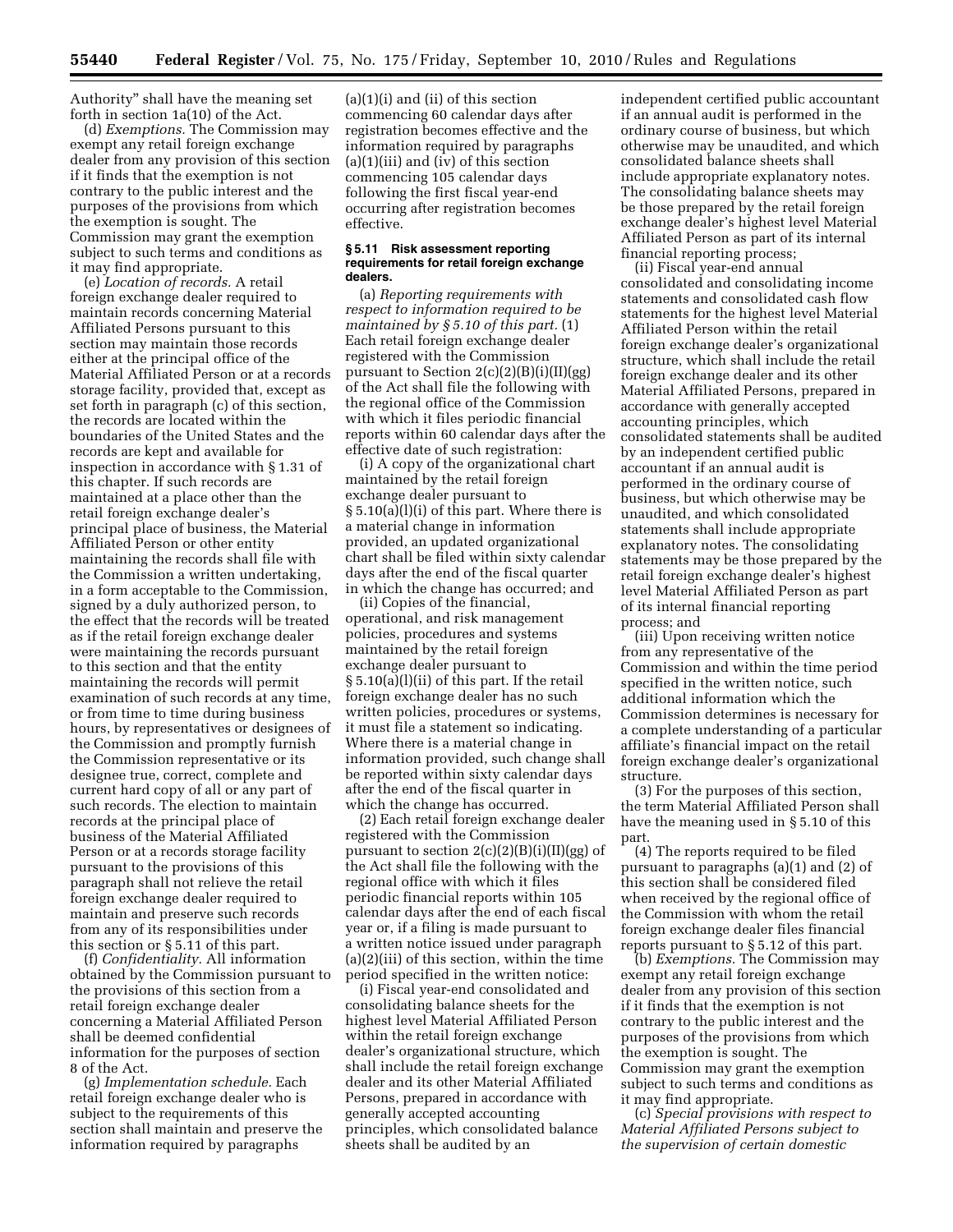*regulators.* (1) In the case of a Material Affiliated Person that is required to maintain and preserve information pursuant to § 240.17h–1T of this title, or such other risk assessment regulations as the Securities and Exchange Commission may adopt, the retail foreign exchange dealer shall be deemed to be in compliance with the reporting requirements of paragraph (a)(2) of this section with respect to such Material Affiliated Person if the retail foreign exchange dealer maintains and makes available for inspection by the Commission in accordance with the provisions of this section copies of the records and reports maintained and filed on Form 17–H (or such other forms or reports as may be required) by the Material Affiliated Person with the Securities and Exchange Commission pursuant to §§ 240.17h–1T and 240.17h–2T of this title, or such other risk assessment regulations as the Securities and Exchange Commission may adopt;

(2) In the case of a Material Affiliated Person (including a foreign banking organization) that is subject to examination by, or the reporting requirements of, a Federal banking agency, the retail foreign exchange dealer shall be deemed to be in compliance with the reporting requirements of paragraph (a)(2) of this section with respect to such Material Affiliated Person if the retail foreign exchange dealer or such Material Affiliated Person maintains in accordance with § 5.10 of this part copies of all reports filed by the Material Affiliated Person with the Federal banking agency pursuant to section 5211 of the Revised Statutes, section 9 of the Federal Reserve Act, section 7(a) of the Federal Deposit Insurance Act, section 10(b) of the Home Owners' Loan Act, or section 5 of the Bank Holding Company Act of 1956.

(3) In the case of a retail foreign exchange dealer that has a Material Affiliated Person that is subject to the supervision of an insurance commissioner or other similar official or agency of a state, such retail foreign exchange dealer shall be deemed to be in compliance with the reporting requirements of paragraph (a)(2) of this section with respect to the Material Affiliated Person if:

(i) With respect to a Material Affiliated Person organized as a mutual insurance company or a non-public stock company, the retail foreign exchange dealer or such Material Affiliated Person maintains in accordance with § 5.14 of this part copies of the annual statements with schedules and exhibits prepared by the

Material Affiliated Person on forms prescribed by the National Association of Insurance Commissioners or by a state insurance commissioner; and

(ii) With respect to a Material Affiliated Person organized as a public stock company, the retail foreign exchange dealer or such Material Affiliated Person maintains, in addition to the annual statements with schedules and exhibits required to be maintained pursuant to § 1.14 of this chapter, copies of the filings made by the Material Affiliated Person pursuant to sections 13 or 15 of the Securities Exchange Act of 1934 and the Investment Company Act of 1940.

(4) No retail foreign exchange dealer shall be required to furnish to the Commission any examination report of any Federal banking agency or any supervisory recommendations or analyses contained therein with respect to a Material Affiliated Person that is subject to the regulation of a Federal banking agency. All information received by the Commission pursuant to this section concerning a Material Affiliated Person that is subject to examination by or the reporting requirements of a Federal banking agency shall be deemed confidential for the purposes of section 8 of the Act.

(5) The furnishing of any information or documents by a retail foreign exchange dealer pursuant to this section shall not constitute an admission for any purpose that a Material Affiliated Person is otherwise subject to the Act.

(d) *Special provisions with respect to Material Affiliated Persons subject to the supervision of a Foreign Regulatory Authority.* A retail foreign exchange dealer shall be deemed to be in compliance with the reporting requirements of paragraph (a)(2) of this section with respect to a Material Affiliated Person if such retail foreign exchange dealer furnishes, or causes such Material Affiliated Person to make available, in accordance with the provisions of this section, copies of any financial or risk exposure reports filed by such Material Affiliated Person with a foreign futures authority or other foreign regulatory authority, provided that:

(1) The retail foreign exchange dealer agrees to use its best efforts to obtain from the Material Affiliated Person and to cause the Material Affiliated Person to provide, directly or through its foreign futures authority or other foreign regulatory authority, any supplemental information the Commission may request and there is no statute or other bar in the foreign jurisdiction that would preclude the retail foreign exchange dealer, the Material Affiliated

Person, the foreign futures authority or other foreign regulatory authority from providing such information to the Commission; or

(2) The foreign futures authority or other foreign regulatory authority with whom the Material Affiliated Person files such reports has entered into an information sharing agreement with the Commission which is in effect as of the retail foreign exchange dealer's fiscal year-end and which will allow the Commission to obtain the type of information required herein. The retail foreign exchange dealer shall file a copy of the original report and a copy translated into the English language. For the purposes of this section, the term ''Foreign Futures Authority'' shall have the meaning set forth in section 1a(10) of the Act.

(e) *Confidentiality.* All information obtained by the Commission pursuant to the provisions of this section from a retail foreign exchange dealer concerning a Material Associated Person shall be deemed confidential information for the purposes of section 8 of the Act.

(f) *Implementation schedule.* Each retail foreign exchange dealer who is subject to the requirements of this section shall file the information required by paragraph (a)(1) of this section within 60 calendar days after registration is granted, and the information required by paragraph (a)(2) of this section within 105 calendar days after registration is granted.

### **§ 5.12 Financial reports of retail foreign exchange dealers.**

(a)(1) Each person who files an application for registration as a retail foreign exchange dealer with the National Futures Association shall submit, concurrently with the filing of such application, either:

(i) A Form 1–FR–FCM certified by an independent public accountant as of a date not more than 45 days prior to the date on which such report is filed; or

(ii) A Form 1–FR–FCM as of a date not more than 17 business days prior to the date on which such report is filed and a Form 1–FR–FCM certified by an independent public accountant as of a date not more than one year prior to the date on which such report is filed.

(2) Each such person must include with such financial report a statement describing the source of his current assets and representing that his capital has been contributed for the purpose of operating his business and will continue to be used for such purpose.

(3) The provisions of paragraph (a)(1) of this section do not apply to any person succeeding to and continuing the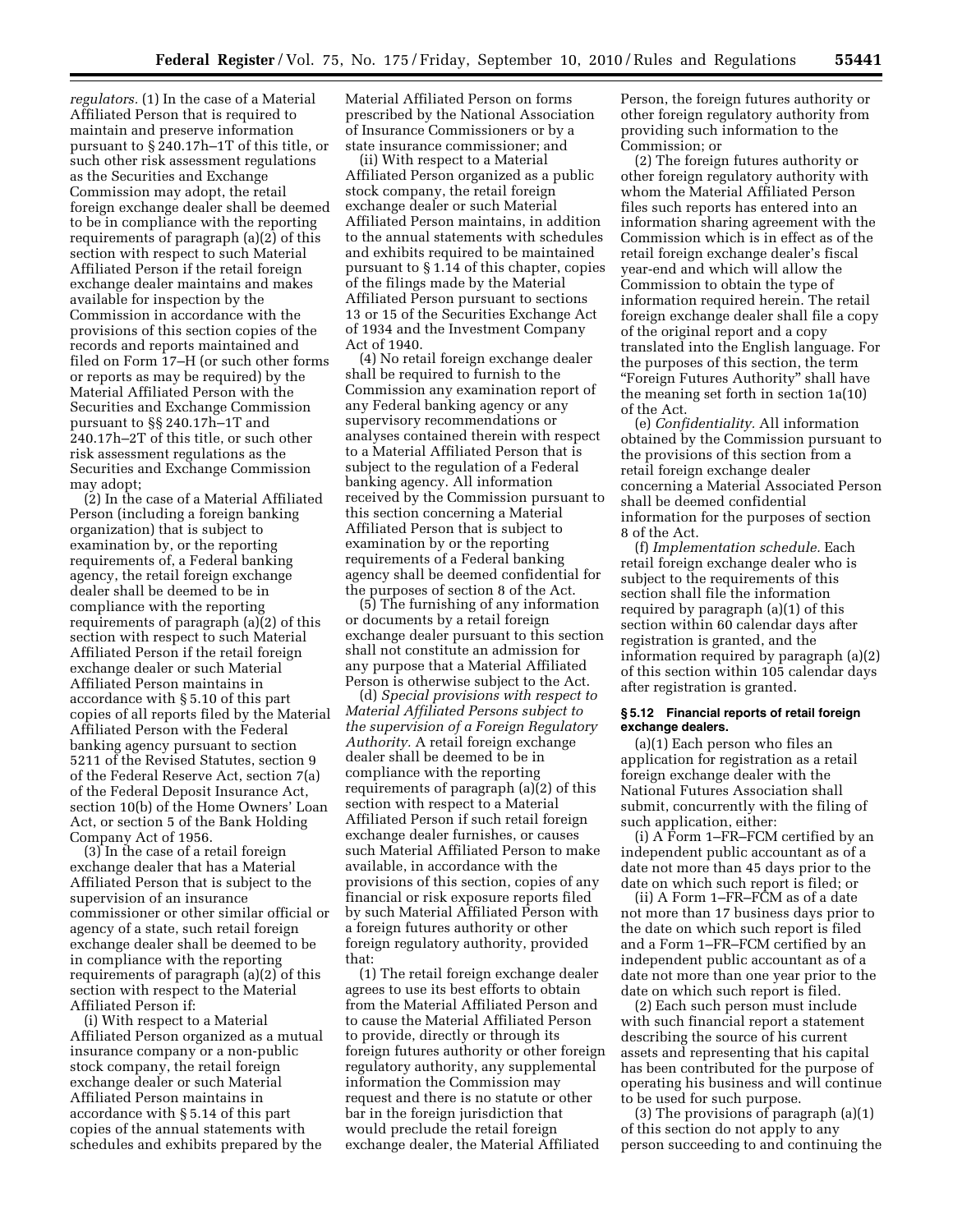business of another retail foreign exchange dealer.

(b)(1) Each person registered as a retail foreign exchange dealer must file a Form 1–FR–FCM as of the close of business each month. Each Form 1–FR must be filed no later than 17 business days after the date for which the report is made.

(2) In addition to the monthly financial reports required by paragraph (b)(1) of this section, each person registered as a retail foreign exchange dealer must file a Form 1–FR–FCM as of the close of its fiscal year, which must be certified by an independent public accountant and must be filed no later than 90 days after the close of the retail foreign exchange dealer's fiscal year.

(3) A Form 1–FR–FCM required to be certified by an independent public accountant which is filed by a retail foreign exchange dealer must be filed in paper form and may not be filed electronically with the Commission. A Form 1–FR–FCM required to be certified by an independent public accountant which is filed by an applicant for registration as a retail foreign exchange dealer with the National Futures Association must be filed electronically in accordance with electronic filing procedures established by the National Futures Association, however a paper copy of any such filing with the original manually signed certification must be maintained by the applicant for registration as a retail foreign exchange dealer in accordance with § 1.31.

(c) Each Form 1–FR–FCM required by the provisions of paragraphs (a)(1) and (b)(2) of this section to be certified by an independent public accountant must be certified in accordance with § 1.16 of this chapter, and must be accompanied by the accountant's report on material inadequacies in accordance with the provisions of § 1.16(c)(5) of this chapter. In all other respects, the independent public accountant shall act in accordance with the provisions of § 1.16 (except paragraph (f)) of this chapter: Provided, however, that the term "§ 5.7" shall be substituted for the term "§ 1.17," and the term "retail foreign exchange dealer'' shall be substituted for the term ''futures commission merchant.''

(d) Upon receiving written notice from any representative of the Commission, National Futures Association, or any self-regulatory organization of which the firm is a member, a retail foreign exchange dealer or applicant for such registration, must, monthly or at such times as specified, furnish the Commission, National Futures Association, or self-regulatory organization a Form 1–FR–FCM or such other financial information requested in

the written notice. Each such Form 1–FR–FCM or such other information must be furnished within the time period specified in the written notice, and in accordance with the provisions of paragraph (i) of this section.

(e)(1) Each Form 1–FR–FCM filed pursuant to this § 5.12 which is not required to be certified by an independent public accountant must be completed in accordance with the instructions to the form and contain:

(i) A statement of financial condition as of the date for which the report is made;

(ii) A statement of income (loss) for the period between the date of the most recent statement of financial condition filed with the Commission and the date for which the report is made;

(iii) A statement of changes in ownership equity for the period between the date of the most recent statement of financial condition filed with the Commission and the date for which the report is made;

(iv) A statement of changes in liabilities subordinated to claims of general creditors for the period between the date of the most recent statement of financial condition filed with the Commission and the date for which the report is made;

(v) A statement of the computation of the minimum capital requirements pursuant to § 5.7 of this part as of the date for which the report is made; and

(vi) In addition to the information expressly required, such further material information as may be necessary to make the required statements and schedules not misleading.

(2) Each Form 1–FR–FCM filed pursuant to this § 5.12 which is required to be certified by an independent public accountant must be completed in accordance with the instructions to the form and contain:

(i) A statement of financial condition as of the date for which the report is made;

(ii) Statements of income (loss), cash flows, changes in ownership equity, and changes in liabilities subordinated to claims of general creditors, for the period between the date of the most recent certified statement of financial condition filed with the Commission and the date for which the report is made: Provided, That for an applicant filing pursuant to paragraph (a) of this section the period must be the year ending as of the date of the statement of financial condition;

(iii) A statement of the computation of the minimum capital requirements pursuant to § 5.7 of this part as of the date for which the report is made;

(iv) Appropriate footnote disclosures; (v) A reconciliation, including appropriate explanations, of the statement of the computation of the minimum capital requirements pursuant to § 5.7 of this part, in the certified Form 1–FR–FCM with the applicant's or registrant's corresponding uncertified most recent Form 1–FR–FCM filing when material differences exist or, if no material differences exist, a statement so indicating; and

(vi) In addition to the information expressly required, such further material information as may be necessary to make the required statements not misleading.

(3) The statements required by paragraphs (e)(2)(i) and (ii) of this section may be presented in accordance with generally accepted accounting principles in the certified reports filed as of the close of the registrant's fiscal year pursuant to paragraph (b)(2) of this section or accompanying the application for registration pursuant to paragraph (a)(1) of this section, rather than in the format specifically prescribed by these regulations: Provided, the statement of financial condition is presented in a format as consistent as possible with the Form 1–FR–FCM and a reconciliation is provided reconciling such statement of financial condition to the statement of the computation of the minimum capital requirements pursuant to § 5.7 of this part. Such reconciliation must be certified by an independent public accountant in accordance with § 1.16 of this chapter.

(4) Attached to each Form 1–FR–FCM filed pursuant to this section must be an oath or affirmation that to the best knowledge and belief of the individual making such oath or affirmation the information contained in the Form 1–FR–FCM is true and correct. The individual making such oath or affirmation must be: If the registrant or applicant is a sole proprietorship, the proprietor; if a partnership, any general partner; if a corporation, the chief executive officer or chief financial officer; and, if a limited liability company or limited liability partnership, the chief executive officer, the chief financial officer, the manager, the managing member, or those members vested with the management authority for the limited liability company or limited liability partnership.

(f) *Election of fiscal year.* (1) An applicant wishing to establish a fiscal year other than the calendar year may do so by notifying the National Futures Association of its election of such fiscal year, in writing, concurrently with the filing of the Form 1–FR–FCM pursuant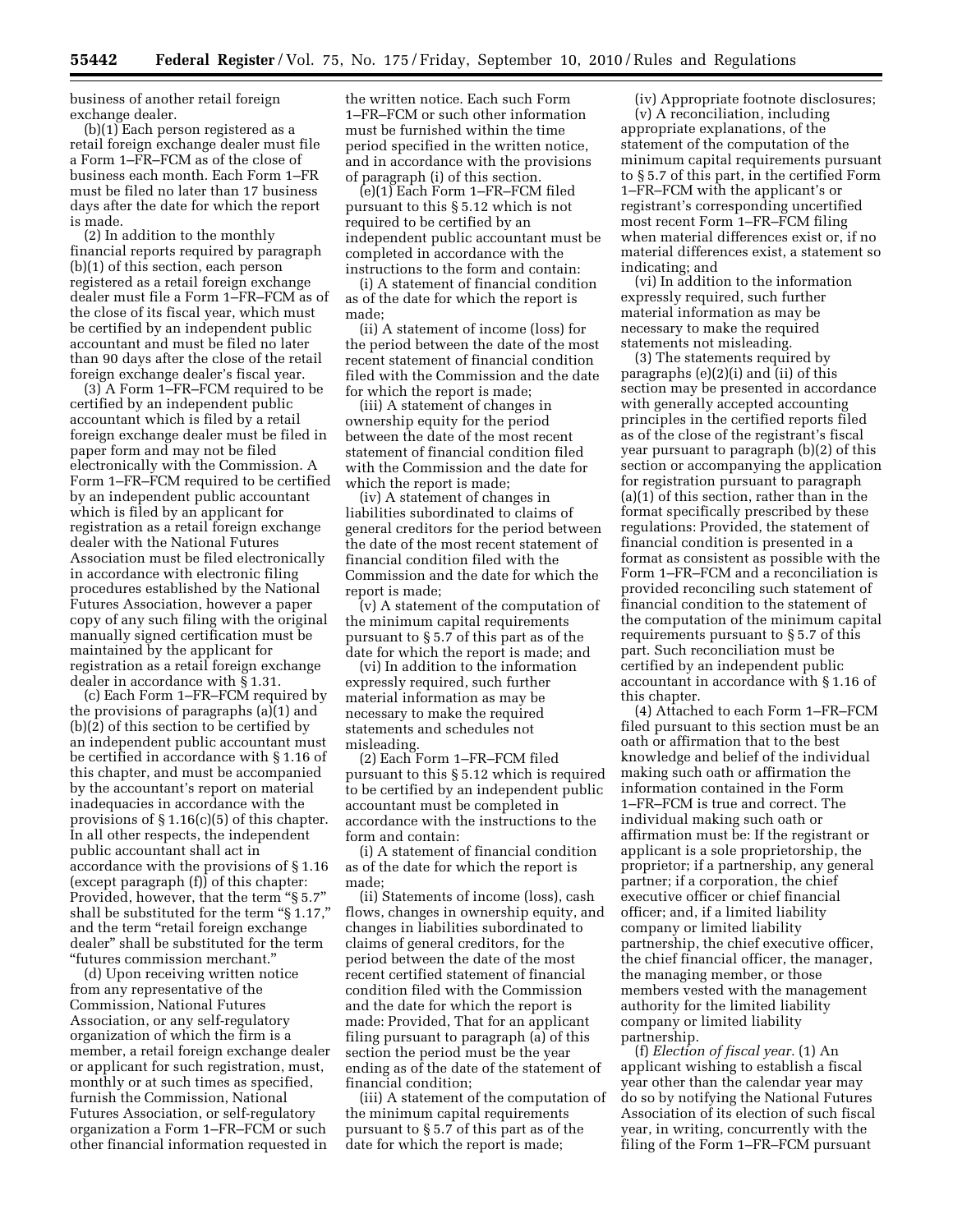to paragraph (a)(1) of this section, but in no event may such fiscal year end more than one year from the date of the Form 1–FR–FCM filed pursuant to paragraph (a)(1) of this section. An applicant that does not so notify the National Futures Association will be deemed to have elected the calendar year as its fiscal year.

(2)(i) A registrant must continue to use its elected fiscal year, calendar or otherwise, unless a change in such fiscal year has been approved pursuant to this paragraph (f)(2).

(ii) A registrant may file with its designated self-regulatory organization an application to change its fiscal year, a copy of which the registrant must file with the Commission. The application shall be approved or denied in writing by the registrant's designated selfregulatory organization. The registrant must file immediately with the Commission a copy of any notice it receives from its designated selfregulatory organization to approve or deny the registrant's application to change its fiscal year. A written notice of approval shall become effective upon the filing by the registrant of a copy with the Commission, and a written notice of denial shall be effective as of the date of the notice.

(g) In the event a retail foreign exchange dealer or applicant for registration as a retail foreign exchange dealer finds that it cannot file its Form 1–FR–FCM for any period within the time specified in paragraph (b)(1) or (2) of this section without substantial undue hardship, it may request approval for an extension of time by filing an application for an extension of time with, in the case of a registrant, its designated self-regulatory organization, or, in the case of an applicant, the National Futures Association. The registrant or applicant also must file a copy of its application for an extension of time with the Commission. The application shall be approved or denied in writing by the National Futures Association or designated selfregulatory organization, as applicable. The registrant or applicant must file immediately with the Commission a copy of any notice it receives approving or denying the request for extension of time. A written notice of approval shall become effective upon the filing by the registrant or applicant of a copy with the Commission, and a written notice of denial shall be effective as of the date of the notice.

(h) *Public availability of reports.* (1) Forms 1–FR–FCM filed pursuant to this section will be treated as exempt from mandatory public disclosure for purposes of the Freedom of Information

Act and the Government in the Sunshine Act and parts 145 and 147 of this chapter, except for the information described in paragraph (i)(2) of this section.

(2) The following information in Forms 1–FR–FCM will be publicly available:

(i) The amount of the applicant's or registrant's adjusted net capital; the amount of its minimum net capital requirement under § 5.7 of this chapter; the amount of its adjusted net capital in excess of its minimum net capital requirement; and the amount of the retail forex obligation owed to its retail forex customers; and

(ii) The Statement of Financial Condition and the opinion of the independent public accountant in the certified annual financial reports of retail foreign exchange dealers.

(3) All information that is exempt from mandatory public disclosure under paragraph (h)(1) of this section will, however, be available for official use by any official or employee of the United States or any State, by the National Futures Association or any other selfregulatory organization of which the person filing such report is a member, and by any other person to whom the Commission believes disclosure of such information is in the public interest. Nothing in this paragraph (h) will limit the authority of any self-regulatory organization to request or receive any information relative to its members' financial condition.

(i)(1) In the case of an applicant, all filings or other notices provided for in this section will be considered filed when received by the regional office of the Commission with jurisdiction over the state in which the applicant's principal place of business is located and by the National Futures Association. In the case of a registrant, all filings or other notices provided for in this section will be considered filed when received by the regional office of the Commission with jurisdiction over the state in which the registrant's principal place of business is located and by the registrant's designated selfregulatory organization. Any copy that under paragraph  $(f)(2)$  or  $(g)$  of this section is required to be filed with the Commission shall be filed with the regional office of the Commission with jurisdiction over the state in which the registrant's principal place of business is located.

(2) All filings or other notices filed pursuant to this section which need not be certified in accordance with § 1.16 may be submitted to the Commission in electronic form using a a form of user authentication assigned in accordance

with procedures established by or approved by the Commission, and otherwise in accordance with instructions issued by or approved by the Commission, if the retail foreign exchange dealer or a designated selfregulatory organization has provided the Commission with the means necessary to read and to process the information contained in such report. Any such electronic submission must clearly indicate the registrant or applicant on whose behalf such filing is made and the use of such user authentication in submitting such filing will constitute and become a substitute for the manual signature of the authorized signer. In the case of a Form 1–FR filed via electronic transmission in accordance with procedures established by or approved by the Commission, such transmission must be accompanied by the user authentication assigned to the authorized signer under such procedures, and the use of such user authentication will constitute and become a substitute for the manual signature of the authorized signer for the purpose of making the oath or affirmation referred to in paragraph (e)(4) of this section.

### **§ 5.13 Reporting to customers of retail foreign exchange dealers and futures commission merchants; monthly and confirmation statements.**

(a) *Monthly statements.* Each retail foreign exchange dealer or futures commission merchant must promptly furnish in writing to each retail forex customer, as of the close of the last business day of each month or as of any regular monthly date selected, except for accounts in which there are neither open positions at the end of the statement period nor any changes to the account balance since the prior statement period, but in any event not less frequently than once every three months, a statement which clearly shows:

(1) For each retail forex customer:

(i) The open retail forex transactions with prices at which acquired;

(ii) The net unrealized profits or losses in all open retail forex transactions marked to the market; and

(iii) Any money, securities or other property carried with the retail foreign exchange dealer or futures commission merchant; and

(iv) A detailed accounting of all financial charges and credits to such retail forex accounts during the monthly reporting period, including money, securities or property received from or disbursed to such customer and realized profits and losses; and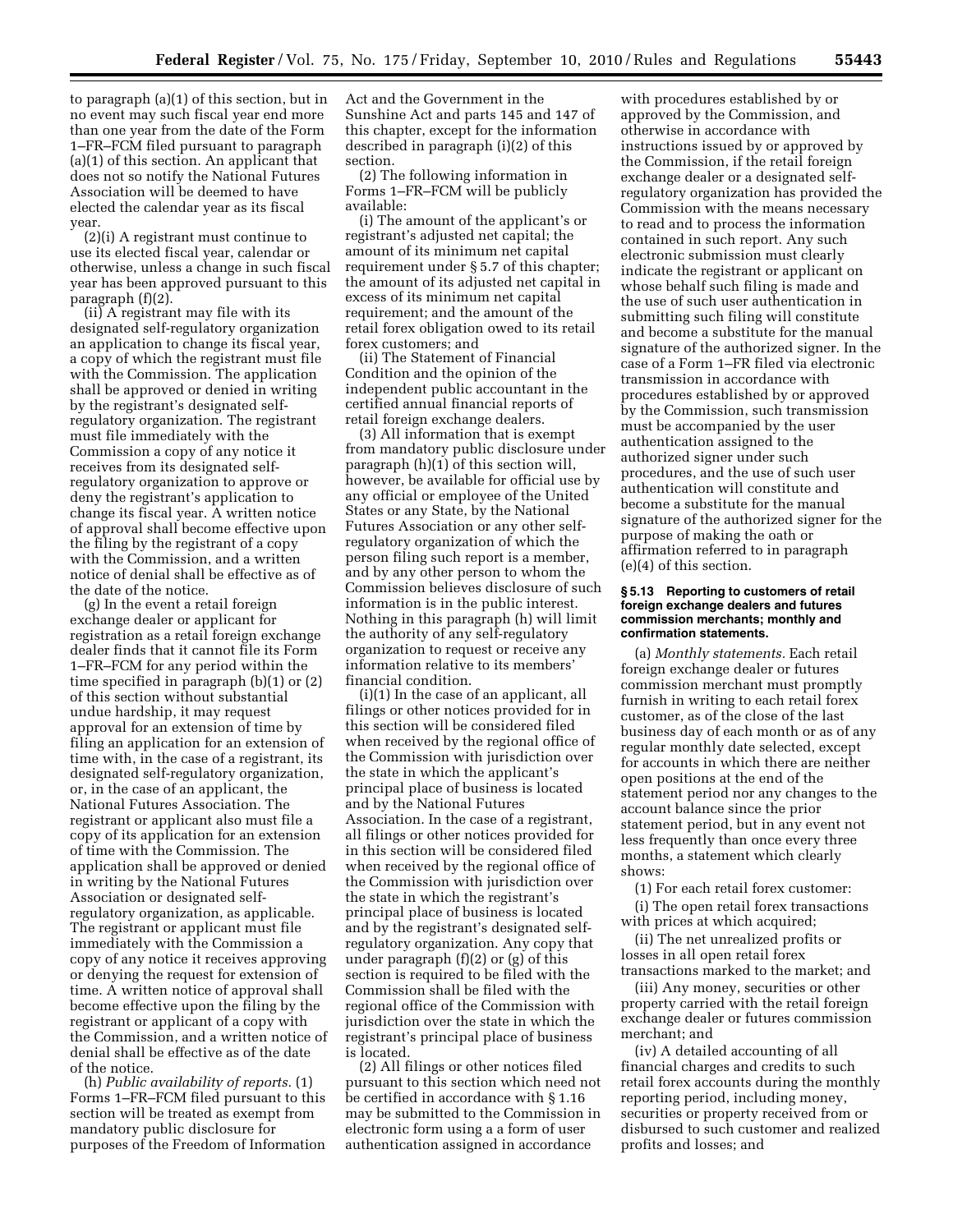(2) For each retail forex customer engaging in forex options transactions:

(i) All forex options purchased, sold, exercised, or expired during the monthly reporting period, identified by underlying retail forex transaction or underlying currency, strike price, transaction date, and expiration date;

(ii) The open forex option positions carried for such customer as of the end of the monthly reporting period, identified by underlying retail forex transaction or underlying currency, strike price, transaction date, and expiration date;

(iii) All open forex option positions marked to the market and the amount each position is in the money, if any;

(iv) Any money, securities or other property carried with the retail foreign exchange dealer or futures commission merchant; and

(v) A detailed accounting of all financial charges and credits to such retail forex account(s) during the monthly reporting period, including money, securities and property received from or disbursed to such customer, premiums charged and received, and realized profits and losses.

(b) *Confirmation statement.* Each retail foreign exchange dealer or futures commission merchant must, not later than the next business day after any retail forex or forex option transaction, furnish:

(1) To each retail forex customer, a written confirmation of each retail forex transaction caused to be executed by it for the customer, including offsetting transactions executed during the same business day and the rollover of an open retail forex transaction to the next business day.

(2) To each retail forex customer engaging in forex option transactions, a written confirmation of each forex option transaction, containing at least the following information:

(i) The retail forex customer's account identification number;

(ii) A separate listing of the actual amount of the premium, as well as each mark-up thereon, if applicable, and all other commissions, costs, fees and other charges incurred in connection with the forex option transaction;

(iii) The strike price;

(iv) The underlying retail forex transaction or underlying currency;

(v) The final exercise date of the forex option purchased or sold; and

(vi) The date the forex option transaction was executed.

(3) To each retail forex customer engaging in forex option transactions, upon the expiration or exercise of any forex option, a written confirmation statement thereof, which statement shall

include the date of such occurrence, a description of the forex option involved, and, in the case of exercise, the details of the retail forex or physical currency position which resulted therefrom including, if applicable, the final trading date of the retail forex transaction underlying the option.

(4) Notwithstanding the provisions of paragraphs (b)(1) through (3) of this section, a retail forex transaction or forex option transaction that is caused to be executed for a pooled investment vehicle that engages in retail forex transactions need be confirmed only to the operator of such pooled investment vehicle.

(c) *Controlled accounts.* With respect to any account controlled by any person other than the retail forex customer or forex option customer for whom such account is carried, each retail foreign exchange dealer or futures commission merchant shall promptly furnish in writing to such other person the information required by paragraphs (a) and (b) of this section.

(d) *Recordkeeping.* Each retail foreign exchange dealer or futures commission merchant shall retain, in accordance with § 1.31 of this chapter, a copy of each monthly statement and confirmation required by this section.

(e) *Introduced accounts.* Each statement provided pursuant to the provisions of this section must, if applicable, show that the account for which the retail foreign exchange dealer or futures commission merchant is providing the statement was introduced by an introducing broker and the names of the retail foreign exchange dealer or futures commission merchant and introducing broker.

(f) *Electronic transmission of statements.* (1) The statements required by this section may be furnished to a retail forex customer by means of electronic media if the retail forex customer so consents, *Provided, however,* that a retail foreign exchange dealer or futures commission merchant must, prior to the transmission of any statement by means of electronic media, disclose the electronic medium or source through which statements will be delivered, the duration, whether indefinite or not, of the period during which consent will be effective, any charges for such service, the information that will be delivered by such means, and that consent to electronic delivery may be revoked at any time, and provided, further, that a retail foreign exchange dealer or futures commission merchant must obtain the retail forex customer's signed consent acknowledging such disclosure prior to

the transmission of any statement by means of electronic media.

(2) Any statement required to be furnished to a person other than a retail forex customer in accordance with paragraph (f) of this section may be furnished by electronic media.

(3) A retail foreign exchange dealer or futures commission merchant who furnishes statements to a retail forex customer by means of electronic media must retain a daily confirmation statement for such retail forex customer as of the end of the trading session, reflecting all transactions made during that session for the customer, in accordance with § 1.31 of this chapter.

(g) *Combination with other statements.* Any futures commission merchant required to deliver statements to retail forex customers in accordance with § 1.33 of this chapter may combine into one monthly statement or confirmation statement, as the case may be, the information required by this section and the information required by § 1.33, provided that retail forex account information is separately identified from any other trading or account activity of the retail forex customer.

## **§ 5.14 Records to be kept by retail foreign exchange dealers and futures commission merchants.**

(a) No person shall be registered as a retail foreign exchange dealer under the Act unless, commencing on the date his application for such registration is filed, he prepares and keeps current ledgers or other similar records which show or summarize, with appropriate references to supporting documents, each transaction affecting his asset, liability, income, expense and capital accounts, and in which (except as otherwise permitted in writing by the Commission) all his asset, liability and capital accounts are classified into either the account classification subdivisions specified on Form 1–FR– FCM or categories that are in accord with generally accepted accounting principles as applicable. Each person so registered shall prepare and keep current such records.

(b) Each applicant or registrant must make and keep as a record in accordance with § 1.31 of this chapter formal computations of its adjusted net capital and of its minimum financial requirements pursuant to § 1.17 or § 5.7 of this chapter, or the requirements of the designated self-regulatory organization to which it is subject, as applicable, as of the close of business each month. Such computations must be completed and made available for inspection by any representative of the National Futures Association, in the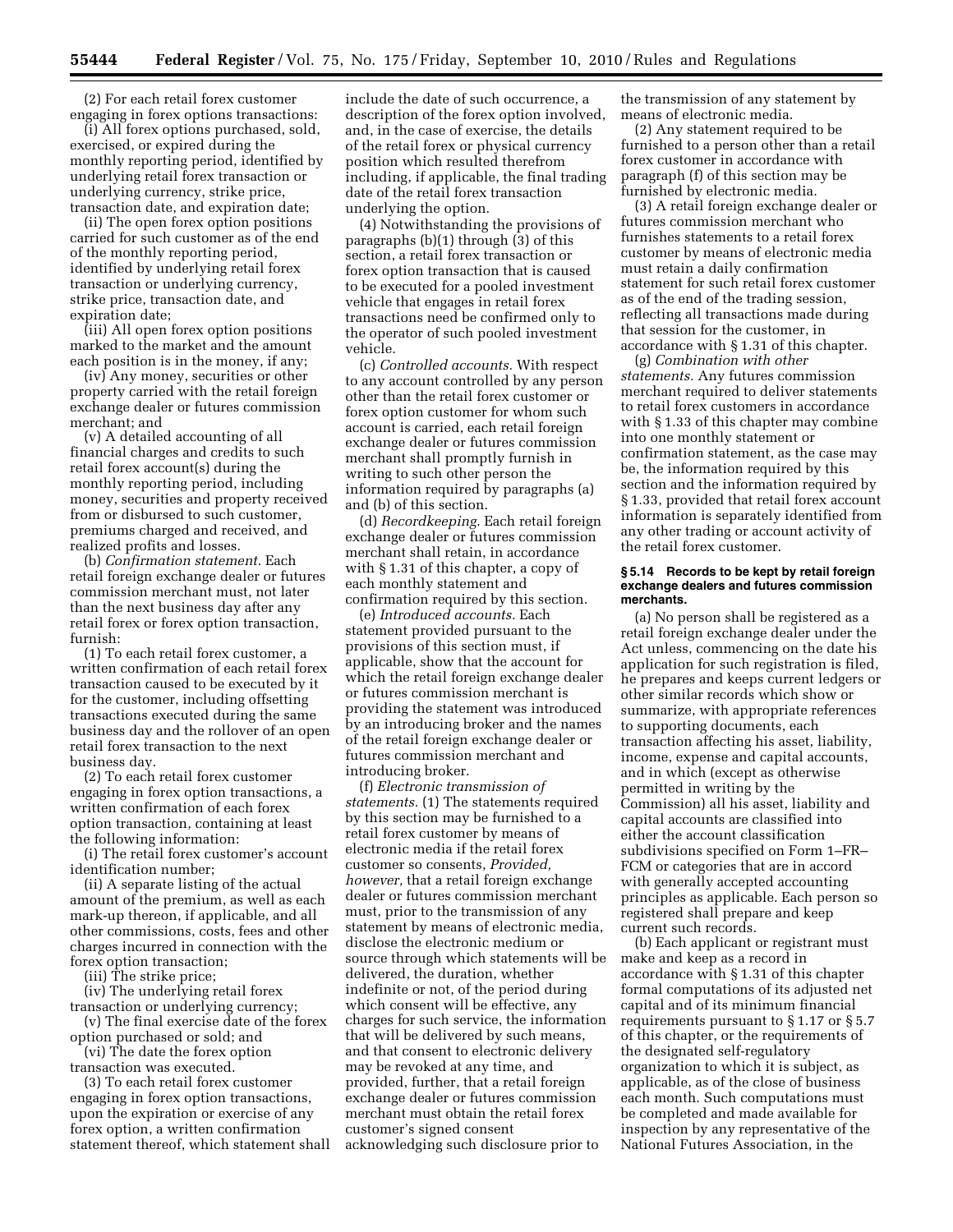case of an applicant, or of the Commission or designated selfregulatory organization, if any, in the case of a registrant, within 17 business days after the date for which the computations are made, commencing the first month end after the date the application for registration is filed.

## **§ 5.15 Unlawful representations.**

It shall be unlawful for any person registered pursuant to the requirements of this part to represent or imply in any manner whatsoever that such person has been sponsored, recommended or approved, or that its abilities or qualifications have been reviewed or evaluated, by the Commission, the Federal government or any agency thereof.

## **§ 5.16 Prohibition of guarantees against loss.**

(a) No retail foreign exchange dealer, futures commission merchant or introducing broker may in any way represent that it will, with respect to any retail foreign exchange transaction in any account carried by a retail foreign exchange dealer or futures commission merchant for or on behalf of any person:

(1) Guarantee such person against loss;

(2) Limit the loss of such person; or (3) Not call for or attempt to collect security deposits, margin, or other deposits as established for retail forex

customers. (b) No person may in any way represent that a retail foreign exchange dealer, futures commission merchant or introducing broker will engage in any of the acts or practices described in paragraph (a) of this section.

(c) This section shall not be construed to prevent a retail foreign exchange dealer, futures commission merchant or introducing broker from assuming or sharing in the losses resulting from an error or mishandling of an order.

(d) This section shall not affect any guarantee entered into prior to October 18, 2010, but this section shall apply to any extension, modification or renewal thereof entered into after such date.

## **§ 5.17 Authorization to trade.**

No retail foreign exchange dealer, futures commission merchant, introducing broker or any of their associated persons may directly or indirectly effect a retail forex transaction for the account of any customer unless before the transaction the customer, or person designated by the customer to control the account specifically authorized the retail foreign exchange dealer, futures commission merchant, introducing broker or any of

their associated persons to effect the transaction. A transaction is "specifically authorized" if the customer or person designated by the customer to control the account specifies:

(a) The precise retail forex transaction to be effected;

(b) The exact amount of the foreign currency to be purchased or sold; and

(c) In the case of an option, the identity of the foreign currency or contract that underlies the option.

#### **§ 5.18 Trading and operational standards.**

(a) For purposes of this section:

(1) The term *retail forex counterparty*  includes, as appropriate:

(i) A retail foreign exchange dealer as defined in § 5.1 of this part;

(ii) A futures commission merchant as defined in section 1a(20) of the Act; and

(iii) An affiliated person of a futures commission merchant as defined in § 5.1 of this part.

(2) The term *related person* when used in reference to a retail forex counterparty means any general partner, officer, director, owner of more than ten percent of the equity interest, associated person or employee of the retail forex counterparty, and any relative or spouse of any of the foregoing persons, or any relative of such spouse, who shares the same home as any of the foregoing persons.

(b) Prior to engaging in a retail forex transaction, each retail forex counterparty shall, at a minimum, establish and enforce internal rules, procedures and controls to:

(1) Ensure, to the extent possible, that each order received from a retail forex customer which order is executable at or near the price that the retail forex counterparty has quoted to the customer is entered for execution before any order in any retail forex transaction for any proprietary account, any other account in which a related person of the retail forex counterparty has an interest, or any account for which such a related person may originate orders without the prior specific consent of the account owner (if such related person has gained knowledge of the retail forex customer's order prior to the transmission of an order for a proprietary account), an account in which such a related person has an interest, or an account in which such a related person may originate orders without the prior specific consent of the account owner; and

(2) Prevent related persons of forex counterparties from placing orders, directly or indirectly, with another person in a manner designed to circumvent the provisions of paragraph (b)(1) of this section;

(3) Fairly and objectively establish settlement prices for retail forex transactions; and

(4) Record and maintain essential information regarding customer orders and account activity, and to provide such information to customers upon request. Such information shall include:

(i) Transaction records for the customer's account, including:

(A) The date and time each order is received by the retail forex counterparty;

(B) The price at which each order is placed, or, in the case of an option, the premium paid

(C) If the transaction was entered into by means of a trading platform, the price quoted on the trading platform when the order was placed, or, in the case of an option, the premium quoted;

(D) The customer account

identification information;

(E) The currency pair;

(F) The size of the transaction;

(G) Whether the order was a buy or

sell order;

(H) The type of order, if the order was not a market order;

(I) If a trading platform is used, the date and time the order is transmitted to the trading platform;

(J) If a trading platform is used, the date and time the order is executed;

(K) The size and price at which the order is executed, or in the case of an option, the amount of the premium paid for each option purchased, or the amount credited for each option sold; and

(L) For options, whether the option is a put or call, the strike price, and expiration date.

(ii) Account records that contain the following information:

(A) The funds in the account, net of any commissions and fees;

(B) The net profits and losses on open trades; and

(C) The funds in the account plus or minus the net profits and losses on open trades. (In the case of open option positions, the account balance should be adjusted for the net option value);

(iii) If a trading platform is used, daily logs showing each price change on the platform, the time of the change to the nearest second, and the trading volume at that time and price; and

(iv) Any method or algorithm used to determine the bid or asked price for any retail forex transaction or the prices at which customer orders are executed, including, but not limited to, any markups, fees, commissions or other items which affect the profitability or risk of loss of a retail forex customer's transaction.

(c) No retail forex counterparty shall disclose that an order of another person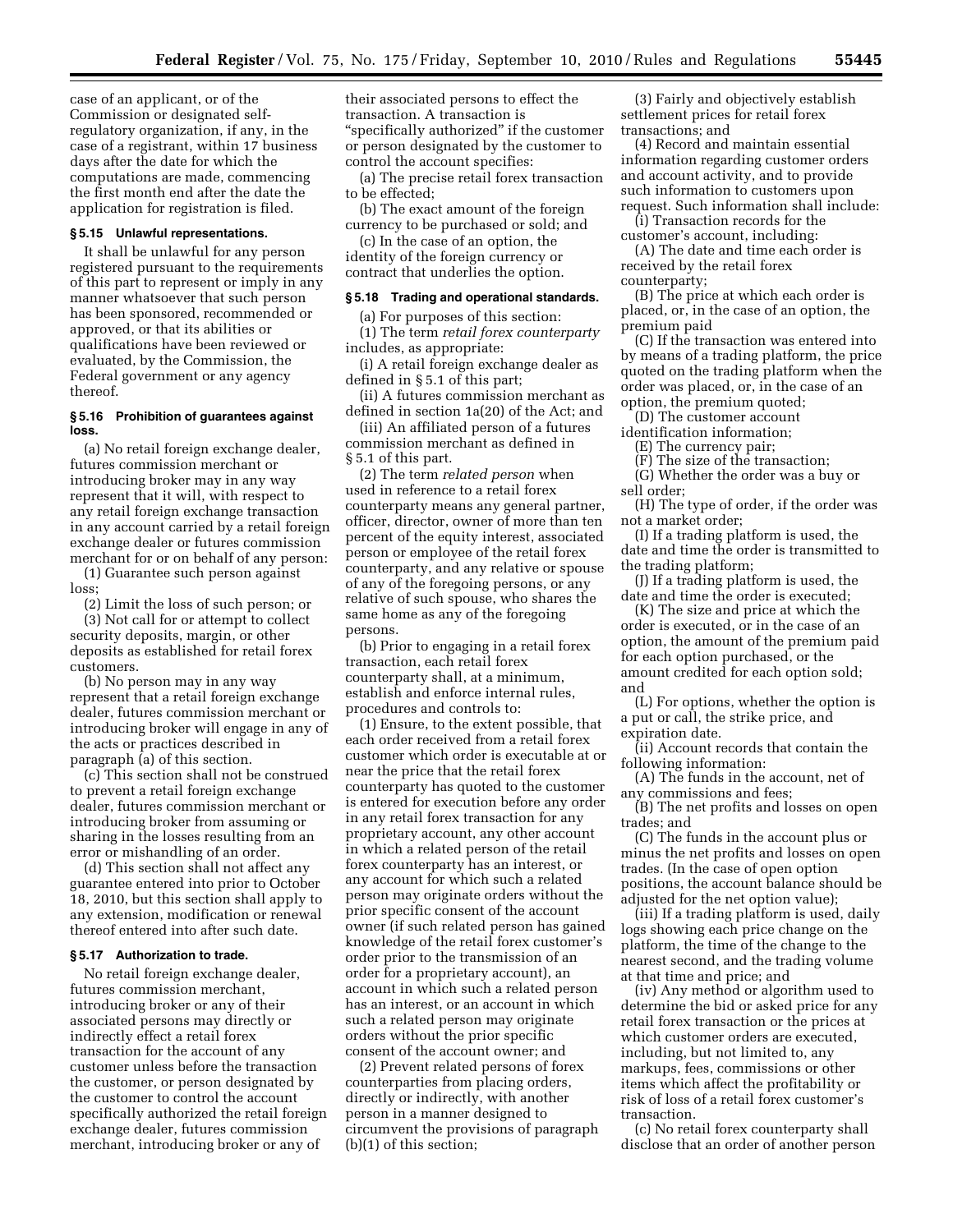is being held by the retail forex counterparty, unless such disclosure is necessary to the effective execution of such order or is made at the request of an authorized representative of the Commission, or a futures association registered with the Commission pursuant to section 17 of the Act.

(d) No retail forex counterparty shall knowingly handle the account of any related person of another retail forex counterparty unless it:

(1) Receives written authorization from a person designated by such other retail forex counterparty with responsibility for the surveillance over such account pursuant to paragraph (b)(2) of this section;

(2) Prepares immediately upon receipt of an order for such account a written record of such order, including the account identification and order number, and records thereon to the nearest minute, by time-stamp or other timing device, the date and time the order is received; and

(3) Transmits on a regular basis to such other retail forex counterparty copies of all statements for such account and of all written records prepared upon the receipt of orders for such account pursuant to paragraph (b)(2) of this section.

(e) No related person of a retail forex counterparty shall have an account, directly or indirectly, with another retail forex counterparty unless:

(1) It receives written authorization to maintain such an account from a person designated by the retail forex counterparty of which it is a related person with responsibility for the surveillance over such account pursuant to paragraph (b)(2) of this section; and

(2) Copies of all statements for such account and of all written records prepared by such other retail forex counterparty upon receipt of orders for such account pursuant to paragraph (d)(2) of this section are transmitted on a regular basis to the retail forex counterparty of which it is a related person.

(f) No retail forex counterparty shall:

(1) Enter into a retail forex transaction, to be executed pursuant to a market or limit order at a price that is not at or near the price at which other retail forex customers, during that same time period, have executed retail forex transactions with the retail forex counterparty; *Provided, however,* that this paragraph (f)(1) shall not prohibit such practice if done in accordance with the rules of a registered futures association, and of which such retail foreign exchange dealer, futures commission merchant or affiliated

person of a futures commission merchant is a member;

(2) Adjust or alter prices for a retail forex transaction after the transaction has been confirmed to the retail forex customer; *Provided, however,* that this paragraph (f)(2) shall not prohibit such practice if in accordance with the rules of a registered futures association, and of which such retail foreign exchange dealer, futures commission merchant or affiliated person of a futures commission merchant is a member;

(3)(i) Provide a retail forex customer a new bid price for a retail forex transaction that is higher than its previous bid without providing a new asked price that is also higher than its previous asked price by a similar amount;

(ii) Provide a retail forex customer a new bid price for a retail forex transaction that is lower than its previous bid without providing a new asked price that is also lower than its previous asked price by a similar amount; or

(4) Establish a new position for a retail forex customer (except one that offsets an existing position for that retail forex customer) where the retail forex counterparty holds outstanding orders of other retail forex customers for the same currency pair at a comparable price.

(g)(1) Each retail forex counterparty and each CPO, CTA and IB subject to this Part 5 shall maintain a record of all communications received by such person concerning facts giving rise to possible violations of the Act, rules, regulations or orders thereunder, related to their retail forex business. The record shall contain the name of the complainant, if provided, the date of the communication, the agreement, contract or transaction, the substance of the communication, and the name of the person who received the communication.

(2) Each retail forex counterparty and each CPO, CTA and IB subject to this Part 5 shall provide to the Division of Enforcement of the Commission, electronically, a copy of the record of each communication received pursuant to paragraph (g)(1) of this section. Such copy shall be provided to the Division of Enforcement of the Commission no later than 30 calendar days after the communication is received: *Provided, however,* that in the case of a communication concerning facts giving rise to possible fraud under the Act or Commission regulations, such copy shall be provided to the Division of Enforcement of the Commission within three business days after the communication is received.

(h) An introducing broker as defined in § 5.1(f)(1) of this part, applicant for registration as an introducing broker as defined in § 5.1(f)(1) of this part, or person succeeding to and continuing the business of another introducing broker as defined in  $\S 5.1(f)(1)$  of this part must comply with all provisions applicable to an introducing broker under this chapter; *Provided, however,* that an introducing broker operating pursuant to, or an applicant for registration as an introducing broker who has filed concurrently with its application for registration, a guarantee agreement meeting the requirements of § 1.10(j) of this chapter is not subject to the minimum capital and related financial reporting requirements of §§ 1.10, 1.12 and 1.17 of this chapter.

(i)(1) Each retail forex counterparty shall prepare and maintain on a quarterly basis (calendar quarter) a calculation of the percentage of nondiscretionary retail forex customer accounts open for any period of time during the quarter that were profitable, and the percentage of such accounts that were not profitable. In calculating whether a retail forex account was profitable or not profitable during the quarter, the FCM or RFED must compute the realized and unrealized gains and/or losses on all retail forex transactions carried in the retail forex account at any time during the quarter, and subtract all fees, commissions, and any other charges posted to the retail forex account during the quarter, and add any interest income and other income or rebates credited to the retail forex account during the quarter. All deposits and/or withdrawals of funds made by a retail forex customer during the quarter must be excluded from the computation of whether the retail forex account was profitable or not profitable during the quarter. Computations that result in a zero or negative number shall be considered a retail forex account that was not profitable. Computations that result in a positive number shall be considered a retail forex account that was profitable. RFEDs and FCMs shall maintain such calculations along with data supporting such calculations for five years in accordance with § 1.31.

(2) In calculating its percentages of nondiscretionary retail forex customer accounts that were profitable or not profitable, the retail forex counterparty may only use those retail forex accounts, as defined in § 5.1(i) of this part, that are nondiscretionary accounts; provided, that the retail forex account is not a proprietary account, as defined in paragraph (i)(3) of this section.

(3) Proprietary account for this section means a retail forex account carried on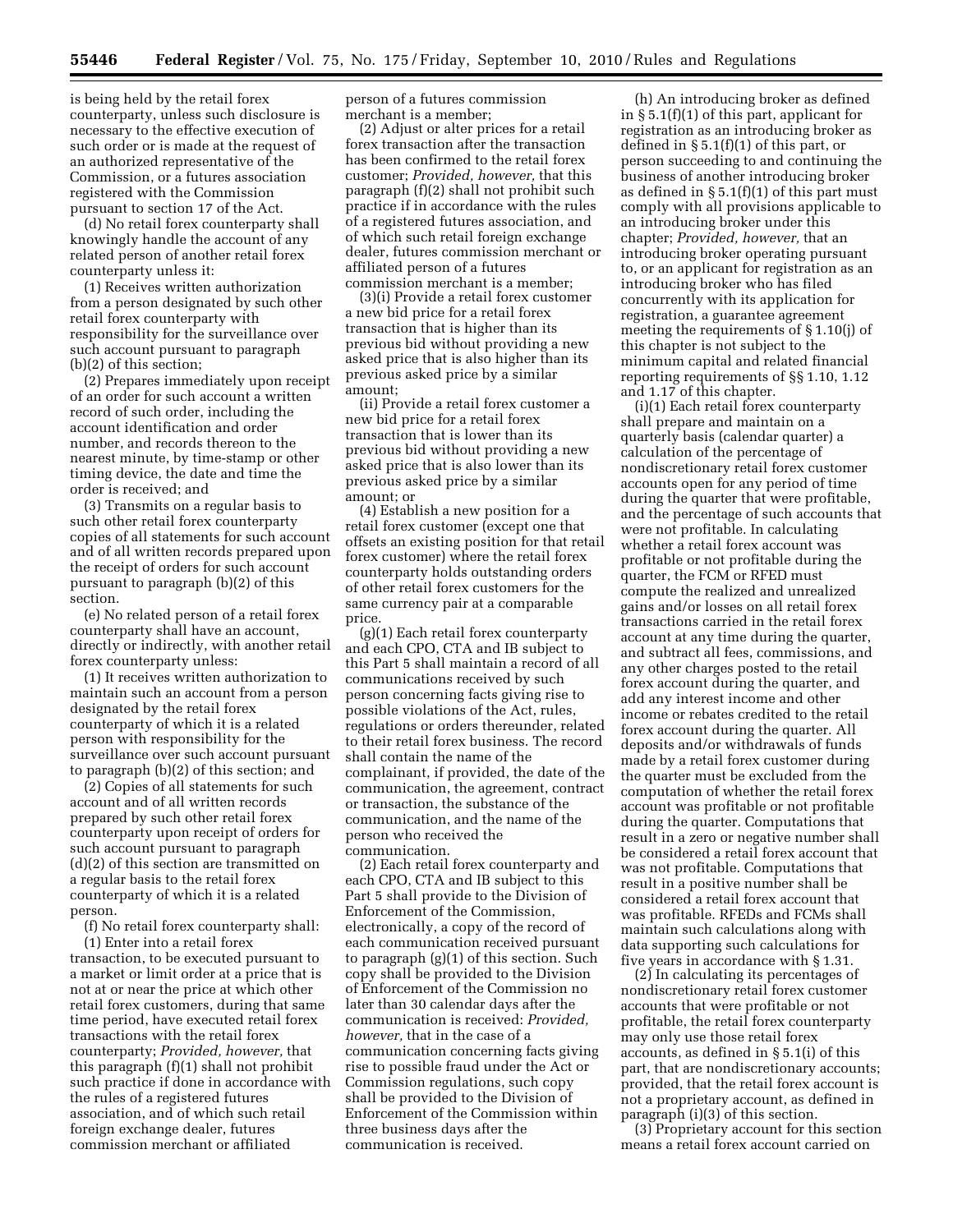the books of a retail foreign exchange dealer or a futures commission merchant for one of the following persons, or of which ten percent or more is owned by one of the following persons, or of which an aggregate of ten percent or more of which is owned by more than one of the following persons:

(i) Such retail foreign exchange dealer or futures commission merchant itself;

(ii) If the retail foreign exchange dealer or futures commission merchant is a partnership, a general partner in such partnership;

(iii) If the retail foreign exchange dealer or futures commission merchant is a limited partnership, a limited or special partner in such partnership whose duties include:

(A) The management of the

partnership business or any part thereof, (B) The handling of retail forex

transactions of such partnership, (C) The keeping of records pertaining to retail forex transactions, or

(D) The signing or co-signing of checks or drafts on behalf of such partnership;

(iv) If the retail foreign exchange dealer or futures commission merchant is a corporation or association, an officer, director or owner of ten percent or more of the capital stock, of such organization;

(v) An employee of such retail foreign exchange dealer or futures commission merchant whose duties include:

(A) The management of the business of such retail foreign exchange dealer or futures commission merchant or any part thereof,

(B) The handling of retail forex transactions of such retail foreign exchange dealer or futures commission merchant,

(C) The keeping of records pertaining to retail forex transactions of such retail foreign exchange dealer or futures commission merchant, or

(D) The signing or co-signing of checks or drafts on behalf of such retail foreign exchange dealer or futures commission merchant;

(vi) A spouse or minor dependent living in the same household of any of the foregoing persons;

(vii) A business affiliate that directly or indirectly controls such retail foreign exchange dealer or futures commission merchant; or

(viii) A business affiliate that, directly or indirectly is controlled by or is under common control with, such retail foreign exchange dealer or futures commission merchant.

(j) Each retail forex counterparty shall designate one or more principals to serve as a chief compliance officer(s). The chief compliance officer(s) shall

certify to the Commission and a registered national futures association annually that the retail forex counterparty has in place processes to establish, maintain, review, modify and test policies and procedures reasonably designed to achieve compliance with the Act, rules, regulations and orders thereunder. The certification shall include a statement that the counterparty has in place compliance processes, and that the chief compliance officer(s) has apprised the chief executive officer of the compliance efforts to date and identify and address significant compliance problems and plans to address those problems.

### **§ 5.19 Pending legal proceedings.**

(a) Every retail foreign exchange dealer or futures commission merchant and each CPO, CTA or IB subject to this Part 5 shall submit to the Commission copies of any dispositive or partially dispositive decision for which a notice of appeal has been filed, the notice of appeal and such further documents as the Commission may thereafter request filed in any material legal proceeding to which the retail foreign exchange dealer, futures commission merchant, CPO, CTA or IB is a party or to which its property or assets is subject with respect to retail forex transactions.

(b) Every retail foreign exchange dealer or futures commission merchant and each CPO, CTA or IB subject to this Part 5 shall submit to the Commission copies of any dispositive or partially dispositive decision concerning which a notice of appeal has been filed, the notice of appeal, and such further documents as the Commission may thereafter request filed in any material legal proceeding instituted against any person who is a principal of the retail foreign exchange dealer, futures commission merchant CPO, CTA or IB (as the term ''principal'' is defined in § 3.1(a) of this chapter) arising from conduct in such person's capacity as a principal of the retail foreign exchange dealer, futures commission merchant, CPO, CTA or IB and alleging violations, with regard to retail forex transactions, of:

(1) The Act or any rule, regulation, or order thereunder; or

(2) Provisions of state law relating to a duty or obligation owed by such a principal.

(c) All documents required by this section to be submitted to the Commission shall be mailed via firstclass or submitted by other more expeditious means to the Commission's headquarters office in Washington, DC, Attention: Director, Division of Enforcement. All documents required

by this section to be submitted to the Commission as to matters pending on October 18, 2010 shall be mailed to the Commission within 45 days of that effective date. Thereafter, all decisions and notices of appeal required to be submitted by retail foreign exchange dealers, futures commission merchants, CPOs, CTAs or IBs shall be mailed within 10 days of the filing or receipt by the retail foreign exchange dealer or futures commission merchant of the relevant notice of appeal. For purposes of paragraph (a) and (b) of this section, a ''material legal proceeding'' includes but is not limited to actions involving alleged violations of the Commodity Exchange Act or the Commission's regulations. However, a legal proceeding is not ''material'' for the purposes of this rule if the proceeding is not in a federal or state court or if the Commission is a party.

## **§ 5.20 Special calls for account and transaction information.**

(a) *Preparation and transmission of information upon special call.* All information required upon special call shall be prepared in such form and manner and in accordance with such instructions, and shall be transmitted at such time and to such office of the Commission, as may be specified in the call.

(b) *Special calls for information on controlled accounts from retail foreign exchange dealers, futures commission merchants and introducing brokers.*  Upon call by the Commission, each retail foreign exchange dealer, futures commission merchant and introducing broker shall file with the Commission the names and addresses of all persons who, by power of attorney or otherwise, exercise trading control over any customer's account in retail forex transactions.

(c) *Special calls for information on open transactions in accounts carried or introduced by retail foreign exchange dealers, futures commission merchants, and introducing brokers.* Upon special call by the Commission for information relating to retail forex transactions held or introduced on the dates specified in the call, each retail foreign exchange dealer, futures commission merchant, or introducing broker shall furnish to the Commission the following information concerning accounts of traders owning or controlling such retail forex transaction positions, as may be specified in the call:

(1) The name, address, and telephone number of the person for whom each account is carried;

(2) The principal business or occupation of the person for whom each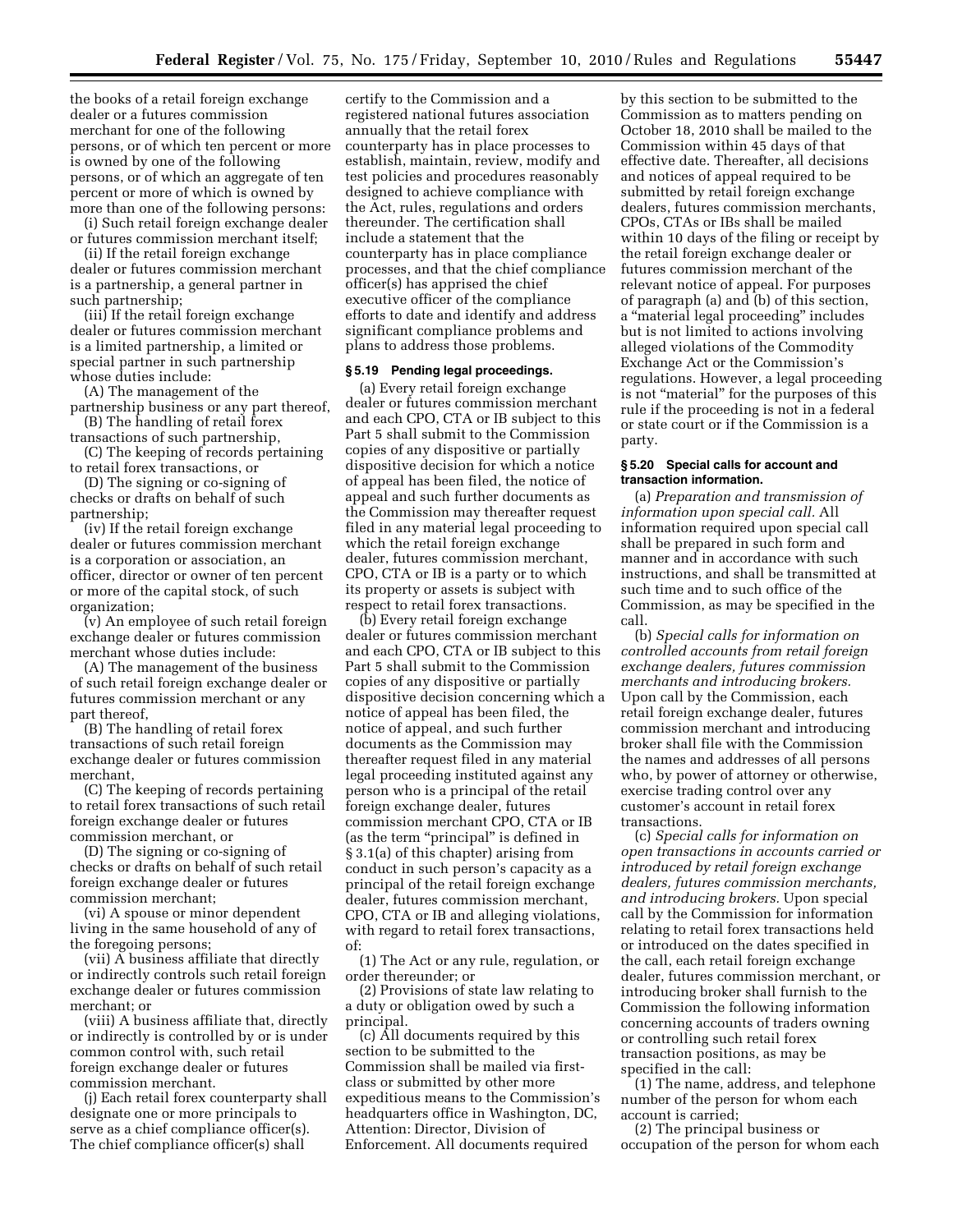account is introduced or carried, as specified in the call;

(3) The name, address and principal business or occupation of any person who controls the trading of each account;

(4) The name and address of any person having a financial interest of ten percent or more in each account;

(5) The number of open retail forex transaction positions introduced or carried in each account, as specified in the call; and

(6) The total number of retail forex transactions against which delivery has been made.

(d) *Delegation of authority to the Director of the Division of Clearing and Intermediary Oversight and the Director of the Division of Market Oversight.* The Commission hereby delegates, until the Commission orders otherwise, to the Director of the Division of Clearing and Intermediary Oversight and the Director of the Division of Market Oversight, or to the respective Director's designees, the authority set forth in this section to make special calls for information on controlled accounts from retail foreign exchange dealers, futures commission merchants and from introducing brokers, and to make special calls for information on open contracts in accounts carried or introduced by futures commission merchants, introducing brokers, and foreign brokers. Either Director may submit to the Commission for its consideration any matter that has been delegated pursuant to this section. Nothing in this section shall be deemed to prohibit the Commission, at its election, from exercising the authority delegated in this section to the Directors.

#### **§ 5.21 Supervision.**

Each Commission registrant subject to this Part 5, except an associated person who has no supervisory duties, must diligently supervise the handling by its partners, officers, employees and agents (or persons occupying a similar status or performing a similar function) of all retail forex accounts carried, operated, advised or introduced by the registrant and all other activities of its partners, officers, employees and agents (or persons occupying a similar status or performing a similar function) relating to its business as a Commission registrant.

## **§ 5.22 Registered futures association membership.**

(a) Each person registered as a retail foreign exchange dealer must become and remain a member of at least one futures association that is registered under section 17 of the Act and that

provides for the membership therein of such retail foreign exchange dealer.

(b) Each person required to register as: (1) An introducing broker, because the person solicits or accepts orders for retail forex transactions;

(2) A commodity pool operator because the person operates, or solicits funds, securities, or property for, a pooled investment vehicle that engages in retail forex transactions; or

(3) A commodity trading advisor because the person exercises discretionary trading authority, or obtains written authorization to exercise discretionary trading authority over, an account in connection with retail forex transactions, must become and remain a member of at least one futures association that is registered under section 17 of the Act and that provides for the membership therein of such person.

### **§ 5.23 Notice of bulk transfers and bulk liquidations.**

(a) *Notice and disclosure to retail forex customers of a bulk transfer.* (1) A retail foreign exchange dealer, futures commission merchant or introducing broker must obtain the written prior and specific consent of its retail forex customer to the assignment of any position or transfer of any account of the retail forex customer to another retail foreign exchange dealer, futures commission merchant or introducing broker, unless made at the retail forex customer's request.

(2) Absent a request of the retail forex customer or the consent described in paragraph (a)(1) of this section, assignments of positions and transfers of accounts of retail forex customers may be permitted under rules of the retail forex dealer's, futures commission merchant's, or introducing broker's designated self-regulatory organization that establish notice and other requirements with respect to the assignment of positions and transfers of accounts of retail forex customers. If such rules permit implied consent as a result of the failure of the retail forex customer to object after having received notice of the proposed assignment or transfer, such rules must provide that the notice must include a statement that the retail forex customer is not required to accept the proposed assignment or transfer and may direct the transferor firm to liquidate the positions of the retail forex customer or transfer the account to a firm of the retail forex customer's selection.

(3) For assignments and transfers made under this section, other than at the retail forex customer's request, the transferee retail foreign exchange dealer,

futures commission merchant or introducing broker must provide to the retail forex customer the risk disclosure statements and forms of acknowledgment required by Part 5 of this chapter and receive the required signed acknowledgments within sixty days of such assignments or transfers. This requirement shall not apply:

(i) If the transferee retail foreign exchange dealer, futures commission merchant or introducing broker has clear written evidence that the retail forex customer has received and acknowledged receipt of the required disclosure statements; or

(ii) If the transfer of accounts is made from one introducing broker to another introducing broker guaranteed by the same retail foreign exchange dealer or futures commission merchant pursuant to a guarantee agreement in accordance with the requirements of § 1.10(j) of this chapter and such retail foreign exchange dealer or futures commission merchant maintains the relevant

acknowledgments required by Part 5 of this chapter.

(b) *Notice to the Commission.* Each retail foreign exchange dealer, futures commission merchant or introducing broker shall file with the Commission prior notice of any transfer of accounts of any retail forex customer that is not initiated at the request of the customer, where the transfer involves 50 percent or more of the transferor's total number of retail forex customer accounts.

(c) *Contents of notice to the Commission.* The notice required by paragraph (b) of this section shall include:

(1) The name, principal business address and telephone number of the transferor futures retail foreign exchange dealer, futures commission merchant or introducing broker;

(2) The name, principal business address and telephone number of each transferee retail foreign exchange dealer, futures commission merchant or introducing broker;

(3) The designated self-regulatory organization for the transferor and transferee firms;

(4) A brief statement as to the reasons for the transfer;

(5) A copy of any notices to customers regarding the transfers; and

(6) A statement of the number of accounts to be transferred.

(d) *Notice of the bulk liquidation of retail forex transactions.* A retail foreign exchange dealer or futures commission merchant may not initiate the bulk liquidation of properly margined retail forex transactions unless such liquidation complies with the rules and procedures of the retail forex dealer's or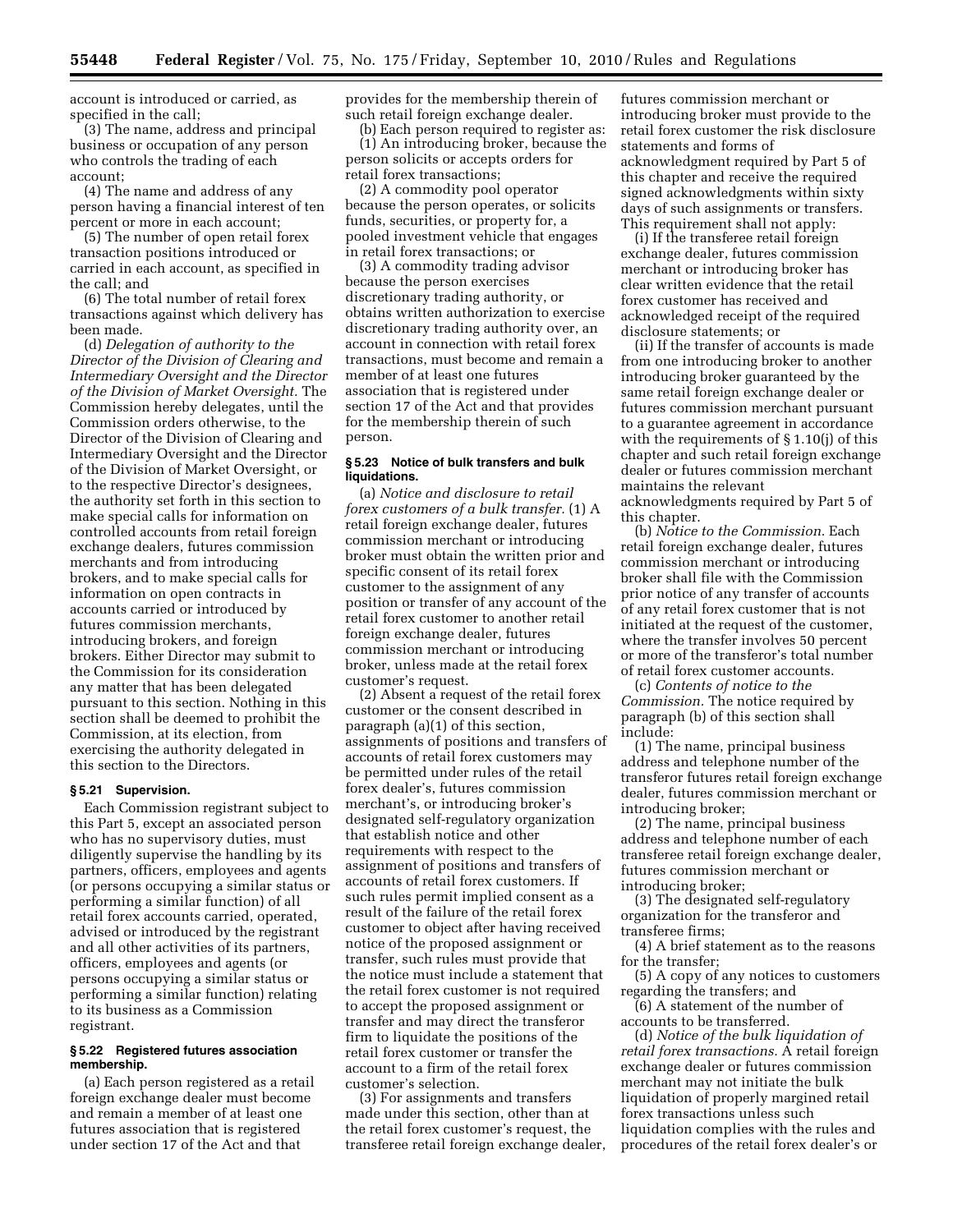futures commission merchant's designated self-regulatory organization and the retail forex dealer or futures commission merchant provides the Commission with prior written notice of the liquidation.

(e) *Contents of notice of bulk liquidation.* The notice required by paragraph (d) of this section shall include:

(1) The name, principal business address and telephone number of the initiating retail foreign exchange dealer or futures commission merchant;

(2) A brief statement of the reasons for the liquidation;

(3) A copy of any notices to customers regarding the liquidation; and

(4) A statement of the number of accounts to be liquidated.

(f) *Filing of notices.* The notice required by paragraph (b) and (d) of this section shall be filed five business days prior to the transfer or liquidation of the retail forex transaction with the Deputy Director, Compliance and Registration Section, Division of Clearing and Intermediary Oversight, Commodity Futures Trading Commission, Three Lafayette Centre, 1155 21st Street, NW., Washington, DC 20581; the National Futures Association Attn: Vice President-Compliance; and the designated self-regulatory organization for the transferor firm.

(g) *No effect on other obligations.* The requirements of this section shall not affect the obligations of a retail foreign exchange dealer, futures commission merchant or introducing broker under the rules of a self-regulatory organization or applicable customer account agreement with respect to assignments of positions or transfers of accounts or liquidation of positions.

(h) *Corrective notice.* If a proposed transfer is not completed in accordance with the notice required to be filed by paragraph (b) of this section, a corrective notice shall be filed within five business days of the date such proposed transfer was to occur explaining why the proposed transfer was not completed.

## **§ 5.24 Applicability of other parts of this chapter**

Insofar as it is consistent with the requirements of this part, all other provisions of this chapter that apply to a person shall apply to such person as though such provisions were expressly set forth in this part.

## **§ 5.25 Applicability of the Act.**

Except as otherwise specified in this part and unless the context otherwise requires, the provisions of Sections 4b, 4c(b), 4f, 4g, 4k, 4m, 4n, 4o, 6(c)–(e), 6b,

6c, 8(a)–(e), 8a and 12(f) of the Act shall apply to retail forex transactions that are subject to the requirements of this part as though such provisions were set forth herein and included specific references to retail forex transactions and the persons defined in § 5.1 of this part.

# **PART 10—RULES OF PRACTICE**

■ 37. The authority citation for part 10 continues to read as follows:

**Authority:** Pub. L. 93–463, sec. 101(a)(11), 88 Stat. 1391; 7 U.S.C. 2a(12).

■ 38. Section 10.1 is amended by revising paragraph (a) to read as follows:

## **§ 10.1 Scope and applicability of rules of practice.**

\* \* \* \* \* (a) Denial, suspension, revocation, conditioning, restricting or modifying of registration as a futures commission merchant, retail foreign exchange dealer, introducing broker, or associated person, floor broker, floor trader, commodity pool operator, commodity trading advisor or leverage transaction merchant pursuant to sections 6(c), 8a(2), 8a(3), 8a(4) and 8a(11) of the Act, 7 U.S.C. 9 and 15, 12a(2), 12a(3), 12a(4) and 12(a)(11), or denial, suspension, or revocation of designation as a contract market pursuant to sections 6(a) and 6(b) of the Act, 7 U.S.C. 8; \* \* \* \* \*

## **PART 140—ORGANIZATION, FUNCTIONS, AND PROCEDURES OF THE COMMISSION**

■ 39. The authority citation for part 140 continues to read as follows:

**Authority:** 7 U.S.C. 2 and 12a.

■ 40. Section 140.94 is added to read as follows:

### **§ 140.94 Delegation of authority to the Director of the Division of Clearing and Intermediary Oversight.**

(a) The Commission hereby delegates, until such time as the Commission orders otherwise, the following functions to the Director of the Division of Clearing and Intermediary Oversight and to such members of the Commission's staff acting under his direction as he may designate from time to time:

(1) All functions reserved to the Commission in § 5.7 of this chapter;

(2) All functions reserved to the Commission in § 5.10 of this chapter;

(3) All functions reserved to the Commission in § 5.11 of this chapter;

(4) All functions reserved to the Commission in § 5.12 of this chapter, except for those relating to nonpublic treatment of reports set forth in § 5.12(i) of this chapter; and

(5) All functions reserved to the Commission in § 5.14 of this chapter.

(b) The Director of the Division of Clearing and Intermediary Oversight may submit any matter which has been delegated to him under paragraph (a) of this section to the Commission for its consideration.

(c) Nothing in this section may prohibit the Commission, at its election, from exercising the authority delegated to the Director of the Division of Clearing and Intermediary Oversight under paragraph (a) of this section.

## **PART 145—COMMISSION RECORDS AND INFORMATION**

■ 41. The authority citation for part 145 continues to read as follows:

**Authority:** Pub. L. 99–570, 100 Stat. 3207; Pub. L. 89–554, 80 Stat. 383; Pub. L. 90–23, 81 Stat. 54; Pub. L. 98–502, 88 Stat. 1561– 1564 (5 U.S.C. 552); Sec. 101(a), Pub. L. 93– 463, 88 Stat. 1389 (5 U.S.C. 4a(j)); unless otherwise noted.

■ 42. Section 145.5 is amended by revising paragraphs (d)(1)(viii) and (h) to read as follows:

### **§ 145.5 Disclosure of nonpublic records.**

# \* \* \* \* \*

(d) \* \* \*

 $(1)^{\ast}$  \* \*

(viii) The following reports and statements that are also set forth in paragraph (h) of this section, except as specified in 17 CFR 1.10(g)(2), 17 CFR 31.13(m), or 17 CFR 5.12(h): Forms 1–FR required to be filed pursuant to 17 CFR 1.10 or 17 CFR 5.12; FOCUS reports that are filed in lieu of Forms 1–FR pursuant to 17 CFR 1.10(h); Forms 2–FR required to be filed pursuant to 17 CFR 31.13; the accountant's report on material inadequacies filed in accordance with 17 CFR 1.16 $(c)(5)$ ; and all reports and statements required to be filed pursuant to 17 CFR  $1.17(c)(6)$ ;

\* \* \* \* \* (h) Contained in or related to examinations, operating, or condition reports prepared by, on behalf of, or for the use of the Commission or any other agency responsible for the regulation or supervision of financial institutions, including, but not limited to the following reports and statements that are also set forth in paragraph (d)(1)(viii) of this section, except as specified in 17 CFR 1.10(g)(2), 17 CFR 5.12(h) or 17 CFR 31.13(m): Forms

1–FR required to be filed pursuant to 17 CFR 1.10 or 17 CFR 5.12; FOCUS reports that are filed in lieu of Forms 1– FR pursuant to 17 CFR 1.10(h); Forms 2–FR required to be filed pursuant to 17 CFR 31.13; the accountant's report on material inadequacies filed in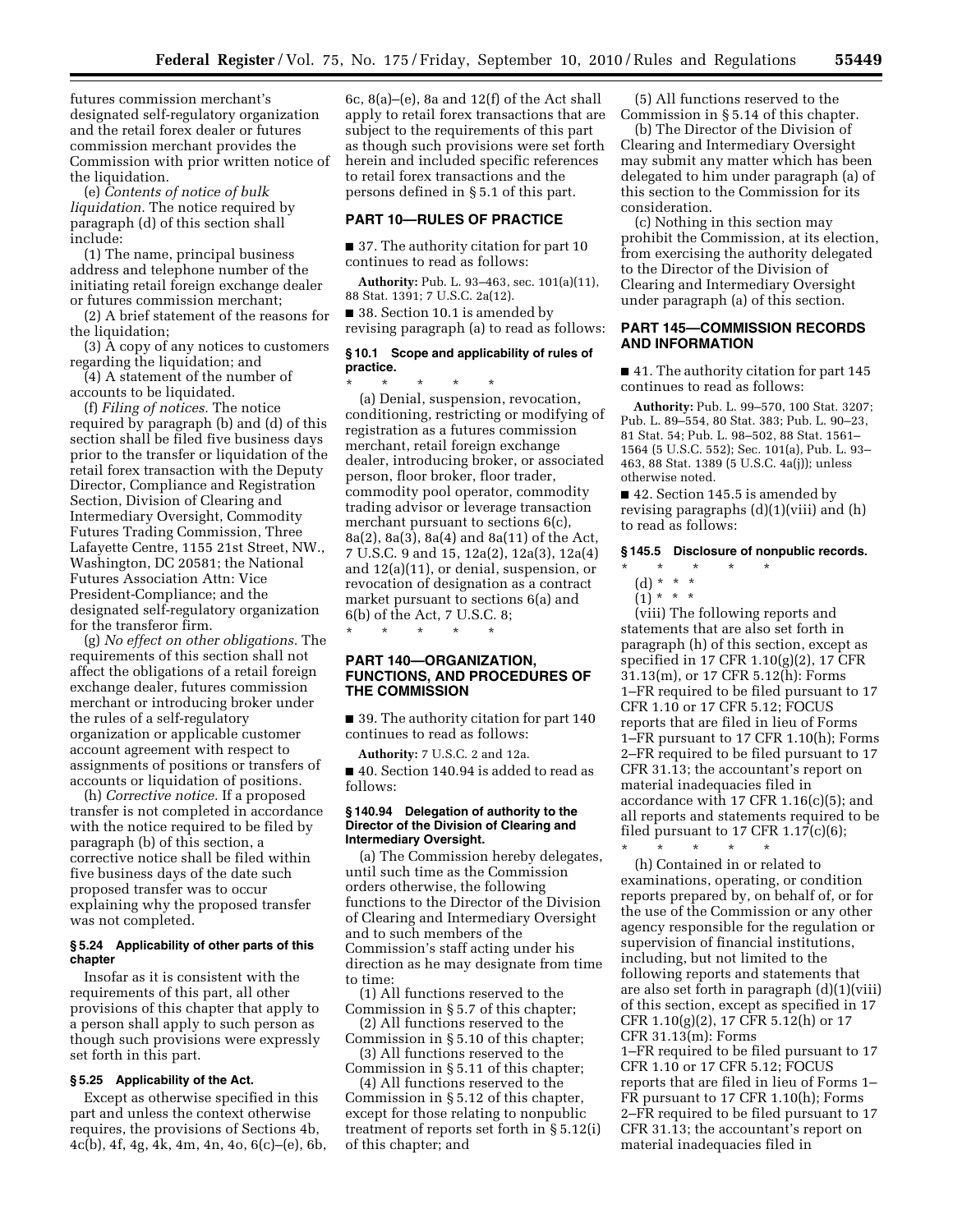accordance with 17 CFR 1.16(c)(5); and all reports and statements required to be filed pursuant to 17 CFR  $1.17(c)(6)$ ; and \* \* \* \* \*

## **PART 147—OPEN COMMISSION MEETINGS**

■ 43. The authority citation for part 147 continues to read as follows:

**Authority:** Sec. 3(a), Pub. L. 94–409, 90 Stat. 1241 (5 U.S.C. 552b); sec. 101(a)(11), Pub. L. 93–463, 88 Stat. 1391 (7 U.S.C. 4a(j) (Supp. V, 1975)), unless otherwise noted.

■ 44. Section 147.3 is amended by revising paragraphs (b)(4)(i)(H) and (b)(8) to read as follows:

### **§ 147.3 General requirement of open meetings; grounds upon which meetings may be closed.**

\* \* \* \* \* (b) \* \* \* (4) \* \* \*  $(i) * * * *$ 

(H) The following reports and statements that are also set forth in paragraph (b)(8) of this section, except as specified in 17 CFR 1.10(g)(2), 17 CFR 5.12, or 17 CFR 31.13(m): Forms 1– FR required to be filed pursuant to 17 CFR 1.10, 17 CFR 5.12(h)(2), or 17 CFR 31.13(m); FOCUS reports that are filed in lieu of Forms 1–FR pursuant to 17 CFR 1.10(h); Forms 2–FR required to be filed pursuant to 17 CFR 31.13; the accountant's report on material inadequacies filed in accordance with 17 CFR 1.16(c)(5); and all reports and statements required to be filed pursuant to 17 CFR 1.17(c)(6);

\* \* \* \* \*

(8) Disclose information contained in or related to examination, operating, or condition reports prepared by, on behalf of, or for the use of the Commission or any other agency responsible for the regulation or supervision of financial institutions, including, but not limited to the following reports and statements that are also set forth in paragraph  $(b)(4)(i)(H)$  of this section, except as specified in 17 CFR 1.10(g)(2), 17 CFR 5.12, or 17 CFR 31.13(m): Forms 1–FR required to be filed pursuant to 17 CFR 1.10, 17 CFR 5.12(h)(2), or 17 CFR 31.12(m); FOCUS reports that are filed in lieu of Forms 1–FR pursuant to 17 CFR 1.10(h); Forms 2–FR required to be filed pursuant to 17 CFR 31.13; the accountant's report on material inadequacies filed in accordance with 17 CFR 1.16 $(c)(5)$ ; and all reports and statements required to be filed pursuant to 17 CFR 1.17(c)(6);

\* \* \* \* \*

## **PART 160—PRIVACY OF CONSUMER FINANCIAL INFORMATION**

■ 45. The authority citation for part 160 continues to read as follows:

**Authority:** 7 U.S.C. 7b–2 and 12a(5); 15 U.S.C. 6801, *et seq.* 

■ 46. Section 160.1 is amended by revising paragraph (b) to read as follows:

#### **§ 160.1 Purpose and scope.**

\* \* \* \* \* (b) *Scope.* This part applies only to nonpublic personal information about individuals who obtain financial products or services primarily for personal, family, or household purposes from the institutions listed below. This part does not apply to information about companies or about individuals who obtain financial products or services primarily for business, commercial, or agricultural purposes. This part applies to all futures commission merchants, retail foreign exchange dealers, commodity trading advisors, commodity pool operators and introducing brokers that are subject to the jurisdiction of the Commission, regardless whether they are required to register with the Commission. These entities are hereinafter referred to in this part as ''you.'' This part does not apply to foreign (non-resident) futures commission merchants, retail foreign exchange dealers, commodity trading advisors, commodity pool operators and introducing brokers that are not registered with the Commission. Nothing in this part modifies, limits or supersedes the standards governing individually identifiable health information promulgated by the Secretary of Health and Human Services under the authority of sections 262 and 264 of the Health Insurance Portability and Accountability Act of 1996, 42 U.S.C. 1320d—1320d–8.

47. Section 160.3 is amended by: ■ a. Revising paragraph (a) introductory text and paragraph (a)(2);

■ b. Redesignating paragraphs  $(k)(2)(i)(B)$  through  $(F)$  as paragraphs  $(k)(2)(i)(C)$  through  $(G)$  and republishing them, and adding new paragraph  $(k)(2)(i)(B);$ 

■ c. Revising paragraphs (n)(1)(i) and  $(n)(2)(i);$ 

■ d. Revising paragraph (o)(1)(i);

■ e. Revising paragraph (u)(2)(i)(A);  $\blacksquare$  f. Redesignating paragraphs (w)(2) through (4) as paragraphs (w)(3) through  $(5)$  and adding new paragraph  $(w)(2)$ ; and

■ g. Adding new paragraph (x) to read as follows:

## **§ 160.3 Definitions.**

\* \* \* \* \*

(a) *Affiliate* of a futures commission merchant, retail foreign exchange dealer, commodity trading advisor, commodity pool operator or introducing broker means any company that controls, is controlled by, or is under common control with a futures commission merchant, retail foreign exchange dealer, commodity trading advisor, commodity pool operator or introducing broker that is subject to the jurisdiction of the Commission. In addition, a futures commission merchant, retail foreign exchange dealer, commodity trading advisor, commodity pool operator or introducing broker subject to the jurisdiction of the Commission will be deemed an affiliate of a company for purposes of this part if:

\* \* \* \* \*

(2) Rules adopted by the Federal Trade Commission or another federal functional regulator under Title V of the GLB Act treat the futures commission merchant, retail foreign exchange dealer, commodity trading advisor, commodity pool operator or introducing broker as an affiliate of that company.

- \* \* \* \* \*
	- (k) \* \* \*  $(2)^{*}$  \* \*
	- $\left(i\right)^{1}$  \* \* \*

(B) You are a retail foreign exchange dealer with whom a consumer has opened an account, or that effects or engages in retail forex transactions with or for a consumer, even if you do not hold any assets of the consumer;

(C) You are an introducing broker that solicits or accepts specific orders for trades;

(D) You are a commodity trading advisor with whom a consumer has a contract or subscription, either written or oral, regardless of whether the advice is standardized, or is based on, or tailored to, the commodity interest or cash market positions or other circumstances or characteristics of the particular consumer;

(E) You are a commodity pool operator, and you accept or receive from the consumer, funds, securities, or property for the purpose of purchasing an interest in a commodity pool;

(F) You hold securities or other assets as collateral for a loan made to the consumer, even if you did not make the loan or do not effect any transactions on behalf of the consumer; or

(G) You regularly effect or engage in commodity interest transactions with or for a consumer even if you do not hold any assets of the consumer.

- $\star$   $\star$   $\star$
- $(n)(1) * * * *$

(i) Any futures commission merchant, retail foreign exchange dealer,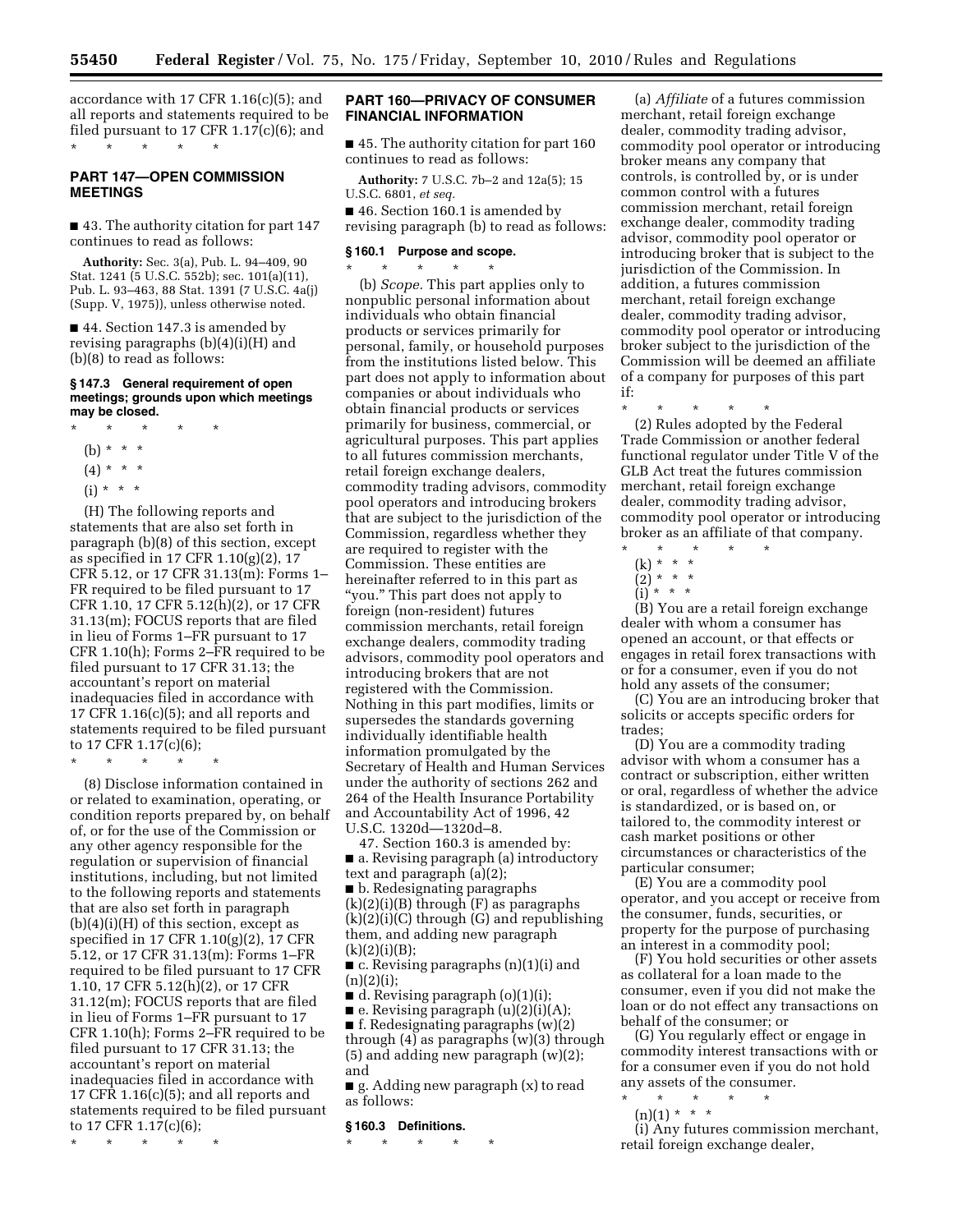commodity trading advisor, commodity pool operator or introducing broker that is registered with the Commission as such or is otherwise subject to the Commission's jurisdiction; and

\* \* \* \* \*

 $(2) * * * *$ 

(i) Any person or entity, other than a futures commission merchant, retail foreign exchange dealer, commodity trading advisor, commodity pool operator or introducing broker that, with respect to any financial activity, is subject to the jurisdiction of the Commission under the Act.

- \* \* \* \* \*
- $(0)(1) * * * *$

(i) Any product or service that a futures commission merchant, retail foreign exchange dealer, commodity trading advisor, commodity pool operator, or introducing broker could offer that is subject to the Commission's jurisdiction; and

- \* \* \* \* \* (u) \* \* \*
- (2) \* \* \*
- (i) \* \* \*

(A) Information a consumer provides to you on an application to open a commodity interest trading account, to invest in a commodity pool, or to obtain another financial product or service;

- \* \* \* \* \*  $(w) * * * *$
- (2) Any retail foreign exchange dealer; \* \* \* \* \*

(x) *Retail foreign exchange dealer* has the same meaning as in  $\S 5.3(i)(1)$  of this chapter.

- 48. Section 160.4 is amended by:
- a. Revising paragraph (c)(2)(ii); and

 $\blacksquare$  b. Revising paragraph (e)(1)(iv) to read as follows:

## **§ 160.4 Initial privacy notice to consumers required.**

- \* \* \* \* \*
	- (c) \* \* \*
	- $(2) * * * *$

(ii) Opens a retail forex account, or opens a commodity interest account through an introducing broker or with a futures commission merchant that clears transactions for its customers through you on a fully-disclosed basis;

- \* \* \* \* \*
	- (e) \* \* \*
	- $(1) * * * *$

(iv) You have established a customer relationship with a customer in a bulk transfer in accordance with § 1.65, if you are a transferee futures commission merchant, retail foreign exchange dealer or introducing broker.

\* \* \* \* \*

■ 49. Section 160.30 is amended by revising the introductory text to read as follows:

### **§ 160.30 Procedures to safeguard customer records and information.**

Every futures commission merchant, retail foreign exchange dealer, commodity trading advisor, commodity pool operator and introducing broker subject to the jurisdiction of the Commission must adopt policies and procedures that address administrative, technical and physical safeguards for the protection of customer records and information. These policies and procedures must be reasonably designed to:

\* \* \* \* \*

## **PART 166—CUSTOMER PROTECTION RULES**

■ 50. The authority citation for part 166 continues to read as follows:

**Authority:** 7 U.S.C. 1a, 2, 6b, 6c, 6d, 6g, 6h, 6k, 6l, 6o, 7, 12a and 23, as amended by the Commodity Futures Modernization Act of 2000, Appendix E of Pub. L. 106–554, 114 Stat. 2763 (2000).

■ 51. Section 166.2 is revised to read as follows:

#### **§ 166.2 Authorization to trade.**

No futures commission merchant, retail foreign exchange dealer, introducing broker or any of their associated persons may directly or indirectly effect a transaction in a commodity interest for the account of any customer unless before the transaction the customer, or person designated by the customer to control the account:

(a) With respect to any commodity interest as defined in § 1.3(yy)(1) through (3) of this chapter, specifically authorized the futures commission merchant, retail foreign exchange dealer, introducing broker or any of their associated persons to effect the transaction (a transaction is ''specifically authorized'' if the customer or person designated by the customer to control the account specifies—

(1) The precise commodity interest to be purchased or sold; and

(2) The exact amount of the commodity interest to be purchased or sold); or

(b) With respect to any commodity interest as defined in § 1.3(yy)(1) or (2) of this chapter, authorized in writing the futures commission merchant, introducing broker or any of their associated persons to effect transactions in commodity interests for the account without the customer's specific authorization; Provided, however, That if any such futures commission merchant, introducing broker or any of their associated persons is also authorized to effect transactions in

foreign futures or foreign options without the customer's specific authorization, such authorization must be expressly documented.

■ 52. Section 166.5 is amended by:  $\blacksquare$  a. Removing paragraph (a)(1)(iv), redesignating paragraphs (a)(1)(i) through (a)(1)(iii) as paragraphs  $(a)(1)(i)(A)$  through  $(a)(1)(i)(C)$ , and adding new paragraph (a)(1)(ii); ■ b. Revising paragraphs (a)(2) and  $(a)(3)$ :

■ c. Revising paragraphs (c)(5)(i)(A) and  $(c)(5)(i)(C)$  to read as follows:

### **§ 166.5 Dispute settlement procedures.**

(a) \* \* \* (1) \* \* \*

(ii) Arises out of any retail forex transaction (as defined in § 5.1(m) of this chapter).

(2) The term customer as used in this section includes an option customer (as defined in § 1.3(jj) of this chapter), a retail forex customer (as defined in § 5.1(k) of this chapter) and any person for or on behalf of whom a member of a designated contract market, or a participant transacting on or through such designated contract market, effects a transaction on such contract market, except another member of or participant in such designated contract market; *Provided, however,* a person who is an "eligible contract participant" as defined in section 1a(12) of the Act shall not be deemed to be a customer within the meaning of this section.

(3) The term *Commission registrant* as used in this section means a person registered under the Act as a futures commission merchant, retail foreign exchange dealer, introducing broker, floor broker, commodity pool operator, commodity trading advisor, or associated person.

- \* \* \* \* \*  $(c) * * * *$ (5) \* \* \*
- (i) \* \* \*

(A) The designated contract market, if applicable and if available, upon which the transaction giving rise to the dispute was executed or could have been executed;

\* \* \* \* \* (C) At least one other organization that will provide the customer with the opportunity to select the location of the arbitration proceeding from among several major cities in diverse geographic regions and that will provide the customer with the choice of a panel or other decision-maker composed of at least one or more persons, of which at least a majority are not members or associated with a member of the designated contract market, if applicable, or employee thereof, and